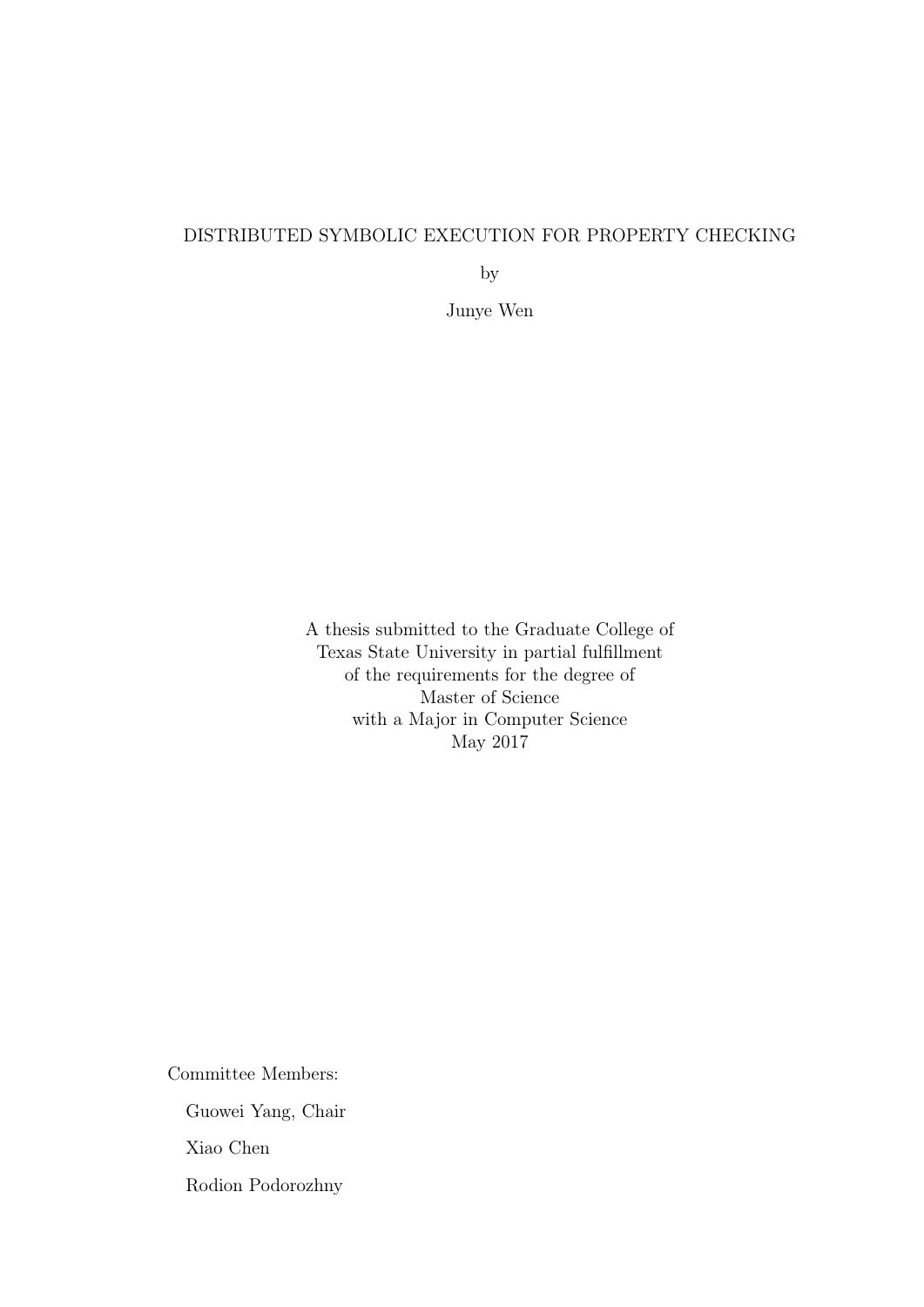# COPYRIGHT

by

Junye Wen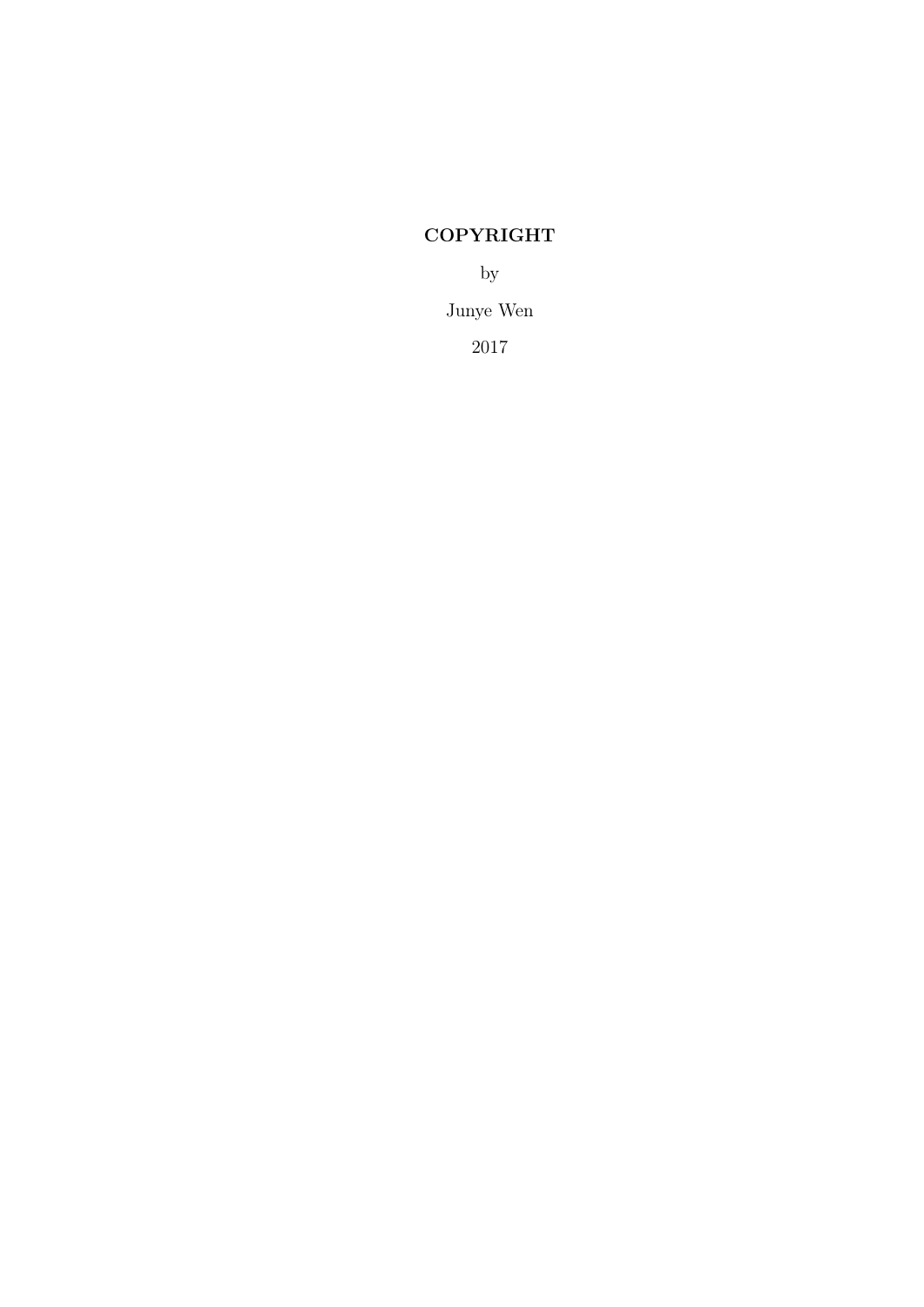# FAIR USE AND AUTHOR'S PERMISSION STATEMENT

#### Fair Use

This work is protected by the Copyright Laws of the United States (Public Law 94-553, section 107). Consistent with fair use as defined in the Copyright Laws, brief quotations from this material are allowed with proper acknowledgement. Use of this material for financial gain without the author's express written permission is not allowed.

#### Duplication Permission

As the copyright holder of this work I, Junye Wen, authorize duplication of this work, in whole or in part, for educational or scholarly purposes only.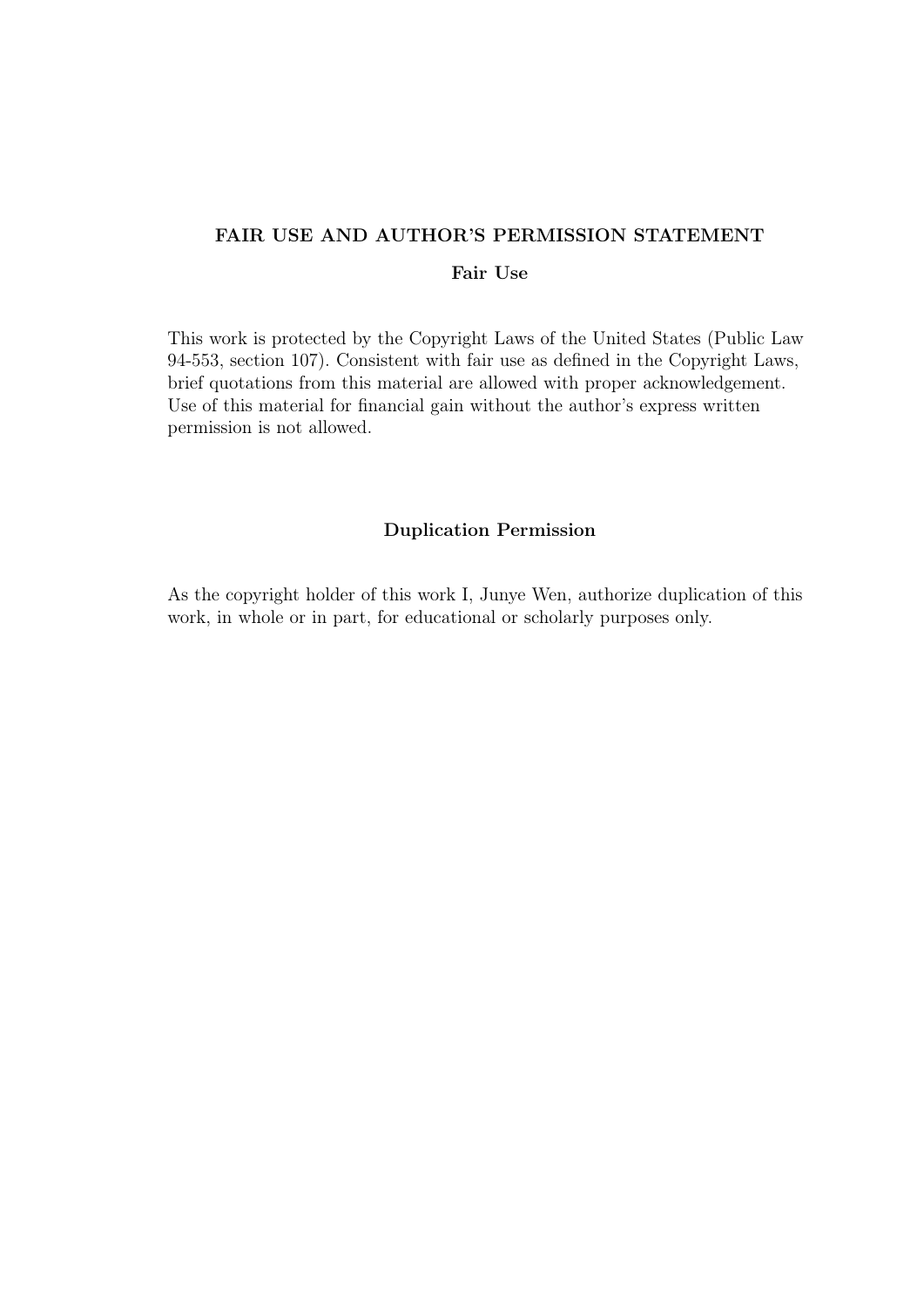# DEDICATION

Dedicated to my family, who have always loved and supported me unconditionally and whose good examples have taught me and given me confidence to achieve the best I can.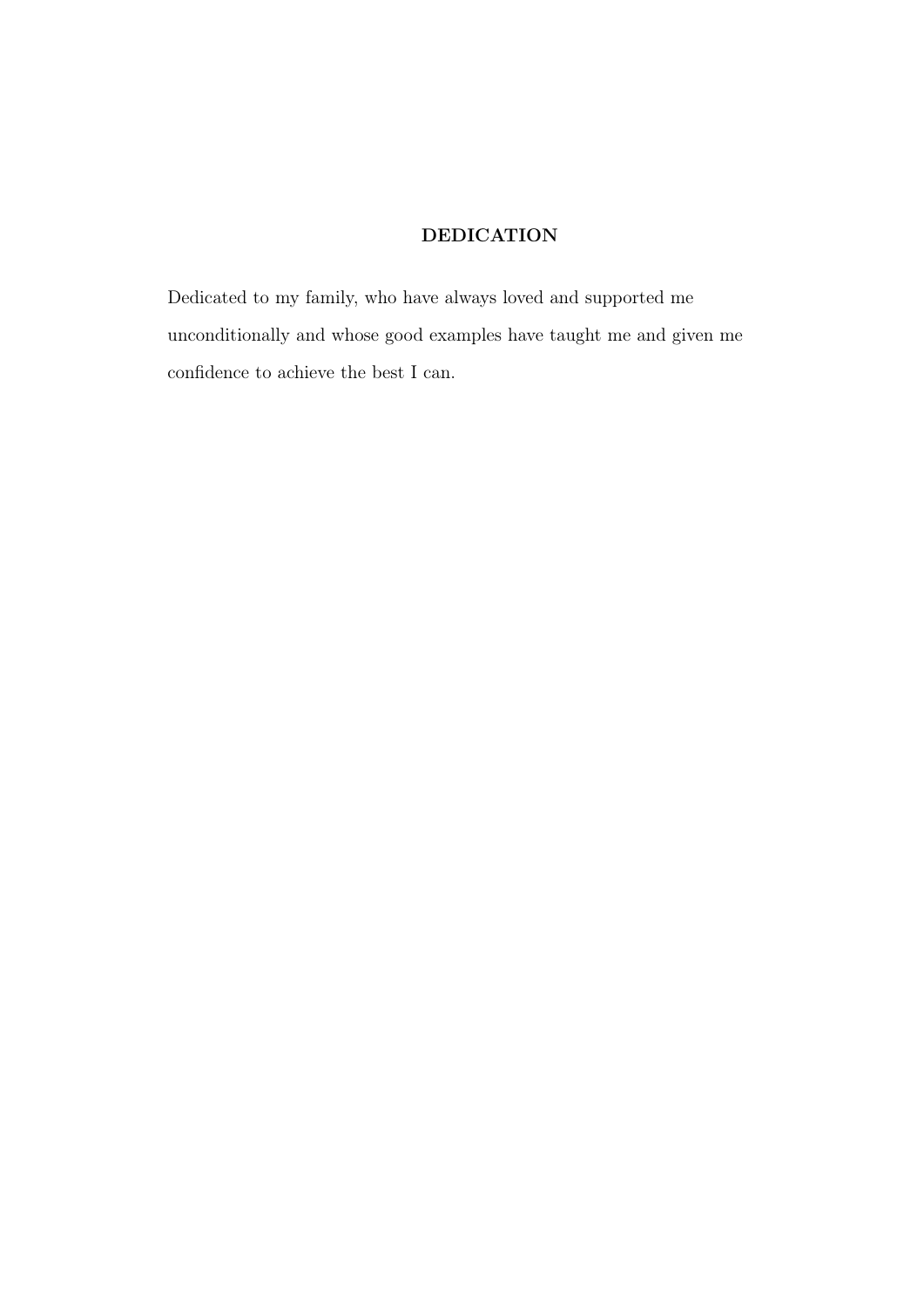#### ACKNOWLEDGEMENTS

I deeply appreciate my supervisor Dr. Guowei Yang, who guides me during my graduate program. The past two and half years has been a great pleasure to me, with his valuable guidance,financial support, encouragement, and patience. This thesis would not have been possible without his guidance and persistent help. I am also grateful to my committee members, Dr. Rodion Podorozhny and Dr. Xiao Chen, for constant support and insightful comments in this thesis. This work was funded in part by the National Science Foundation under Grant No. CCF-1464123.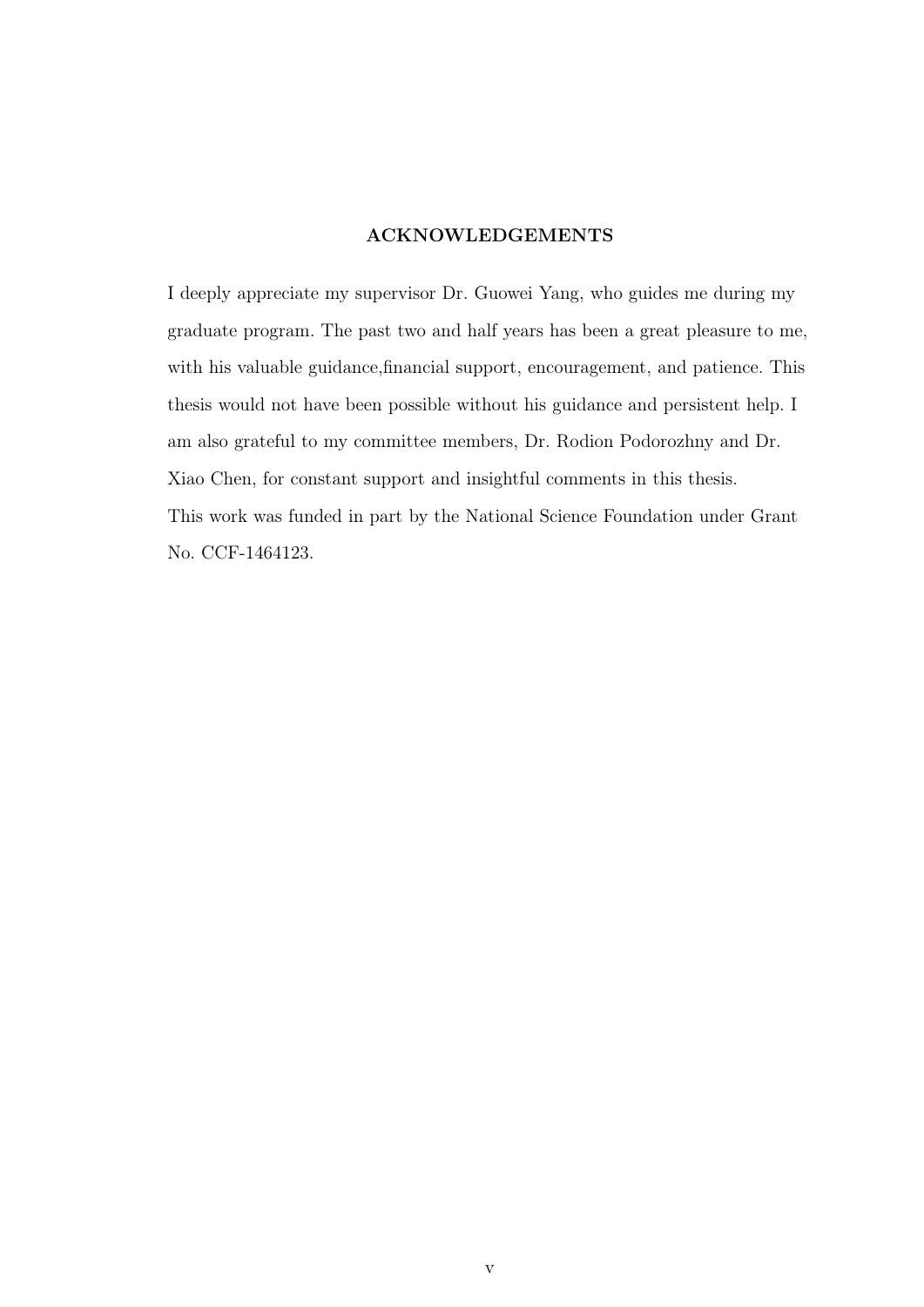# TABLE OF CONTENTS

| $\mathbf{V}$                                                                            |
|-----------------------------------------------------------------------------------------|
|                                                                                         |
| ix                                                                                      |
|                                                                                         |
| xi                                                                                      |
|                                                                                         |
|                                                                                         |
| 1                                                                                       |
| $\overline{2}$                                                                          |
|                                                                                         |
| $\overline{2}$                                                                          |
| 3                                                                                       |
| $\overline{4}$                                                                          |
| $\overline{4}$                                                                          |
| $\overline{7}$                                                                          |
| 9                                                                                       |
| 9                                                                                       |
| Distributed Assertion Checking $\ldots \ldots \ldots \ldots \ldots \ldots \ldots$<br>10 |
|                                                                                         |
| 15                                                                                      |
|                                                                                         |
| 19                                                                                      |
|                                                                                         |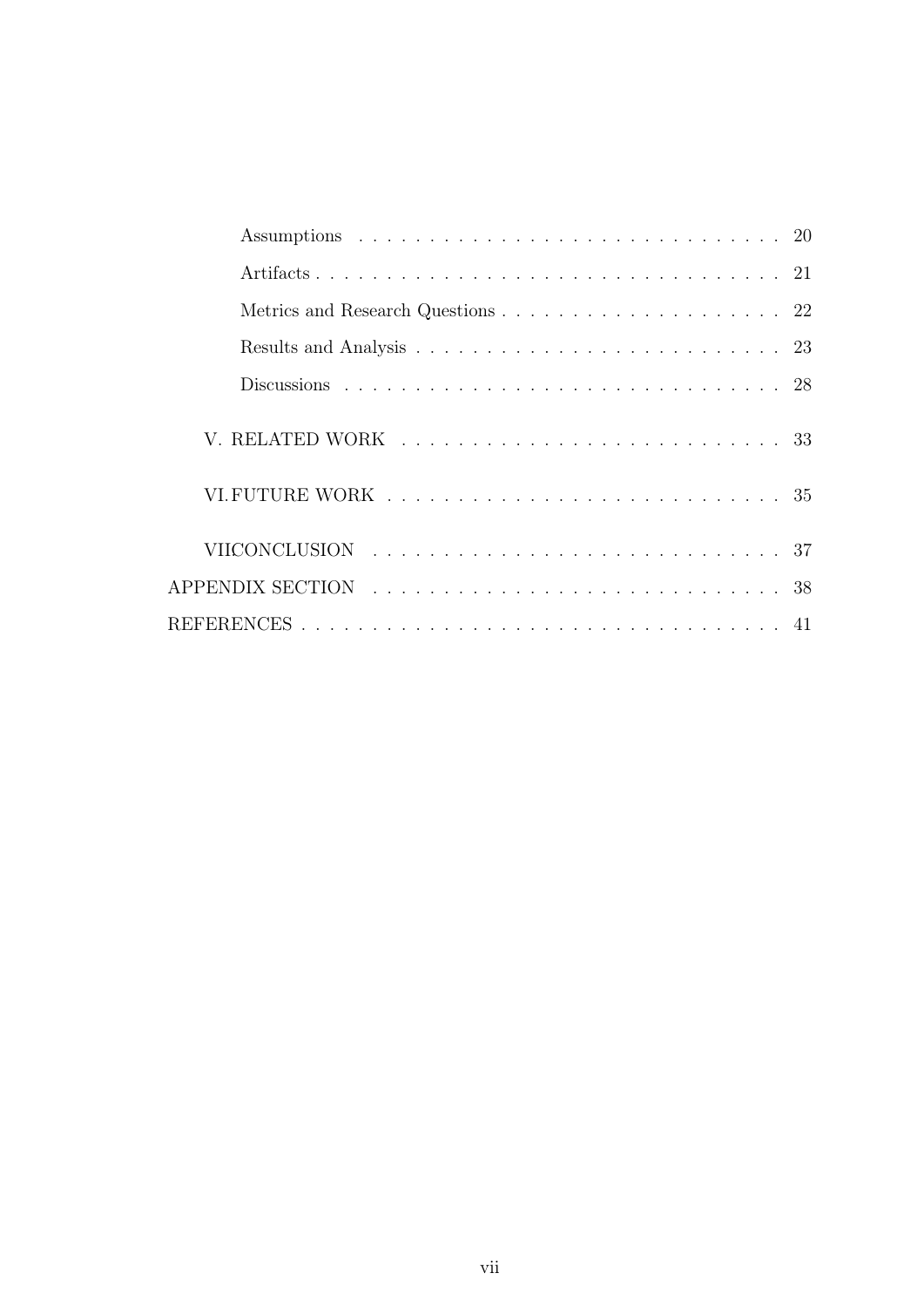# LIST OF TABLES

## Table Page

| IV.4 Results of Apollo $\dots \dots \dots \dots \dots \dots \dots \dots \dots \dots \dots \dots \dots \dots \ 27$ |
|-------------------------------------------------------------------------------------------------------------------|
| IV.5 Time cost when workers running on same/different cores $\dots \dots$ 30                                      |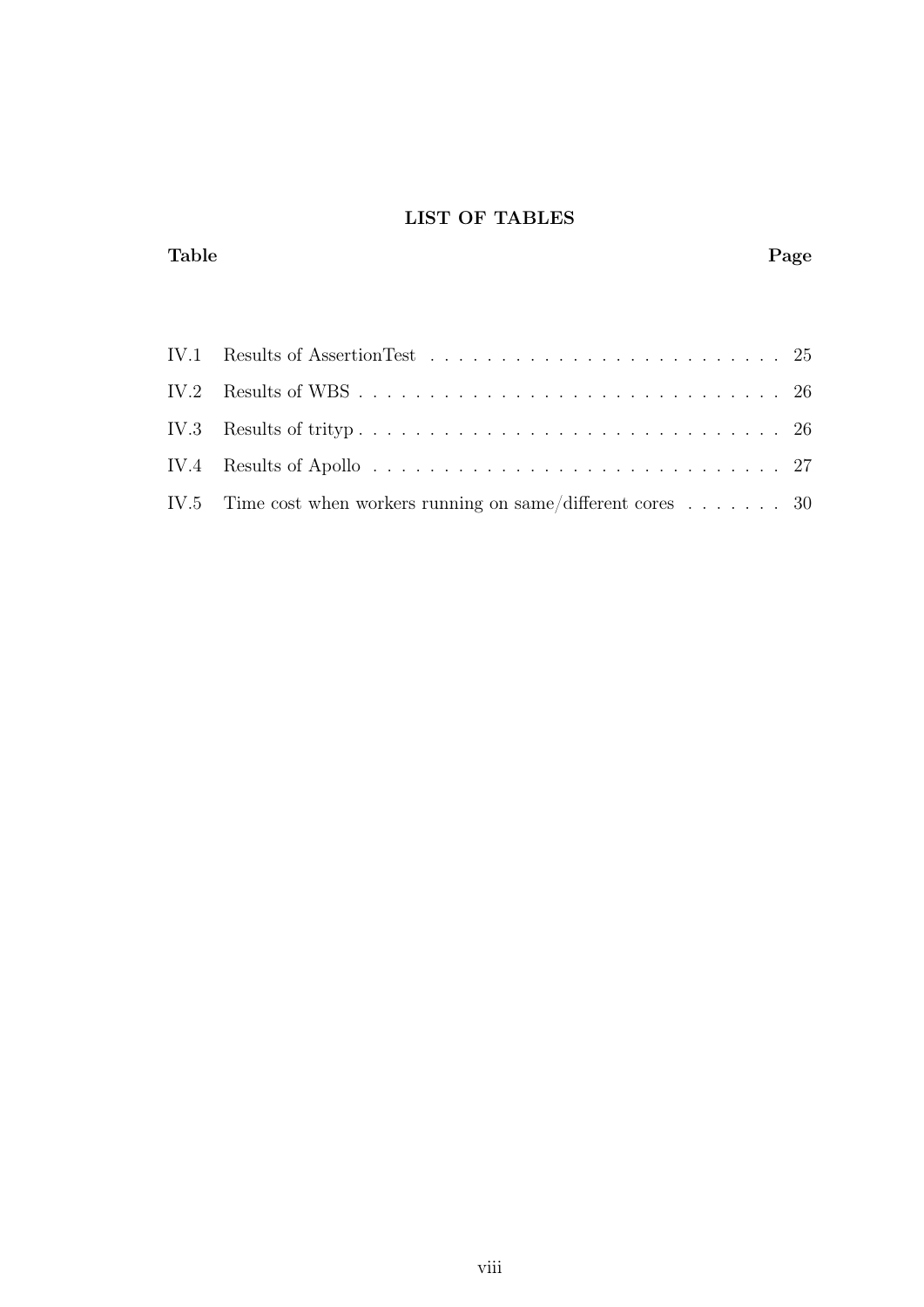# LIST OF FIGURES

#### Figure Page Page 2014 Page 2014 Page 2014 Page 2014 Page 2014 Page 2014 Page 2014 Page 2014 Page 2014 Page 2014

| II.1  | Symbolic Execution Sample: (a) Code that swaps two integers, (b)                                      |                |  |  |  |  |  |
|-------|-------------------------------------------------------------------------------------------------------|----------------|--|--|--|--|--|
|       | the corresponding symbolic execution tree, and (c) test data and path                                 |                |  |  |  |  |  |
|       |                                                                                                       |                |  |  |  |  |  |
| II.2  | Illustration of JPF Core $\ldots \ldots \ldots \ldots \ldots \ldots \ldots \ldots \ldots \ldots$      |                |  |  |  |  |  |
| II.3  |                                                                                                       | 8 <sup>8</sup> |  |  |  |  |  |
| III.1 | Example Trie of Distributed Exploration: (a) example trie explored                                    |                |  |  |  |  |  |
|       | by the first stage; (b) paths distributed to multiple workers for parallel                            |                |  |  |  |  |  |
|       | assertion checking. $\ldots \ldots \ldots \ldots \ldots \ldots \ldots \ldots \ldots \ldots \ldots 11$ |                |  |  |  |  |  |
| III.2 |                                                                                                       |                |  |  |  |  |  |
| III.3 |                                                                                                       |                |  |  |  |  |  |
| III.4 |                                                                                                       |                |  |  |  |  |  |
| III.5 | A Sample Bytecode Corresponding to Assertion 16                                                       |                |  |  |  |  |  |
| IV.1  |                                                                                                       |                |  |  |  |  |  |
| IV.2  | Example trie leading to worse performance 28                                                          |                |  |  |  |  |  |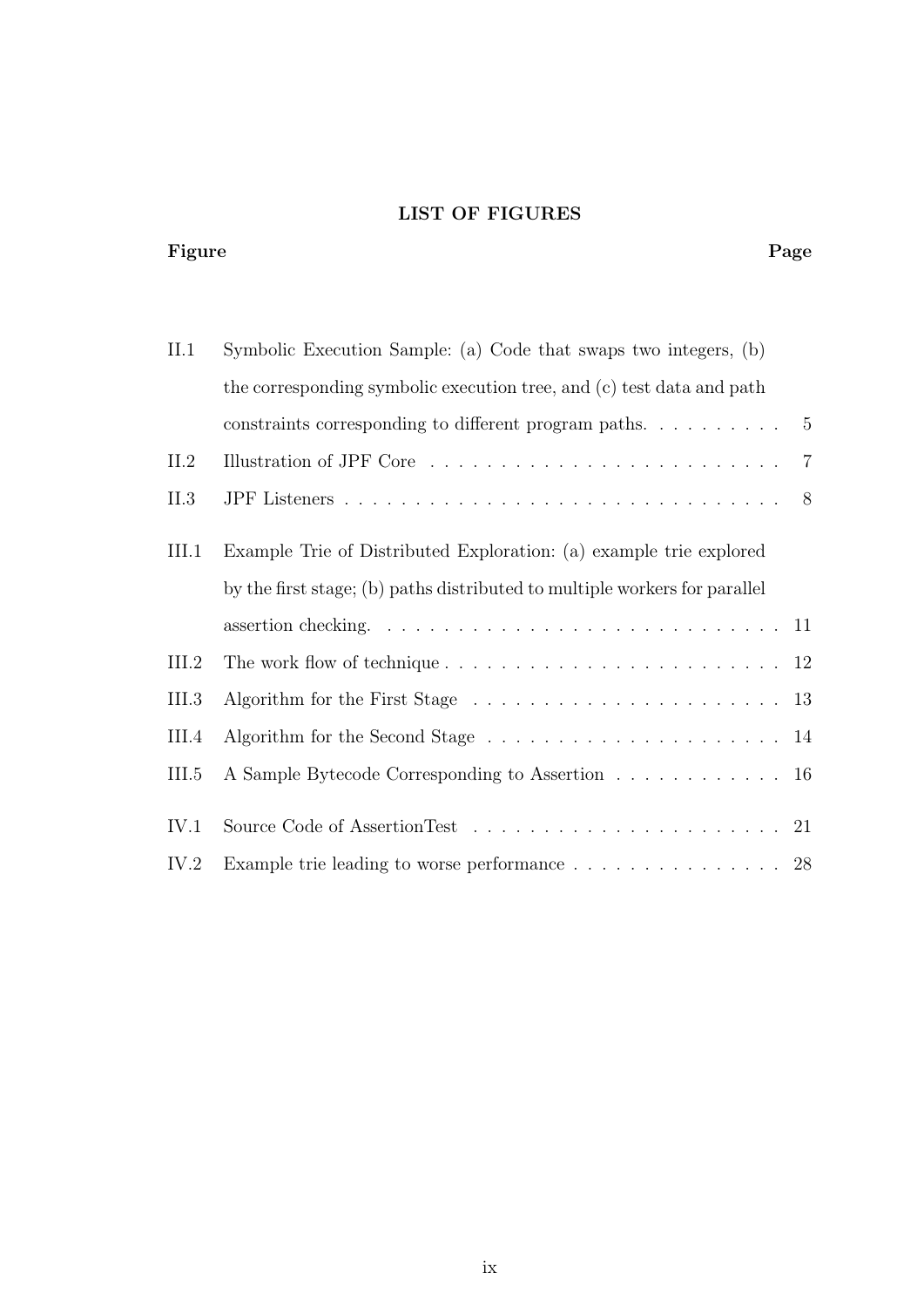## LIST OF ABBREVIATIONS

## Abbreviation Description

- CG Choice Generator
- JPF Java Pathfinder
- JVM Java Virtual Machine
- Memoise Memoized Symbolic Execution
- PC Path Condition
- SPF Symbolic Pathfinder
- TACC Texas Advanced Computing Center
- VM Virtual Machine
- WBS Wheel Brake System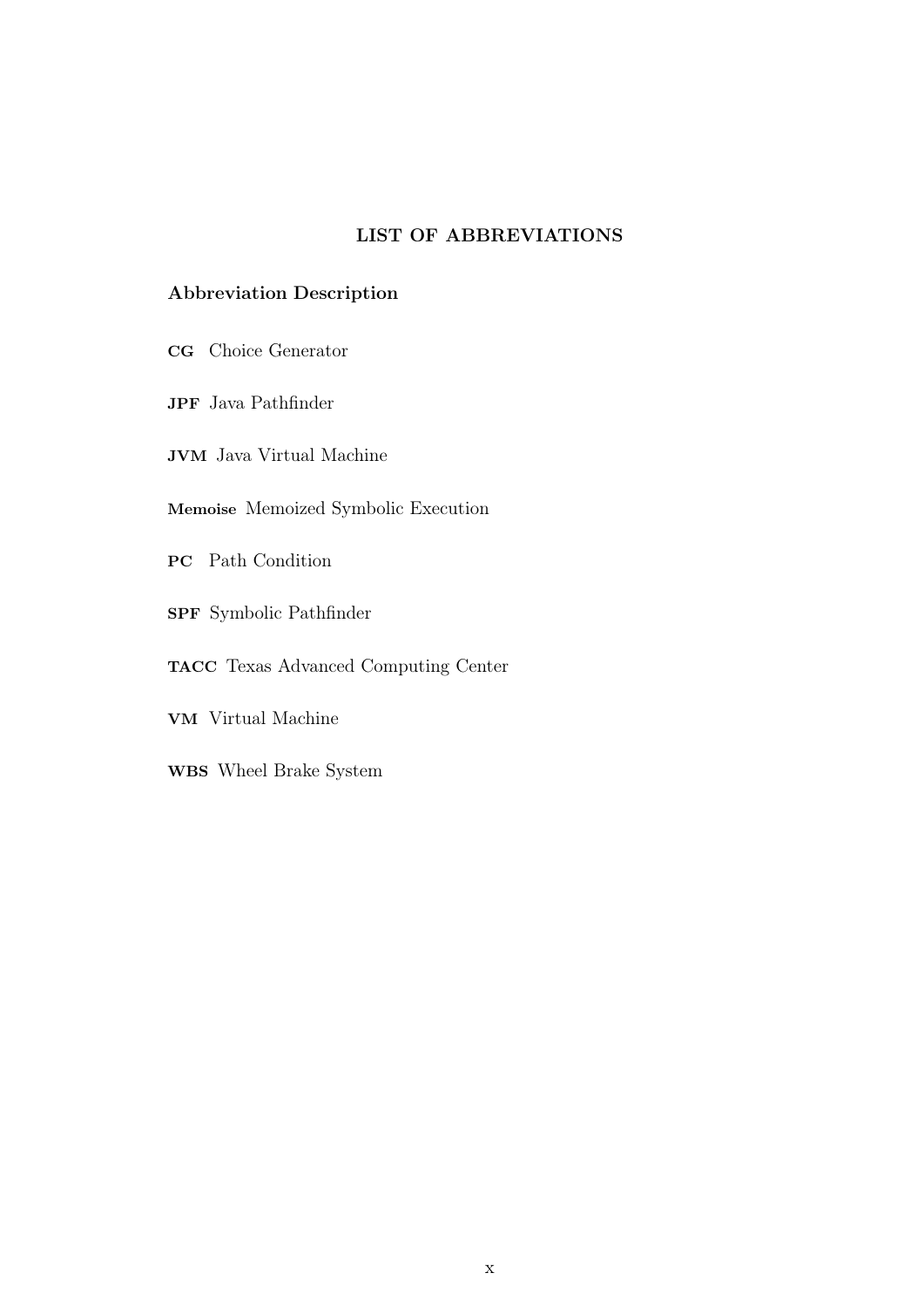#### ABSTRACT

Symbolic execution is a powerful technique for checking properties in the form of assertions. It can systematically explore the program's state space to find paths to assertion violations, and provide users with a counterexample for each violation by solving the corresponding path condition using the underlying constraint solver. However, conventional symbolic execution is configured either to explore all the state space to find all possible assertion violations, or to stop when it finds the first assertion violation. In the former case, one symbolic execution run could take a long time before giving any result, and users have to wait for the whole execution time before they could take any action to deal with the potential problems in their code. In the latter case, users need to run symbolic execution for multiple times to check all assertion violations. In this thesis, we develop a novel technique to check assertions in parallel using symbolic execution. Our technique improves the efficiency of assertion checking using symbolic execution and gives users earlier results. This technique is in two stages: in the first stage, a worker is launched to find feasible paths to the checked assertions, then in the second stage, multiple workers are launched to check assertions on these paths in parallel simultaneously, each worker focusing on one of these feasible paths. We evaluate our technique using experiments with four Java subjects, and the experimental results show its effectiveness and efficiency.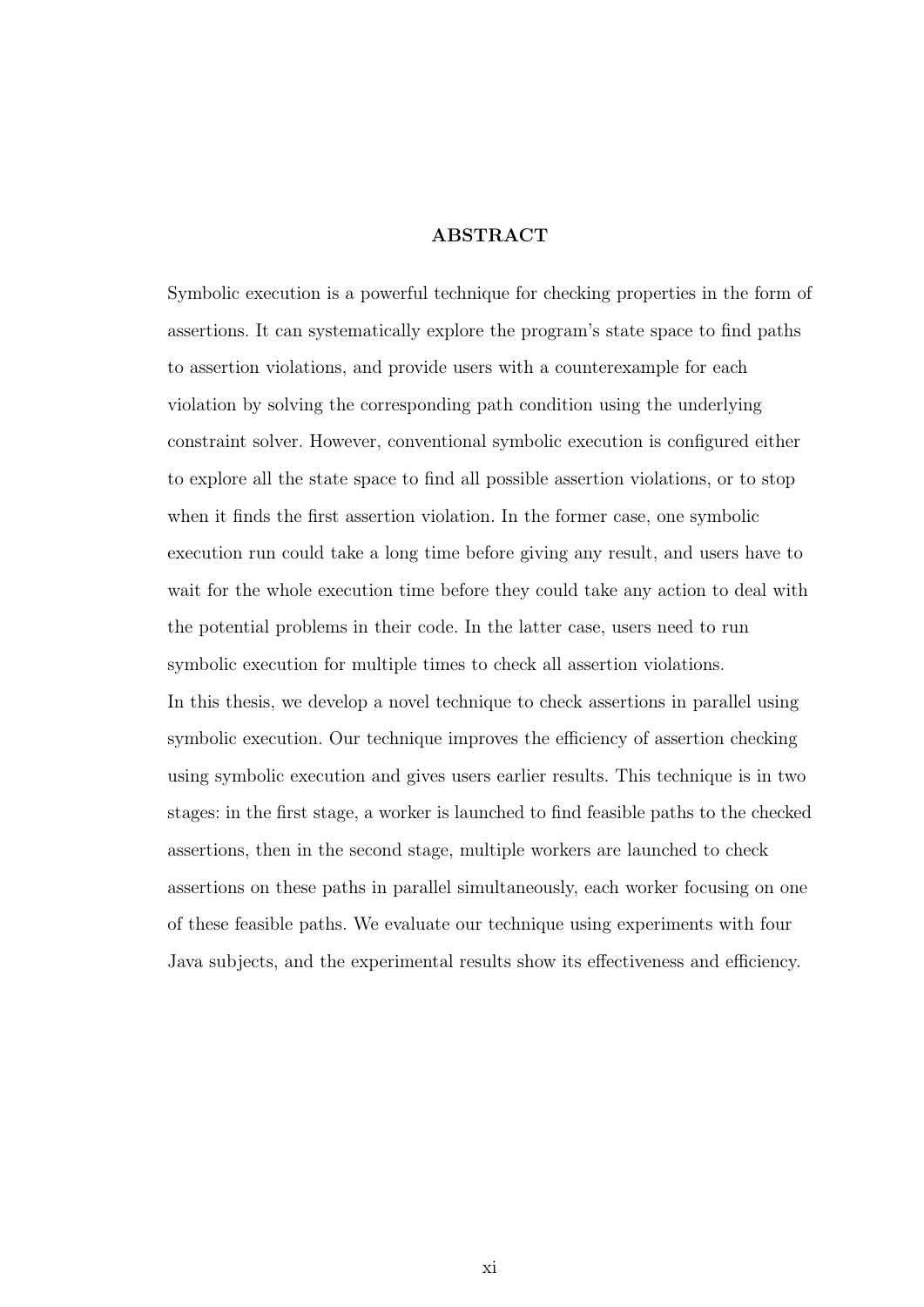#### I. INTRODUCTION

#### Motivation

Annotating functional correctness properties of code, e.g., using assertions (Clarke and Rosenblum, 2006) or executable contracts (Leavens et al., 2005; Meyer et al., 1987), enables automated conformance checking of program behaviors to expected properties, and is widely used for finding bugs (Corbett et al., 2000; Godefroid, 1997). However, effectively utilizing such properties in practice is complicated, largely due to the complexity of specifying and maintaining them as well as the high computational cost of checking them. In our research, we are focusing on checking properties which are assertions in source code.

Symbolic execution (King, 1976a) uses symbolic values, instead of concrete values, as program inputs, and represents the values of program variables as symbolic expressions of those inputs. By solving the corresponding path condition using the underlying constraint solver, it can check all feasible paths of given subjects within depth boundary set by users. It is suitable as a powerful technique for checking assertions. Symbolic execution can systematically explore the program's state space to find paths to assertion violations, and provide users with a counterexample for each violation by solving the corresponding path condition using the underlying constraint solver.

However, suffering from problems of path explosion, path divergence, and expensive constraint solving, checking assertions using conventional symbolic execution can be expensive. Usually, symbolic execution is configured either to explore all the state space to find all possible assertion violations, or to stop when it finds the first assertion violation. In the former case, one symbolic execution run could take a long time before giving any result, and users have to wait for the whole execution time before they could take any action to deal with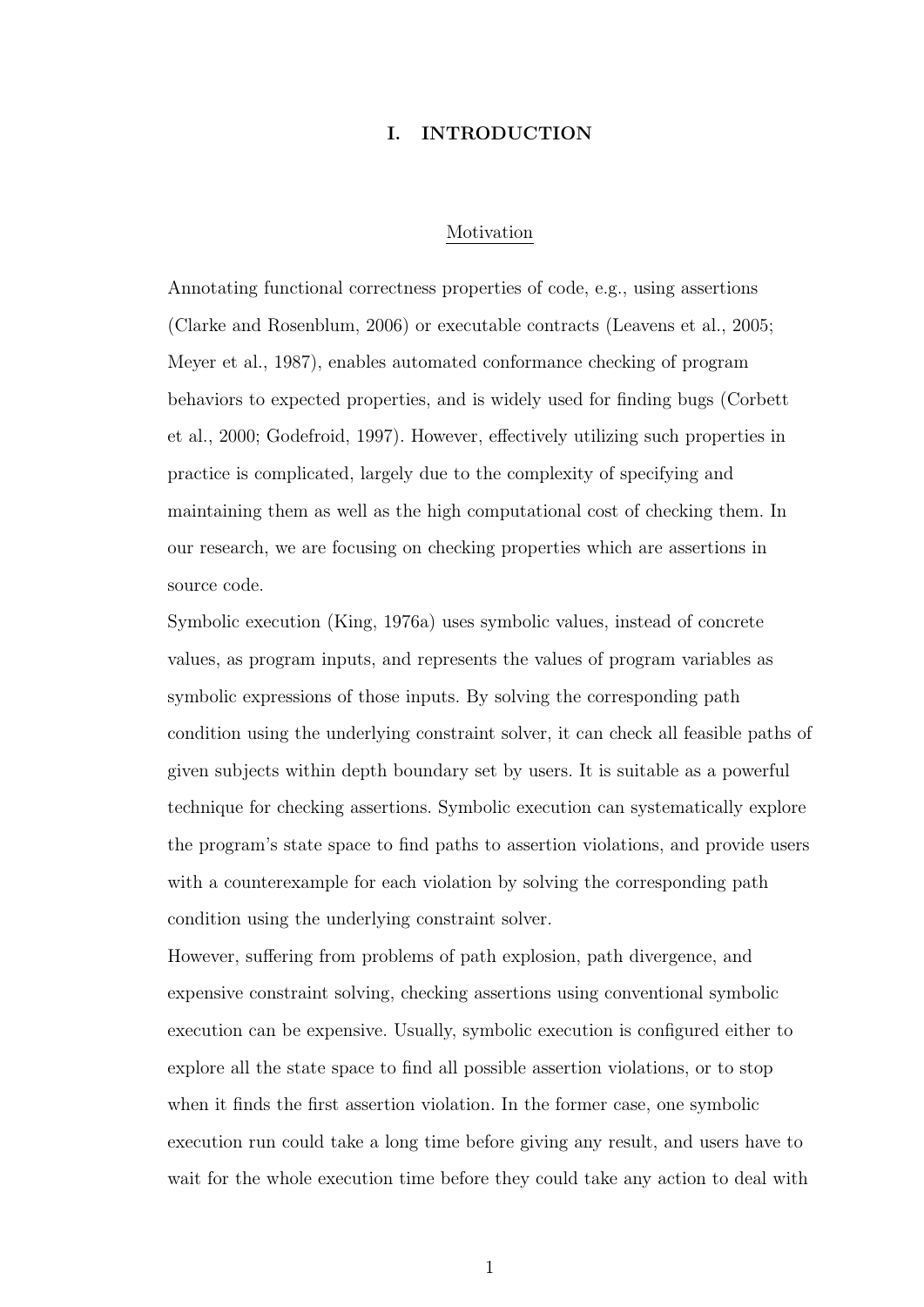the potential problems in their code. In the latter case, users need to run symbolic execution for multiple times to check all assertion violations.

#### Goals of Research

Our research is aiming at finding assertion violations more efficiently in two aspects: first, one single symbolic execution run could find as many violations as possible, so users do not need to run a potentially long-time symbolic execution run sequentially for multiple times; second, if a potential violation is detected, users can get a report about it at the earliest time possible so they can start working on their code at once, even while the exploration is still on going. One possible way to archive this goal is to distribute checking to several workers in parallel, while each worker is solving a much simpler problem. As a rule, assertions are usually required to be side effect free, which means the checking result of one assertion is not dependent on the checking result of another assertion. Thus, it guarantees that distribution of assertion checking would not change the final result.

In our research, we would like to find a way to analyze and divide the given subject into smaller working packages, and then distribute them to multiple working units. We would like to design and implement a assertion checking approach that is more efficient than using conventional symbolic execution technique.

#### Research Methodology

Although several assertion checking techniques using symbolic execution have been developed (Khurshid et al., 2003; Deng et al., 2006; Zhang et al., 2015), most of them are using serial algorithms. In our research, we use parallel algorithms to solve the problem to improve the efficiency. Our approach first launches a worker to find all feasible paths to assertions as target paths. For each target path, a worker is launched to check the assertion along that path.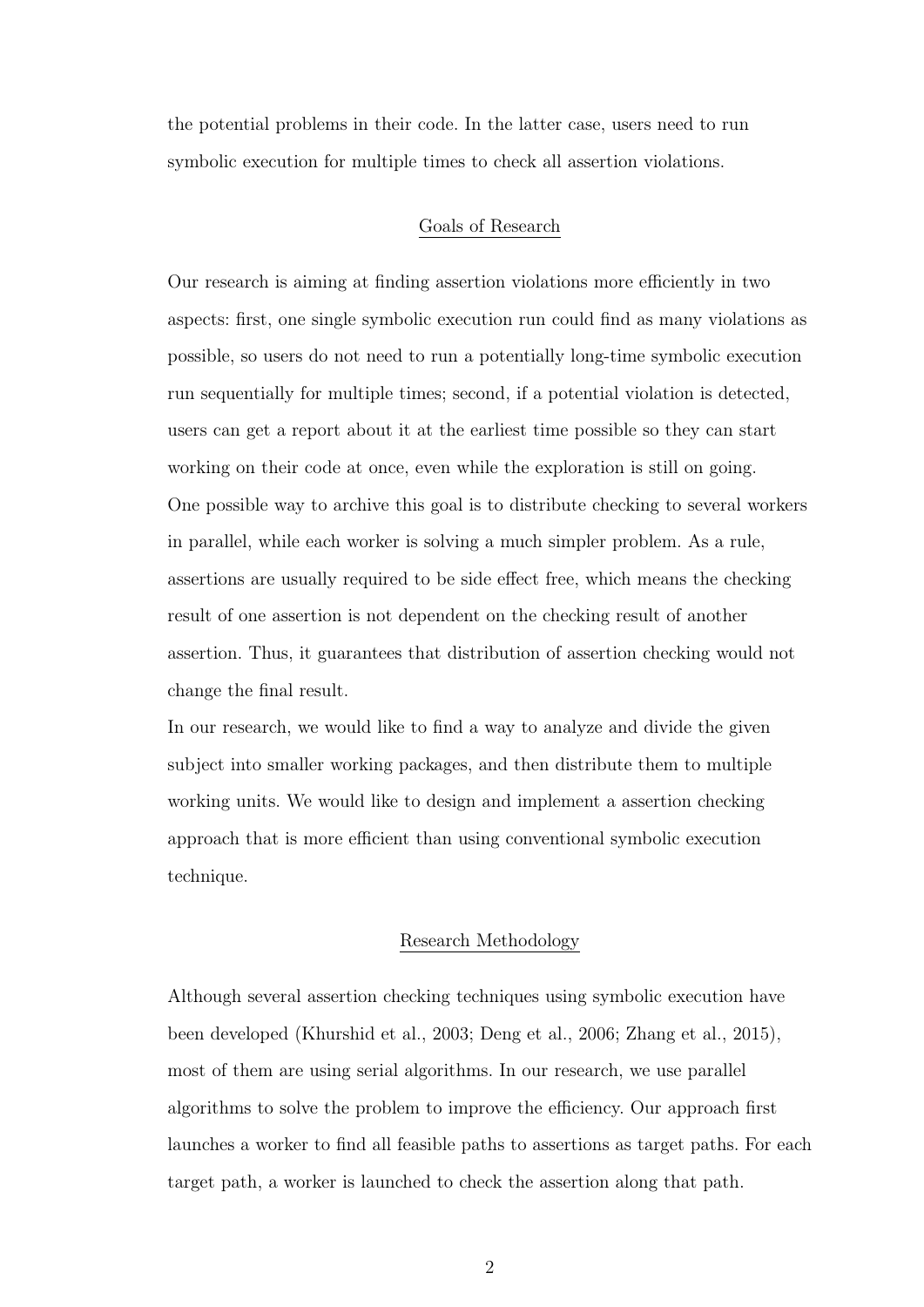Memoized Symbolic Execution (Memoise) is used to quickly traverse the target path, check the corresponding assertion, and provide users a report about the result.

We use an open source framework for symbolic execution, Symbolic Pathfinder (SPF) (Păsăreanu and Rungta, 2010), as our platform to implement the approach. Also, to examine the efficiency of our technique, we run several expriments for evaluation. We used a handmade subject as well as real world subjects to evaluate our technique. The results show that our technique can find all assertion violations reported by conventional symbolic execution, while using less time and providing users earlier reports of assertion checking.

#### Outline

This thesis is structured as follows. In Chapter 2, we introduce the background techniques, including symbolic execution and JPF framework. In Chapter 3, we describe the algorithms and implementation of our approach. Chapter 4 evaluates our technique using a set of experiments. In Chapter 5 discusses related work. Chapter 6 discusses future work to further improve our technique, and Chapter 7 concludes this thesis.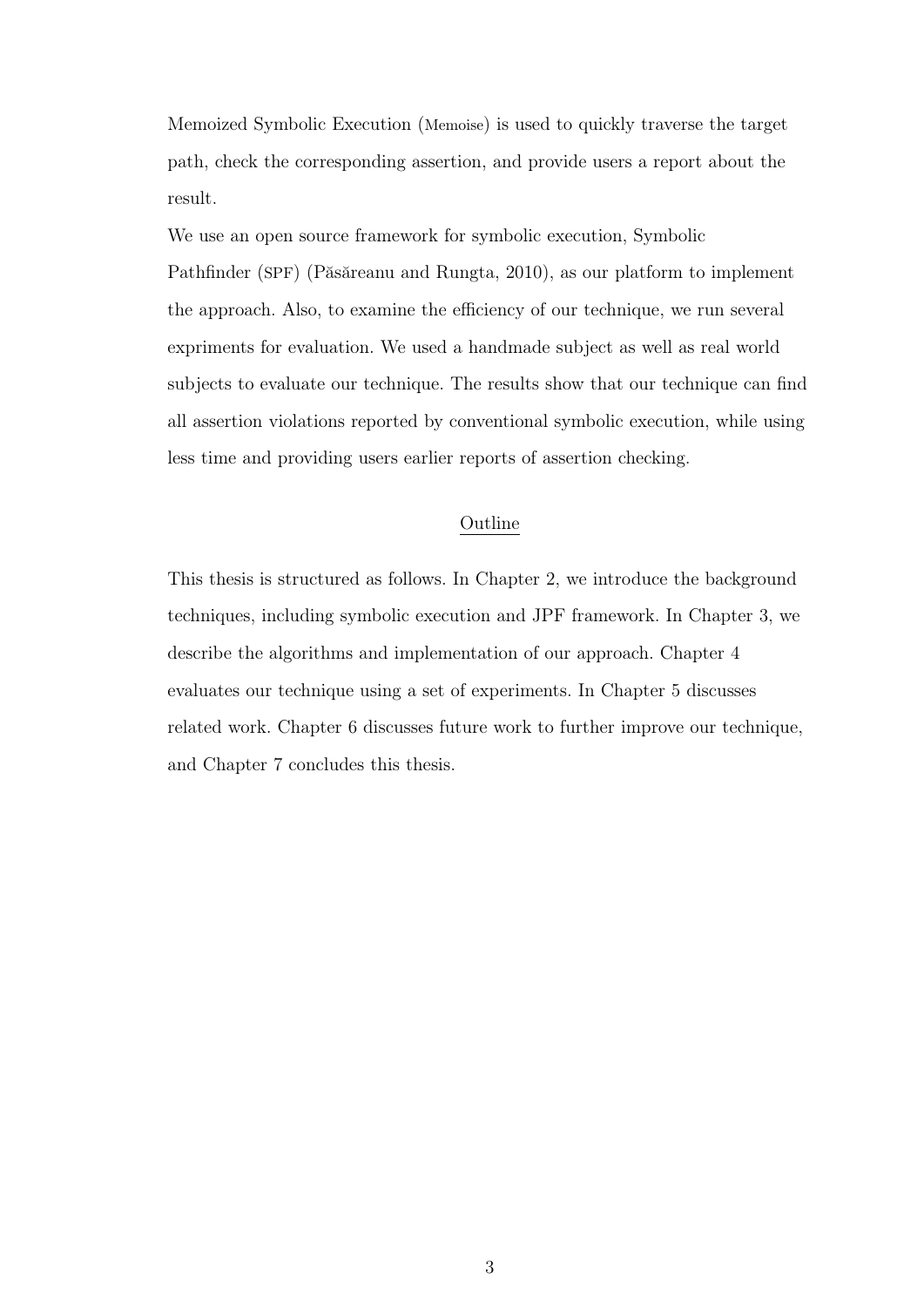#### II. BACKGROUND

In this chapter, we introduce the concept of symbolic execution, which is the background technique of our approach. Also, we briefly introduce SPF, a widely used symbolic execution framework for Java.

#### Symbolic Execution

Symbolic execution (King, 1976a) uses symbolic values, instead of concrete values, as program inputs, and represents the values of program variables as symbolic expressions of those inputs. At any point during symbolic execution, the state of a symbolically executed program includes the symbolic values of program variables at that point, a path condition on the symbolic values to reach that point, and a program counter. The Path Condition (PC) is a Boolean formula over the symbolic inputs, which is an accumulation of the constraints that the inputs must satisfy for an execution to follow that path. At each branch point during symbolic execution, the PC is updated with constraints on the inputs such that (1) if the PC becomes unsatisfiable, the corresponding program path is infeasible, and symbolic execution does not continue further along that path and (2) if the PC is satisfiable, any solution of the PC is a program input that executes the corresponding path. The program counter identifies the next statement to be executed.

To illustrate, consider the code fragment in Figure 1(a) that swaps the values of integer variables x and y, when the initial value of x is greater than the initial value of y; we reference statements in the figure by their line numbers. Figure 1(b) shows the symbolic execution tree for the code fragment. A symbolic execution tree is a compact representation of the execution paths followed during the symbolic execution of a program. In the tree, nodes represent program states, and edges represent transitions between states. The numbers shown at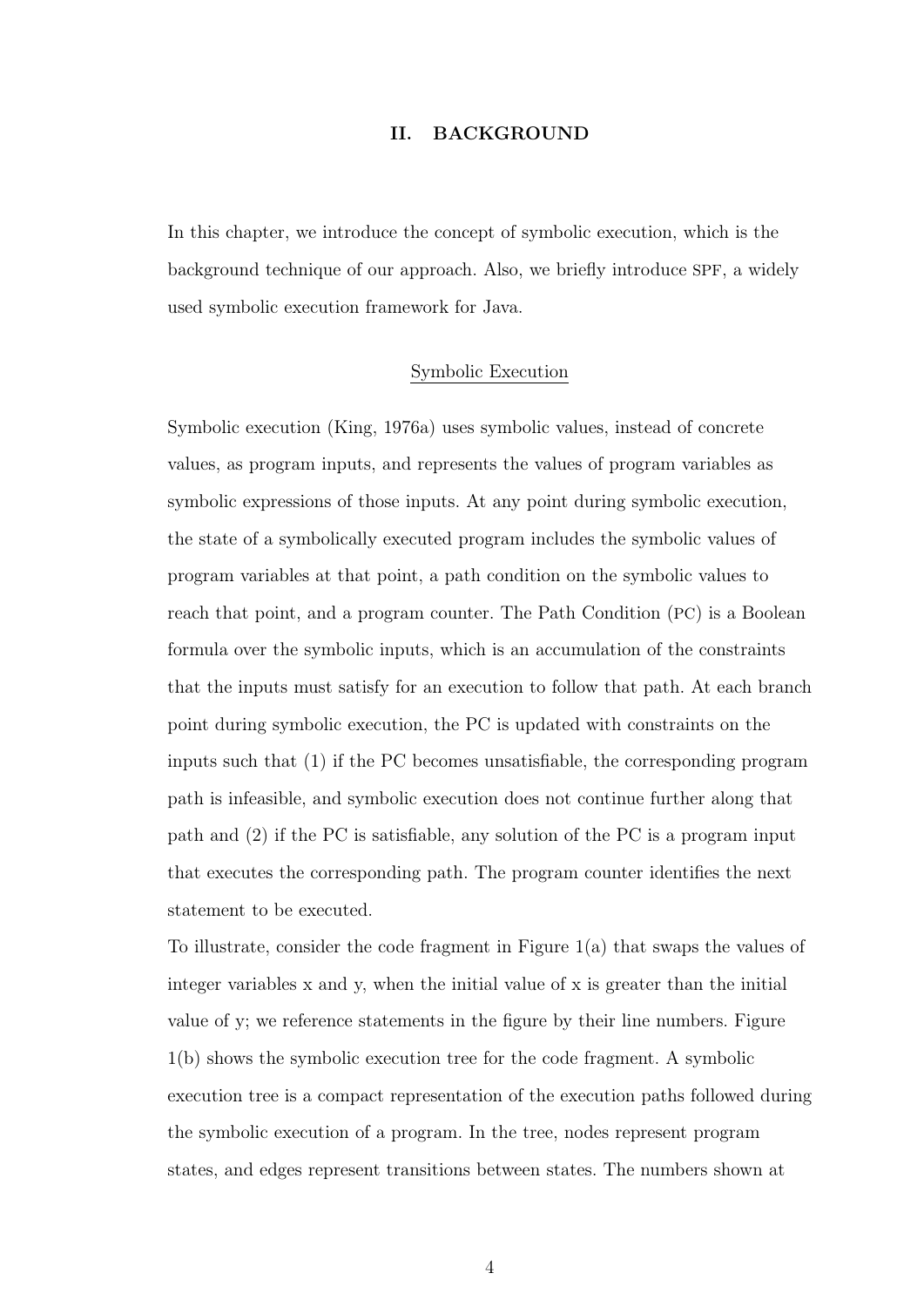

Figure II.1: Symbolic Execution Sample: (a) Code that swaps two integers, (b) the corresponding symbolic execution tree, and (c) test data and path constraints corresponding to different program paths.

the upper right corners of nodes represent values of program counters. Before execution of statement 1, the PC is initialized to true because statement 1 is executed for any program input, and x and y are given symbolic values X and Y, respectively. The PC is updated appropriately after execution of if statements 1 and 5. The table in Figure 1(c) shows the PC's and their solutions (if they exist) that correspond to three program paths through the code fragment. For example, the PC of path  $(1,2,3,4,5,8)$  is  $X > Y \& Y - X \leq 0$ . Thus, a program input that causes the program to take that path is obtained by solving the PC. One such program input is  $X = 2$ ,  $Y = 1$ . For another example, the PC of path  $(1,2,3,4,5,6)$  is an unsatisfiable constraint  $X > Y \& Y - X > 0$ , which means that there is no program input for which the program will take that (infeasible) path. Symbolic execution offers the advantage that one symbolic execution may represent a large, usually infinite, class of normal executions. This can be used to great advantage in program analyzing, testing and debugging. However, to build a symbolic execution system that is both efficient and automatic, three fundamental problems of the technique must be addressed: path explosion, path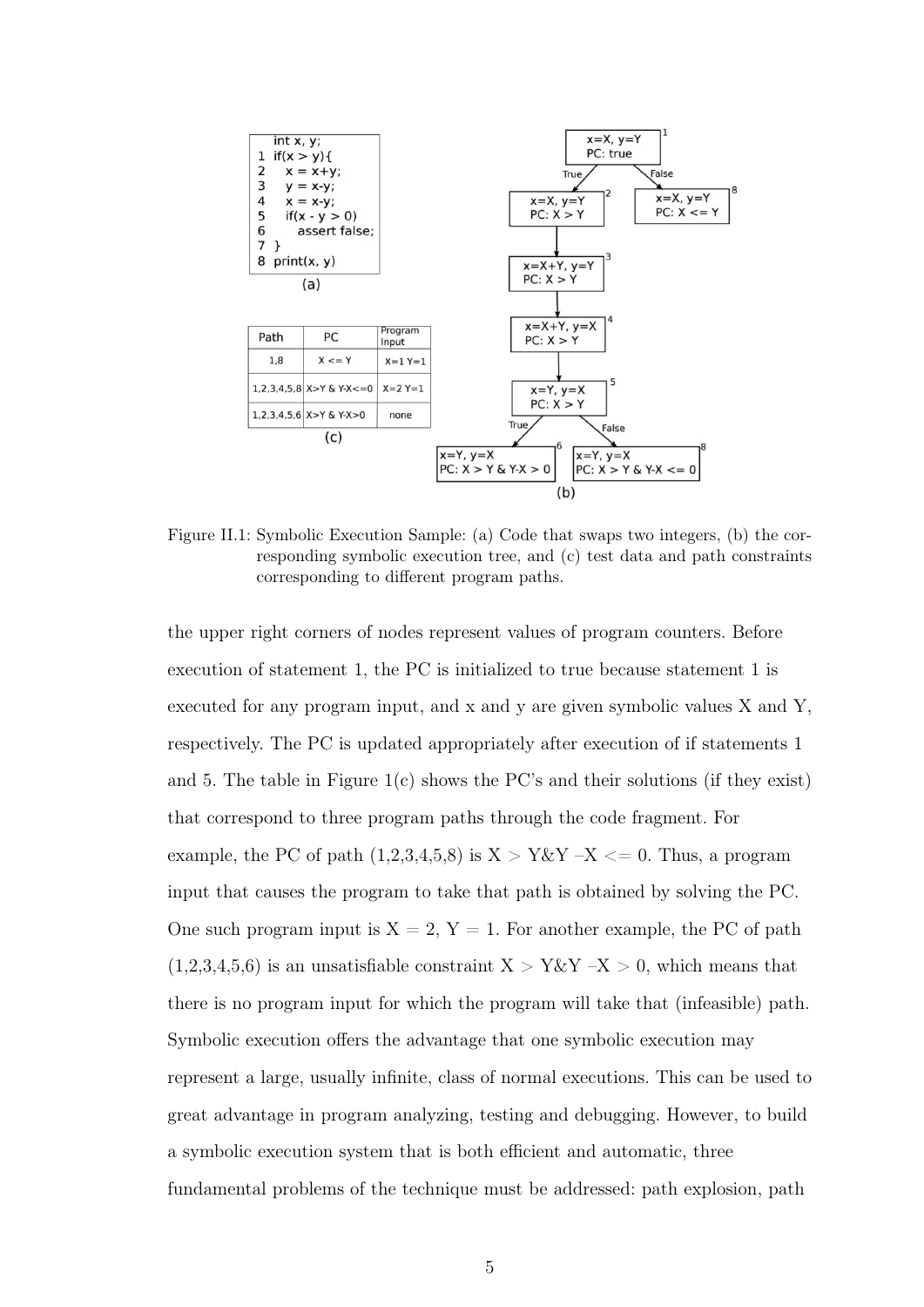divergence and complex constraint solving (Anand et al., 2013).

Symbolic execution is a powerful technique for checking assertions, especially for checking assertions in the form of assertions. It can systematically explore the program's state space to find paths to assertion violations, and provide users with a counterexample for each violation by solving the corresponding path condition using the underlying constraint solver. However, conventional symbolic execution is also suffering from some problems(Anand et al., 2013).

- Path explosion. It is difficult to symbolically execute a significantly large subset of all program paths because (1) most real world software have an extremely large number of paths, and (2) symbolic execution of each program path can incur high computational overhead. Thus, in reasonable time, only a small subset of all paths can be symbolically executed. The goal of discovering a large number of feasible program paths is further jeopardized because the typical ratio of the number of infeasible paths to the number of feasible paths is high (Ngo and Tan, 2007). This problem needs to be addressed for efficiency of a symbolic execution system.
- Complex constraints. It may not always be possible to solve path constraints because solving the general class of constraints is undecidable. Thus, it is possible that the computed path constraints become too complex (e.g., constraints involving nonlinear operations such as multiplication and division and mathematical functions such as sin and log), and thus, cannot be solved using available constraint solvers. The inability to solve path constraints reduces the number of distinct feasible paths a symbolic execution system can discover.

As for checking assertions, symbolic execution is usually configured either to explore all the state space to find all possible assertion violations, or to stop when it finds the first assertion violation. In the former case, due to the three basic problems mentioned above, one symbolic execution run could take a long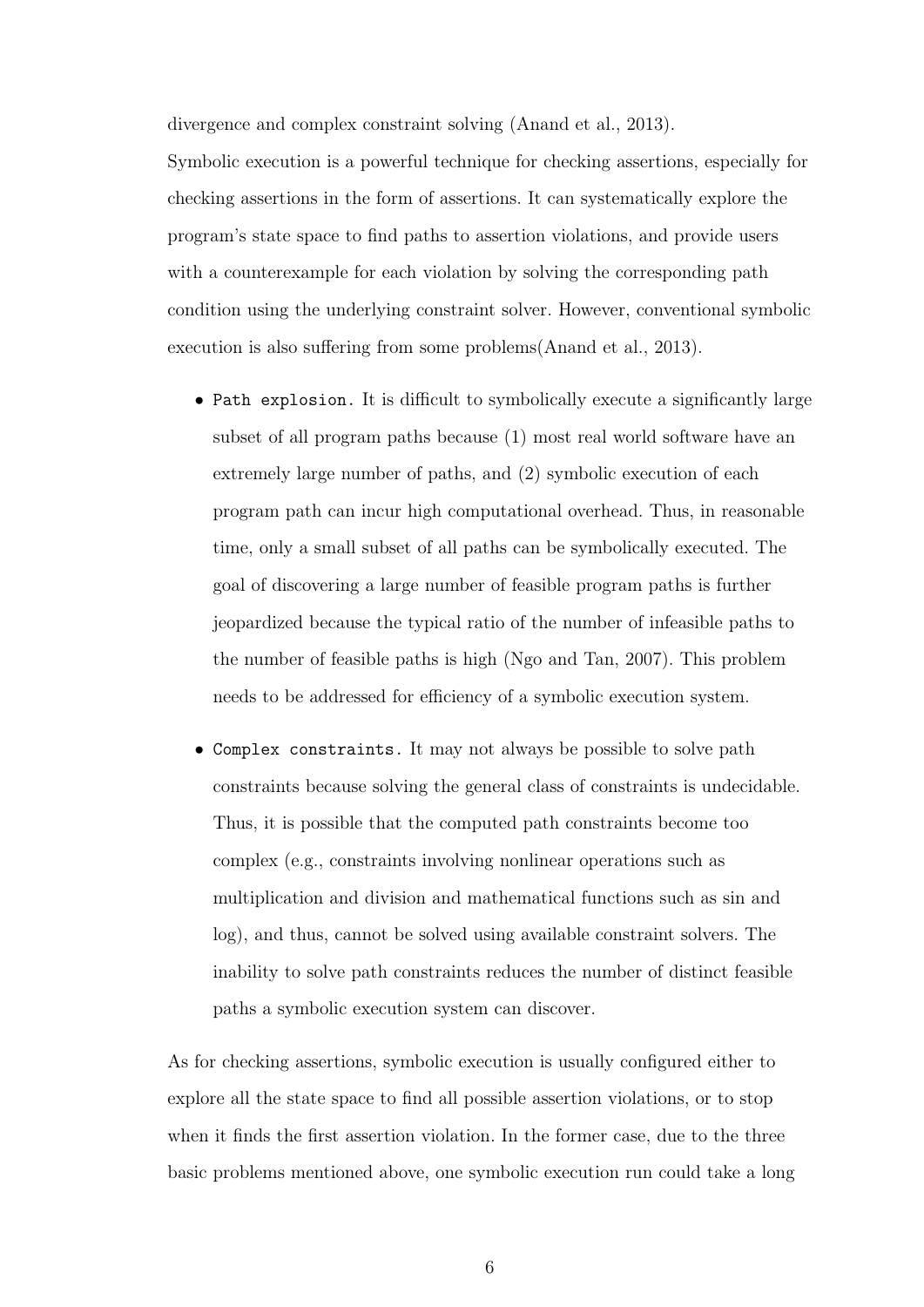

Figure II.2: Illustration of JPF Core

time before giving any result, and users have to wait for the whole execution time before they could take any action to deal with the potential problems in their code. In the latter case, users need to run symbolic execution for multiple times to check all assertion violations.

#### Symbolic Pathfinder

SPF is such a Java framework specially designed for symbolic execution. SPF combines symbolic execution with model checking and constraint solving for test case generation. In this tool, programs are executed on symbolic inputs instead of concrete values. Values of variables are represented as constraints over the symbolic variables, generated from analysis of the code structure. These constraints are then solved to generate test inputs. Essentially SPF performs symbolic execution for Java programs at the bytecode level. SPF uses the analysis engine of Java Pathfinder (JPF). The core of JPF (Havelund and Pressburger, 2000) is a Virtual Machine (VM) for Java bytecode which is generally used as model checker. A brief illustration of its work-flow is shown in Figure II.2. It is used to find defects in given Java programs, with the assertions to check for given as input. JPF gets back to user with a report that says if the assertions hold and/or which verification artifacts have been created by JPF for further analysis (like test cases). The Java Virtual Machine (JVM) of JPF is the Java specific state generator. By executing Java bytecode instructions, the JVM generates state representations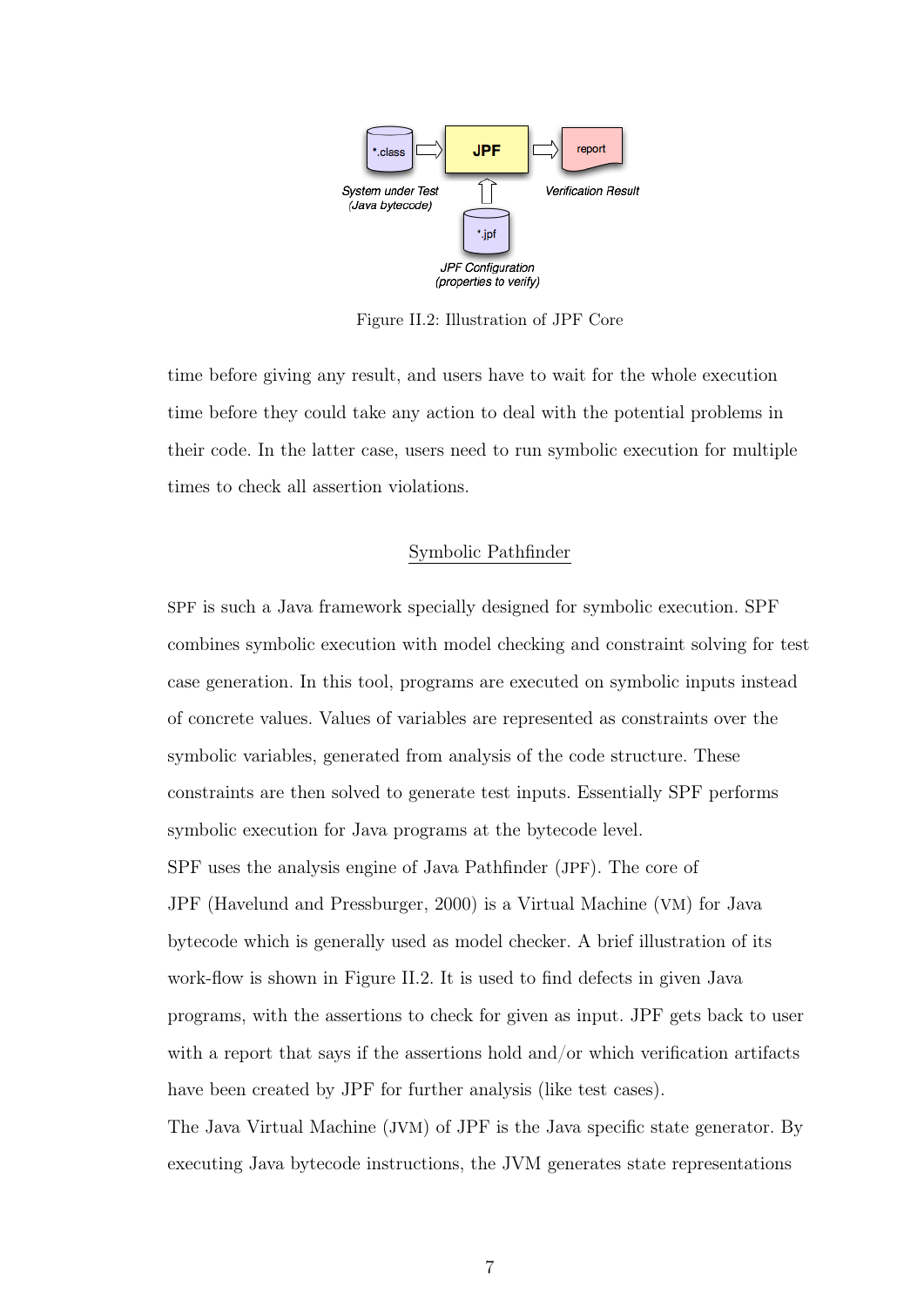

Figure II.3: JPF Listeners

that can be checked, queried, stored and restored. JPF provided interfaces for developer to control these behaviors. As shown in Figure II.3, certain events (e.g. instruction executed, choice generator registered, state backtracked, etc.) will trigger a series of Java interfaces (listeners), and developer could control the flow of execution by implement their own listener. For more information about listeners in JPF, please refer Appendix B.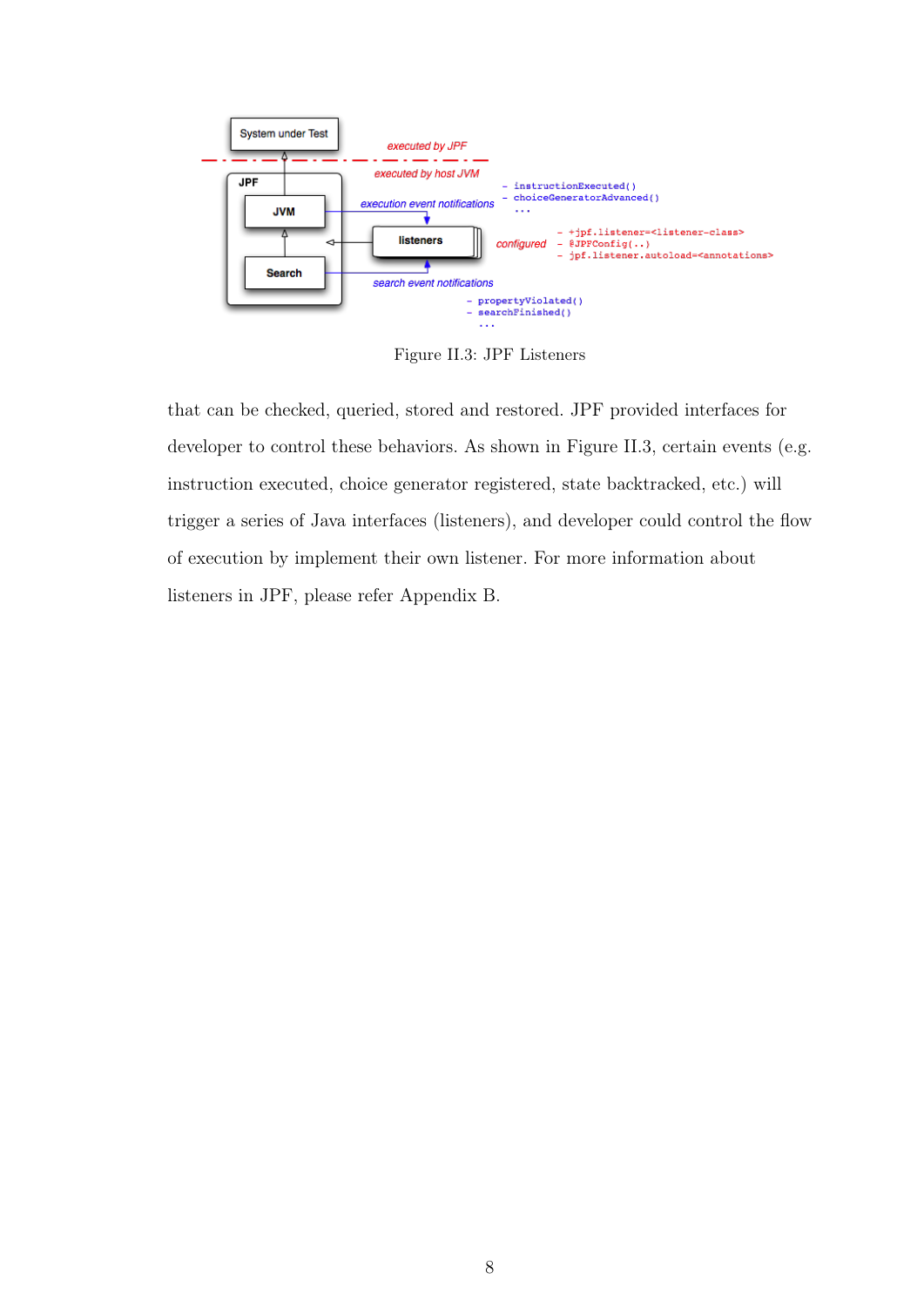#### III. APPROACH

In this chapter, we first introduce the foundation of our technique, and then describe the algorithms and implementation.

#### Foundation

This section provides a brief introduction of Memoise, which serves as the foundation of the development of our technique.

The key insight in Memoise is that applying symbolic execution often requires several successive runs of the technique on largely similar underlying problem instances. Memoise leverages the similarities to reduce the total cost of applying the technique by maintaining and updating the computations involved in a symbolic execution run. It reduces both the number of paths to explore by pruning the path exploration as well as the cost of constraint solving by re-using previously computed constraint solving results.

Specifically, Memoise uses a trie (Fredkin, 1960; Willard, 1984)—an efficient tree-based data structure—for a compact representation of the paths visited during a symbolic execution run. Essentially, the trie records the choices taken when exploring different paths, together with bookkeeping information that maps each trie node to the corresponding condition in the code. Maintenance of the trie during successive runs allows re-use of previous computation results of symbolic execution without the need for re-computing as is traditionally done. Constraint solving is turned off for previously explored paths and the search is guided by the choices recorded in the trie. An initial run of Memoise performs standard symbolic execution as well as builds the trie on-the-fly and saves it on the disk for future re-use. To facilitate future runs of symbolic execution, a subset of the leaf nodes in a trie is partitioned into a set of *boundary* nodes, which are leaf nodes because of the chosen depth bound, and a set of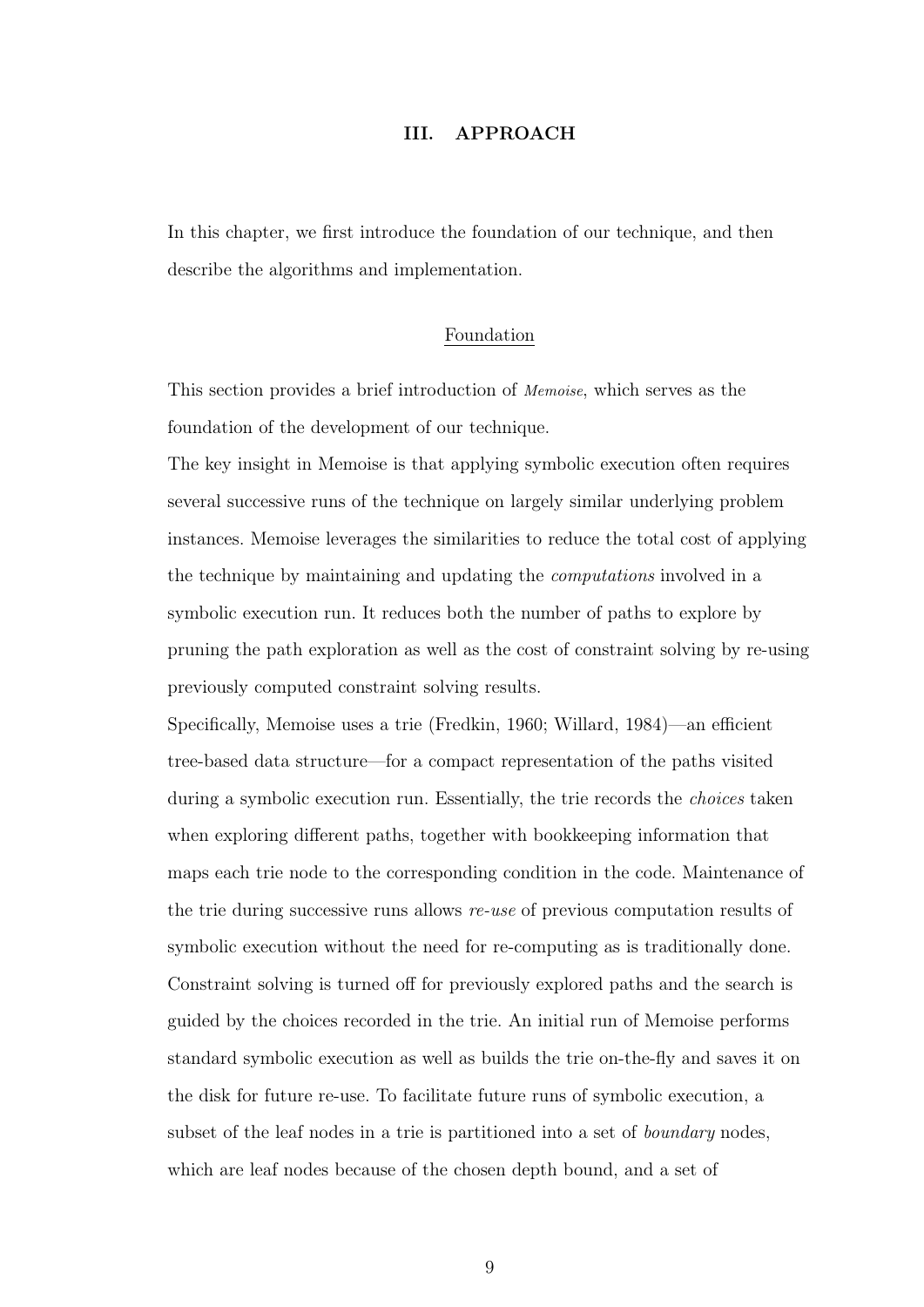unsatisfiable nodes, which are leaf nodes due to unsatisfiable path conditions. Based on the results cached in the trie, Memoise enables efficient re-execution, which is guided by the trie using algorithms that are specialized for the particular analysis that is performed.

In our approach, Memoise is used to improve the efficiency of our technique.

#### Distributed Assertion Checking

Our technique aims at finding assertion violations more efficiently in two aspects: first, one single symbolic execution run could find as many violations as possible, so users do not need to run a potentially long-time symbolic execution run for multiple times; second, if a potential violation is detected, users can get a report about it at the earliest time possible so they can start working on their code at once, even while the exploration is still on going.

One possible way to archive this goal is to distribute checking to several workers in parallel, while each worker is solving a much simpler problem. As a rule, assertions are usually required to be side effect free, which means the checking result of one assertion is not dependent on the checking result of another assertion. Thus, it guarantees that distribution of assertion checking would not change the final result. Moreover, as a typical embarrassingly parallel problem, the partial result of each worker does not need to be reduced into one overall result. In other words, once the exploration is started, there is very limited amount of data transferring among workers, and complex synchronization mechanism between workers is not necessary. Thus, the partial results could be provided to users as soon as they come out, so users could use them to immediately check the possible problems in the assertion or in the code. A key challenge in distributing an analysis run is to minimize the communication cost among different workers that may be on different machines. A distribution technique that creates independent workloads is highly desirable. We introduce a novel parallel assertion checking technique based on staged symbolic execution,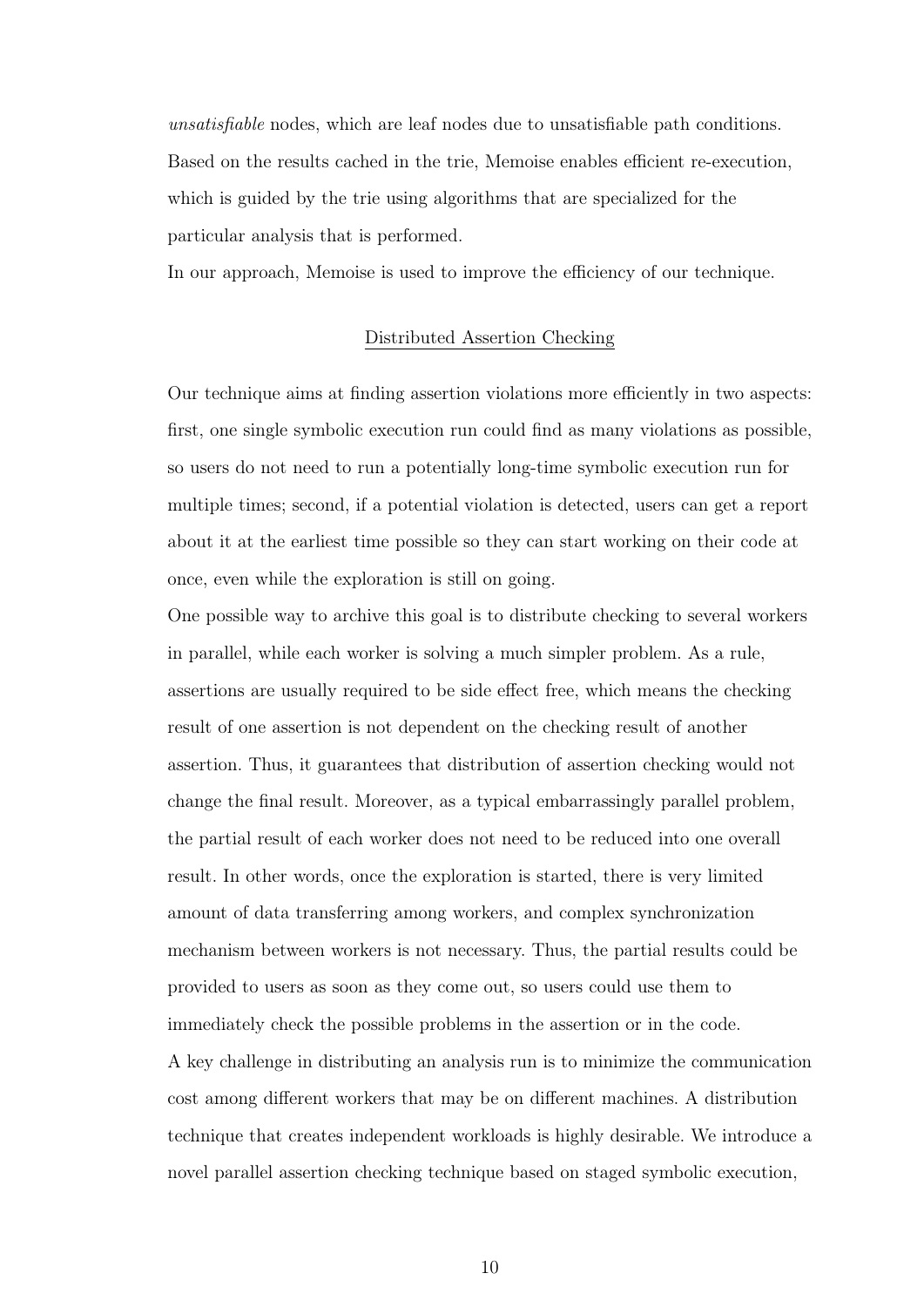

Figure III.1: Example Trie of Distributed Exploration: (a) example trie explored by the first stage; (b) paths distributed to multiple workers for parallel assertion checking.

so that the trie created in the first stage is used to define static workloads for parallel workers:

- In the first stage, we perform symbolic execution to explore all program behaviors and find all feasible paths that lead to the checked assertions. In this stage, we filter out all paths which are irrelevant to assertion checking, and save target paths which are used in the second stage with a focus on checking assertions.
- In the second stage, multiple workers are launched in parallel to explore the state space for checking assertions guided by the target paths provided by the first stage. Each worker is guided by one target path using Memoise, and explores the sub-state space corresponding to the reached assertion. All the workers are run in parallel, and individually output the result to users once any of them finishes its job.

Figure III.1 shows the two stages symbolic execution on a small subject with two assertions. In the first stage, a symbolic execution run is launched, where a state space trie is built as the exploration is proceeded and four target paths, which are feasible and lead to the checked assertions, are found. After gathering all needed information, in the second stage, four workers are launched, each focusing checking a assertion along one target path, while avoiding the exploration of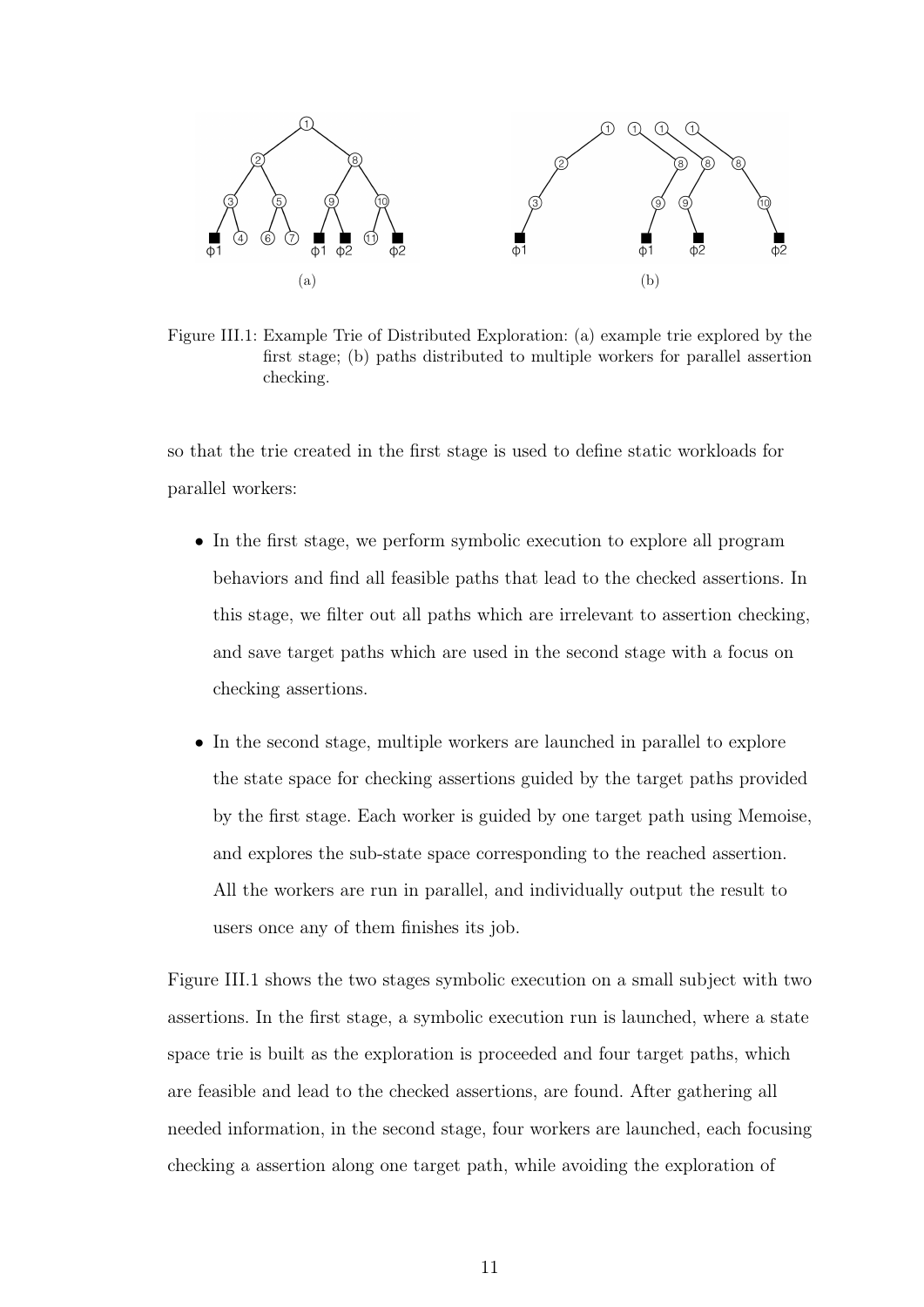

Figure III.2: The work flow of technique

irrelevant states and efficiently exploring the four target paths by turning off constraint solving.

In practice, we do not wait for the symbolic execution to finish the first stage to start the second one. To be more specifically to our implementation, as soon as first worker reached a frontier state, it launches another worker immediately before start looking for other feasible paths to assertion checking. In other words, if we generally looking the whole exploration, both stages are run simultaneously by multiple workers.

#### Algorithms

Description of algorithms for both stages are shown in pseudo-code in Figure III.3 and Figure III.4. To further help understanding, work flow of our approach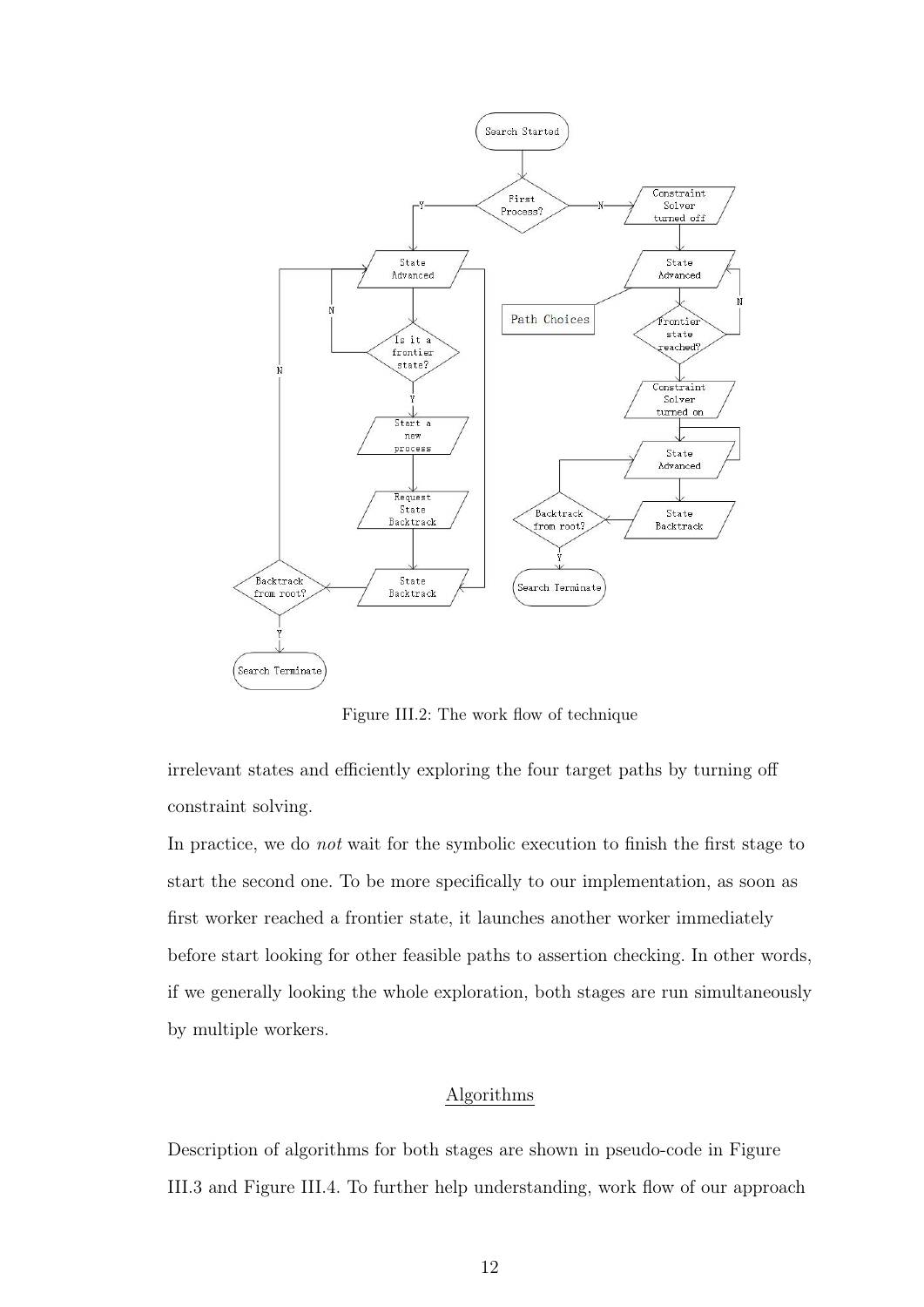| Algorithm 1 Algorithm for the First Stage |  |  |  |  |  |  |
|-------------------------------------------|--|--|--|--|--|--|
|-------------------------------------------|--|--|--|--|--|--|

| Input: Program P, List of assertion L, Depth Boundary $D\psi$             |  |  |  |  |  |  |
|---------------------------------------------------------------------------|--|--|--|--|--|--|
| <b>Output:</b> Report of symbolic execution $R \rightarrow$               |  |  |  |  |  |  |
| Path Choice current Path Choice $\leftarrow$ nulle<br>1:                  |  |  |  |  |  |  |
| PathChoices List pathChoices $\leftarrow$ empty+<br>2:                    |  |  |  |  |  |  |
| $3 -$<br>Current Depth <i>depth</i> $\leftarrow 0$                        |  |  |  |  |  |  |
| State $s \leftarrow$ root state of $P \rightarrow$<br>4:                  |  |  |  |  |  |  |
| Choice Generator $gc \leftarrow null$<br>5:                               |  |  |  |  |  |  |
| 6:<br>while ( $d < D$ ) do                                                |  |  |  |  |  |  |
| 7:<br>if s advanced then $\leftrightarrow$                                |  |  |  |  |  |  |
| 8:<br>$pathChoices \leftarrow pathChoices + currentPathChoice \leftarrow$ |  |  |  |  |  |  |
| $depth \leftarrow depth + 1 +$<br>9:                                      |  |  |  |  |  |  |
| if s backtrack then $\cdot$<br>10:                                        |  |  |  |  |  |  |
| 11:<br>if s is root state then $\vee$                                     |  |  |  |  |  |  |
| 12:<br>break⊬                                                             |  |  |  |  |  |  |
| 13:<br>else⊬                                                              |  |  |  |  |  |  |
| 14:<br>pathChoices $\leftarrow$ pathChoices-last choice in pathChoices+   |  |  |  |  |  |  |
| $15 -$<br>$depth \leftarrow depth - 1 +$                                  |  |  |  |  |  |  |
| 16:<br>if choice generator registered then                                |  |  |  |  |  |  |
| Instruction $i \leftarrow$ last instruction executed<br>$17 -$            |  |  |  |  |  |  |
| 18:<br>if i is in $L$ then $\leftrightarrow$                              |  |  |  |  |  |  |
| 19:<br>start new worker $W$ (input: P, D, pathChoices)+                   |  |  |  |  |  |  |
| 20:<br>symbolic execution backtrack+                                      |  |  |  |  |  |  |
| 21:<br>else⊬                                                              |  |  |  |  |  |  |
| 22:<br>$gc \leftarrow$ choice generator registered+                       |  |  |  |  |  |  |
| 23:<br>if choices in choice generator advanced then                       |  |  |  |  |  |  |
| currentPathChoice $\leftarrow$ index of processing choice in gc+<br>24:   |  |  |  |  |  |  |
| 25:<br>generate $R+$                                                      |  |  |  |  |  |  |
| 26:<br>return $R+$                                                        |  |  |  |  |  |  |

Figure III.3: Algorithm for the First Stage

is given in Figure III.2.

Figure III.3 shows the algorithm for the first stage. Worker launched in this stage applies a normal symbolic execution, aiming to find assertions on feasible paths. During the exploration, this worker collects the choices processed as it reaches every new state, and maintains a list of the choices. The list is updated as the state advances or backtracks. Meanwhile, this worker monitors the instructions executed and checks if they are in the list of assertion instructions given as input. If the instruction is in the list, which eventually triggered a new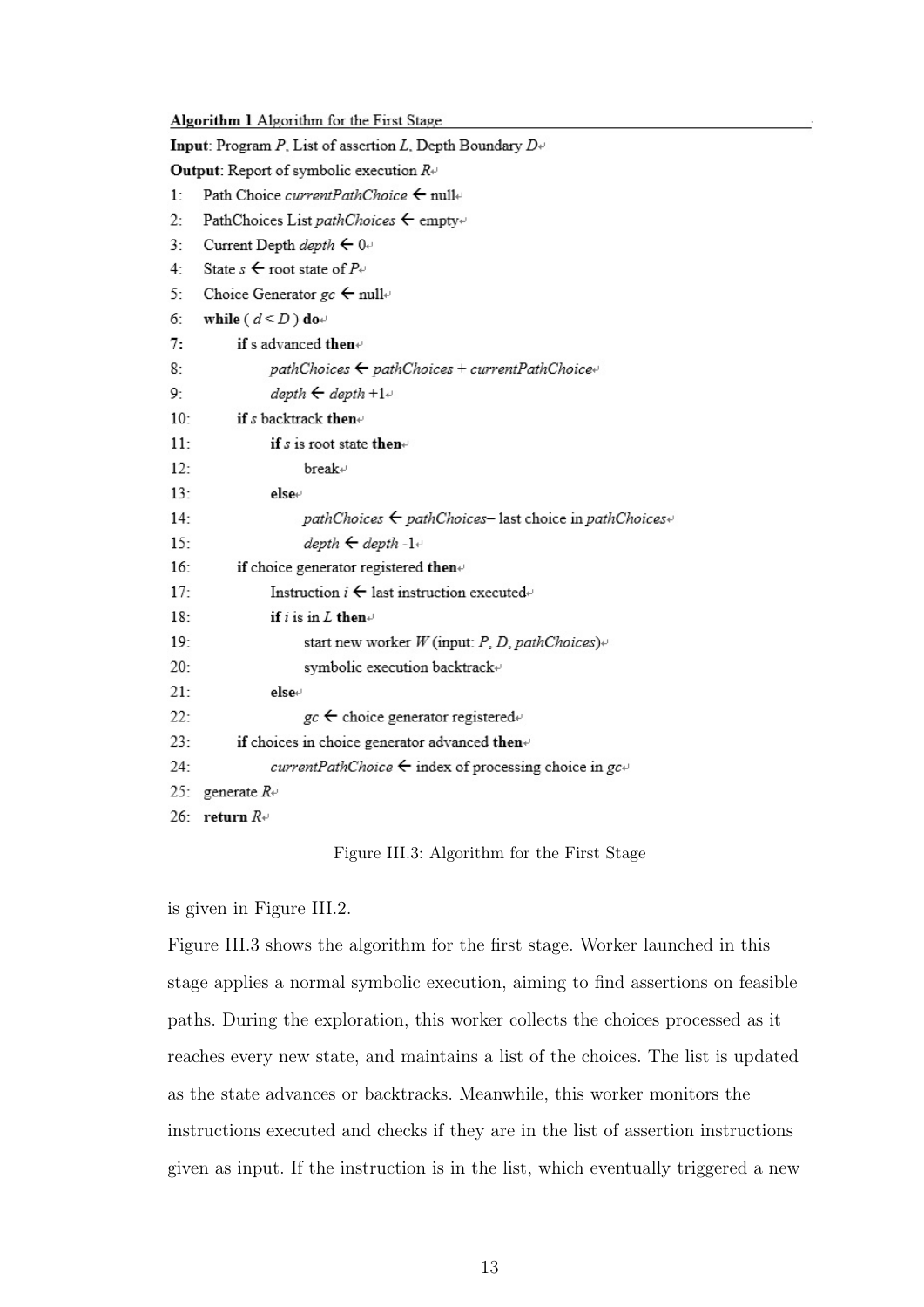| Algorithm 2 Algorithm for the Second Stage                                            |
|---------------------------------------------------------------------------------------|
| Input: Program P, List of assertion L, Depth Boundary D, PathChoices List pathChoices |
| <b>Output:</b> Report of symbolic execution $R \rightarrow$                           |
| Constraint solver turned offer<br>1:                                                  |
| $2 -$<br>Current Depth <i>depth</i> $\leftarrow 0$                                    |
| State $s \leftarrow$ root state of $P \rightarrow$<br>$3 -$                           |
| 4:<br>Frontier State fs $\leftarrow$ null;                                            |
| 5:<br>Choice Generator $gc \leftarrow null$                                           |
| 6:<br>while ( $d$ < length of pathChoices) do                                         |
| 7:<br>if choice generator registered then                                             |
| 8:<br>$gc \leftarrow$ choice generator registered                                     |
| choice $c \leftarrow$ choice at index d in pathchoices<br>9:                          |
| 10:<br>gc advance to $c \rightarrow$                                                  |
| 11:<br>s advance+                                                                     |
| 12: Constraint solver turned on $\psi$                                                |
| 13: $fs \leftarrow s+$                                                                |
| 14: while $(d \leq D)$ do-                                                            |
| 15:<br>/*conventional symbolic execution*/ $\leftrightarrow$                          |
| 16:<br>if s backtrack then $\cdot$                                                    |
| 17:<br>if $s == fs$ then                                                              |
| 18:<br>break;⊬                                                                        |
| 19:<br>generate $R_{\uparrow}$                                                        |
| 20: return $R \rightarrow$                                                            |
| Figure III.4: Algorithm for the Second Stage                                          |

choice generator corresponded to it registered, we know that the current state is a frontier state that stands for assertion checking. After reaching a frontier state, this worker launches a new worker, and assign it with currnt path by sending the path choices that leading to this state from the root of trie. Then, the current state stops searching the current path, and backtracks to explore other part of the state space.

The algorithm for the second stage are shown in Figure III.4. Workers in this stage follow the given path choices to quickly traverse through the state space towards the assigned frontier state. PC solver is turned off, for the path constraints on this path has already been solved and we are sure all states are feasible. Upon reaching the frontier state, exploration first turns on the PC solver to check feasibility of the corresponding assertion, and gives a counter-example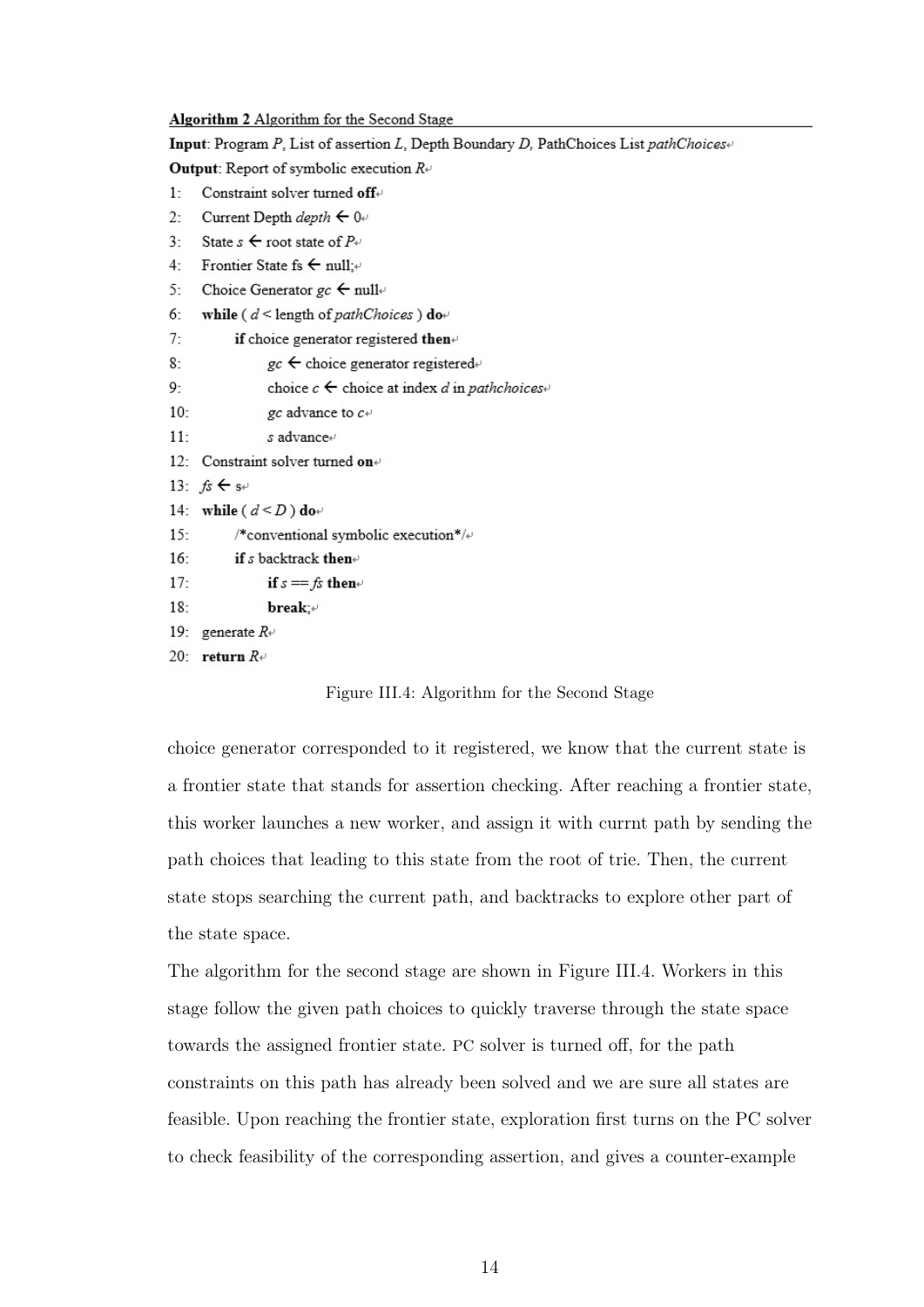that may cause violation is possible. Then, it logically uses the frontier state as the root state of deeper part of the trie. It continues traversing the state space beneath the frontier state, using normal symbolic execution strategy. Search is stopped when it backtracks from the frontier state, for the state space rooted at the frontier state is fully explored. Then, a report is generated regarding the validity of all the checked assertions this worker has encountered. Since all workers are run in parallel, earlier feedback could be expected in comparison to the conventional symbolic execution, which only gives an overall report after exploring all feasible states in configuration where all errors need to be explored. Currently, our technique does not check the reach-ability of assertions statically. In other words, if there are no assertions at all in the program, the first worker will explore the whole state space in the same way as the default symbolic execution, while monitoring the execution of instructions. Even in this case, since the list of assertion instruction is empty, the cost should be similar as conventional symbolic execution, which is acceptable. However, if we could leverage some static analysis technique to avoid paths that are deemed to reach no assertions, which is left for future work, more reduction in analysis cost could be expected.

#### Implementation

Since JPF/SPF is running on Java bytecode rather than source code, our first step of implementation is to mark out all the instructions representing an assertion in bytecode. After compiled, an assertion is transformed in a series of bytecodes that equals to if-branch throwing a certain type of exception. A sample code fragment in Figure III.5.

A typical assertion is in a format of three parts:

• Head part. In head part, system variable  $\#2$  is loaded. This is the variable indicates whether assertion is turned on in visual machine. If it is not, the following instruction "ifne xx" guides the execution to skip all assertion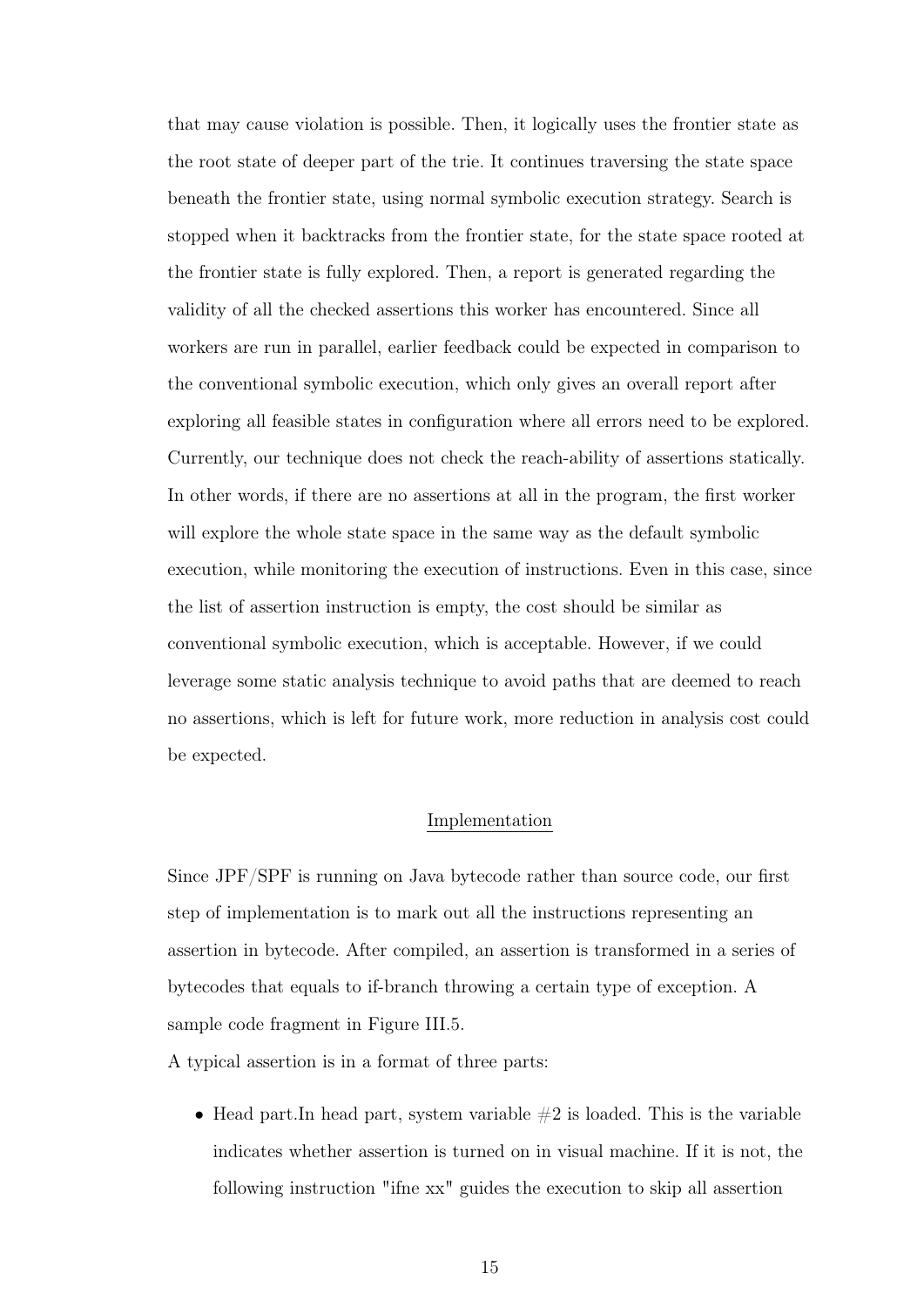```
#2 // Field $assertionsDisabled:Z+
16: getstatic
19:ifne
              34+22: iload 0<sup>.</sup>
23:ifgt
              34+#3 // class java/lang/AssertionErrore
26: new
29: dup+
30: invokespecial #4 // Method java/lang/AssertionError."<init>":()V+
33: athrow-
34: ...
```
Figure III.5: A Sample Bytecode Corresponding to Assertion

instructions. Line 16 and 19 in Figure III.5 is corresponding to head part.

- Body part. If assertion function is on, instructions represent the actual condition of the assertion will be executed. This part could be a serial of if-branch bytecodes or method calls, and guild to the assertion error part if condition is not satisfied. Noted that body part could be very simple, as Line 22 and 23 in Figure III.5, or could be very long and complicate according to the assertion condition.
- Foot part. This part represents that when an assertion is violated. As shown in Line 26 to 33 in Figure III.5, a typical assertion exception is thrown. Every assertion code ends with these bytecode instructions.

Ideally, instruction "getstatic  $#2"$  can be used as the indicator of the start of an assertion. However, we find out this instruction is difficult to catch in SPF when there are several assertions in the code. In most cases, this part of the code is only loaded and executed at the very beginning of execution and the first assertion actually reached. In other words, once JVM had confirmed that assertion function was turned on, it will not check this configuration again in middle of an execution run. In case of JPF, later head parts of assertion bytecodes are totally ignore and cannot be captured by any listeners. In order to make sure we can catch every assertions, we used an alternate solution that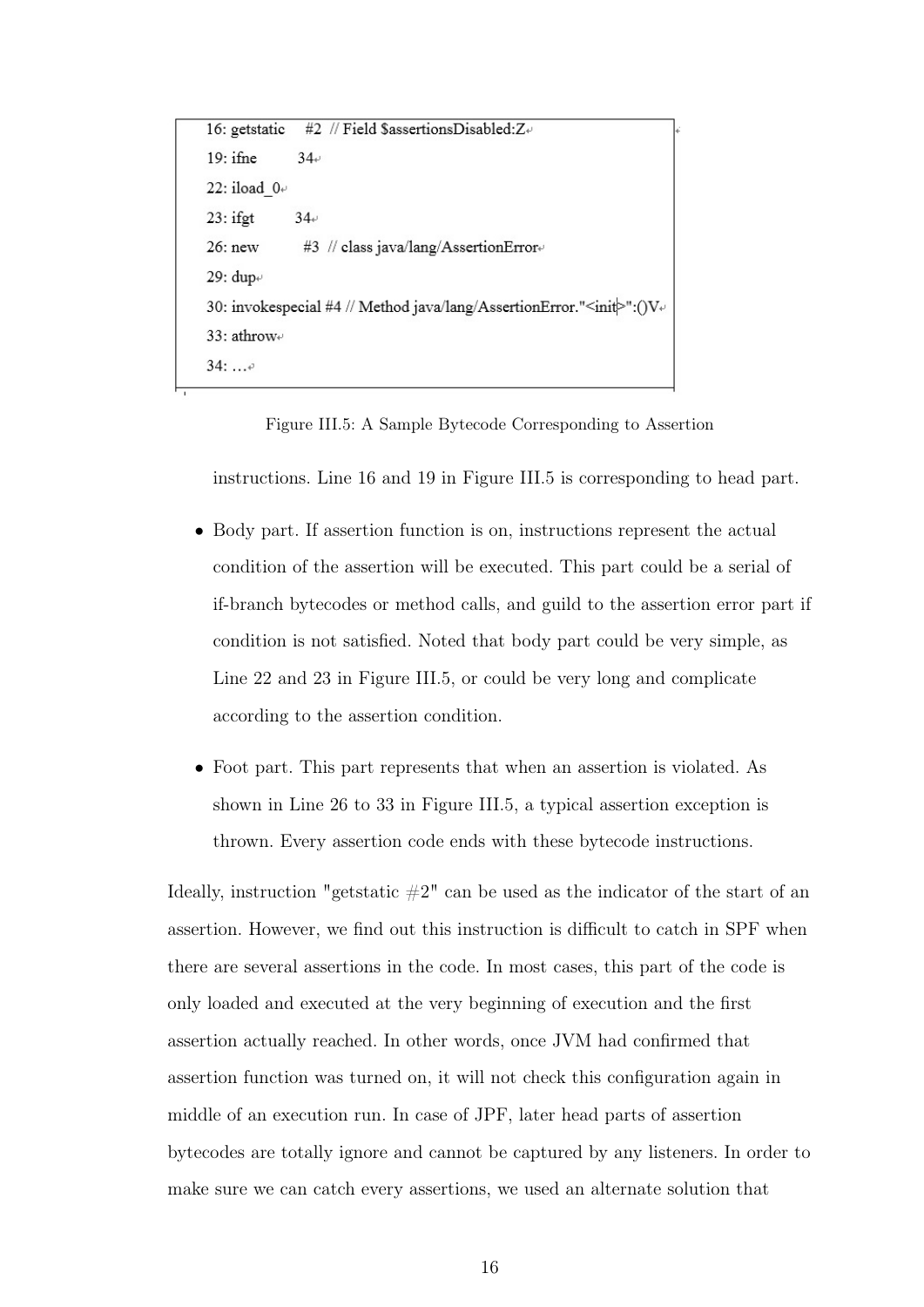catch the if-instructions in body part instead. When SPF reaches such instructions, it treats them as normal if-branches and register a Choice Generator (CG) for it, which could be captured by listeners in JPF. Currently, we use Javap -c command to generate and manually input the instruction ID into the program.We noticed that some tools, i.e. Apache Commons BCEL (https://commons.apache.org/proper/commons-bcel/) could be useful to help us automatically conduct bytecode analysis. But currently, we are checking code manually to make sure it is accurate.

After gathering all information of the checked assertions, we start the symbolic execution run using it to control the flow of exploration. We implemented our technique using several listeners provided by SPF. The main listeners we used are as follows:

• Choice Generator listeners. Choice Generators is a mechanism JPF used as a set of possible transitions from a current state to a new state. For example, an if-instruction is explained with a choice generator registered with two choices, each of which leading to a different state as the condition Boolean is true or false. Each of these choices is stored with an index, and symbolic execution uses Depth First Search strategy by default to check every choice one by one, thus explore all corresponding states. JPF has provided several listeners answering to different behaviors of Choice Generator. In our implementation, we mainly used two of these listeners: (1) choiceGeneratorRegistered, which is triggered as a choice generator is initialized with choices. Since assertions are in form of if-branches, each of these assertions eventually have a choice generator standing for it. Thus, when a choice generator is registered, we can check if we need to skip some choices that represents states not on a critical path. For the first worker, if our current state is a frontier state, this event also indicates the end of the state, and giving us a control point to start a new worker and backtrack to parent states. (2)choiceGeneratorAdvanced, which is called every time JPF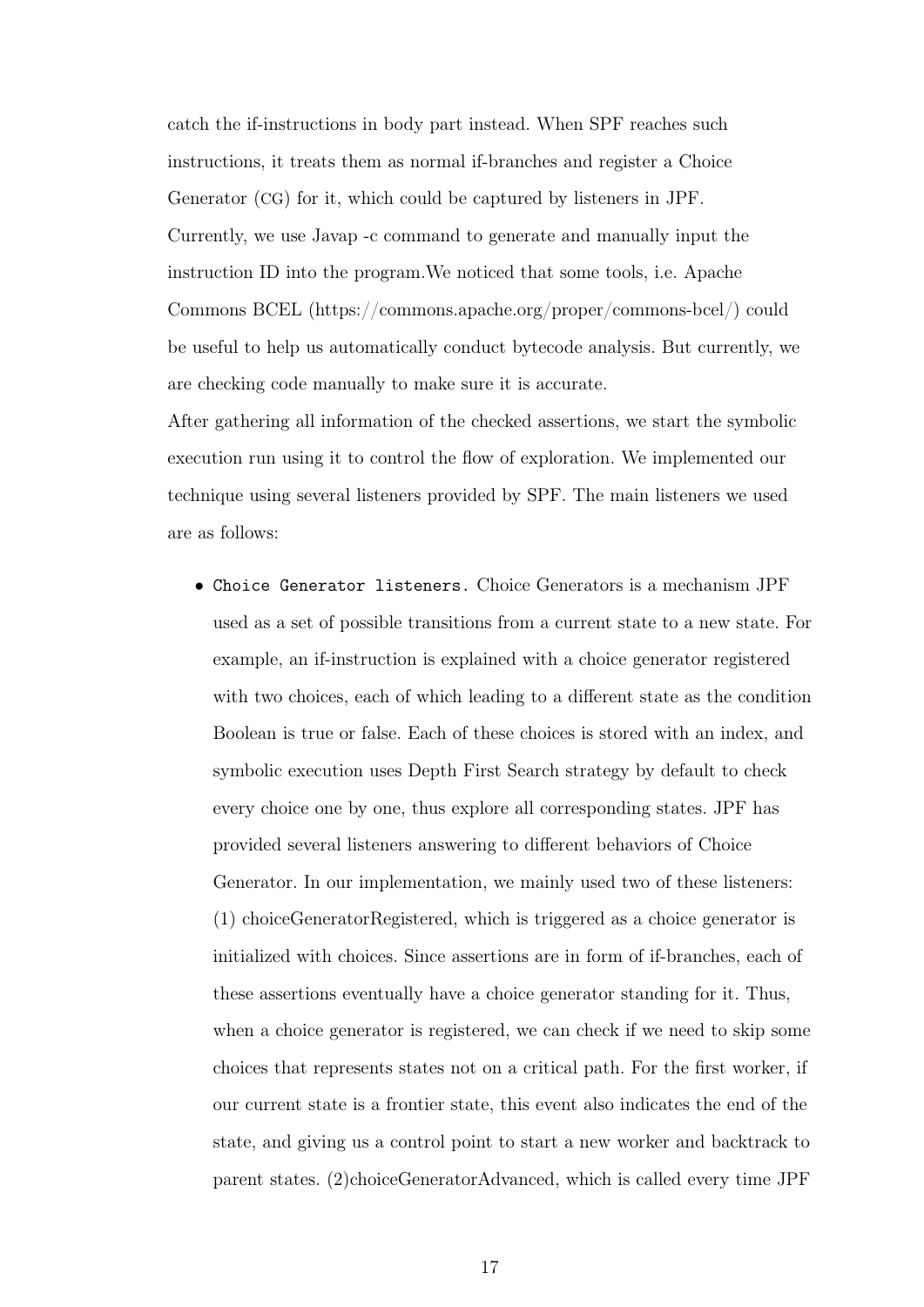is going to get a worker a choice of the Choice Generator. To perform Memoise, our approach need to transfer the guide to later workers about the path leading to a frontier state. Since the path can be indicated as which choice we processed at each choice generator, we dynamically maintained a string which is indexes of all choices leading to the current state we are exploring. If it is a frontier state, we send this string, or "Path Choices", to the new launched worker. choiceGeneratorAdvanced is a listener in which provided us the index of next choice JPF is going to process. Before we actually proceed to that state, we need to collect this information and update the path choice string.

• State Listeners. The most important listener related to state is stateBacktracked. This listener indicates after fully exploring a state, JVM has rolled back to the previous state and ready to check next choice of Choice Generator. For our approach, when such a listener is trigger, we update the path choice string by popping out the last choice of it. More importantly, for later processes, we need to stop the exploration once it is backtracked from the assigned frontier state to avoid exploring irrelevant paths. Besides this listener, we also used stateAdvanced to collect the depth of current state, in order to help controlling the flow of exploration.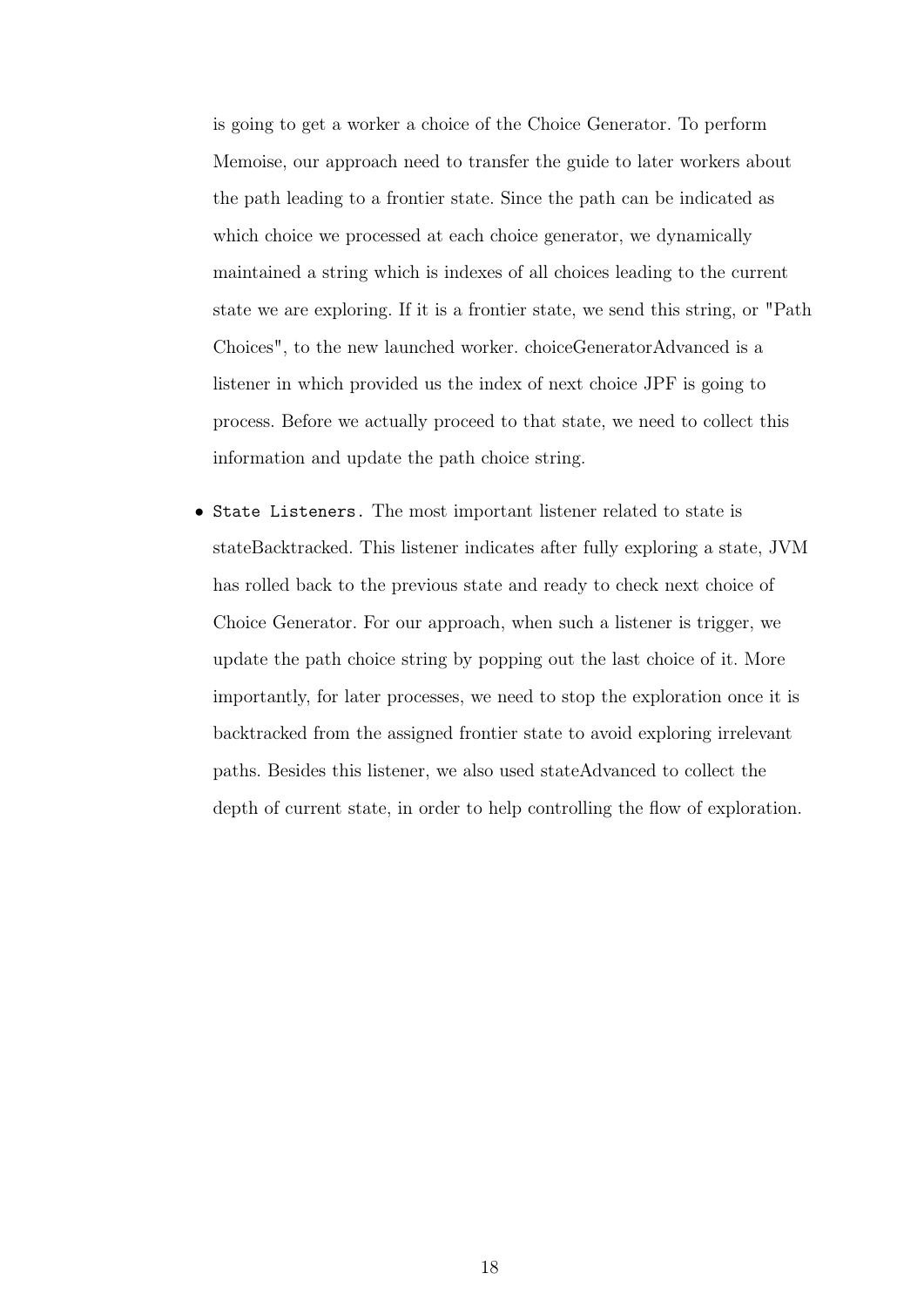#### IV. EVALUATION

In this chapter, we first discuss the tool support, our assumptions and artifacts for experiments, metrics, and research questions. Then we analyze our experimental results and have some further discussions of the evaluation.

#### Tool Support

We have implemented our technique in SPF. We have customized Memoise so that the trie nodes corresponding to assertions are treated as frontier nodes, and each worker leverages Memoise analysis to check the assertion along the target path(s) which are feasible and lead to the checked assertions. Symbolic execution is guided by the target path and constraint solving is turned on only as the frontier node is reached.

For environment, we have used LoneStar 5 on Texas Advanced Computing Center (TACC) cluster. The configuration of our computing node is:

- Dual Socket
- Xeon E5-2690 v3 (Haswell) : 12 cores per socket  $(24 \text{ cores}/\text{node})$ , 2.6 GHz
- 64 GB DDR4-2133 (8 x 8GB dual rank x8 DIMMS)
- No local disk
- Hyperthreading Enabled 48 threads (logical CPUs) per node
- JDK-1.8

We have chosen the latest version of JPF/SPF to support the JDK-1.8 environment. Also, we modified our implementation so that we can correctly distribute the jobs on different computing nodes. The communicating and allocating of jobs are controlled by TACC operation system and we have confirmed its effectiveness.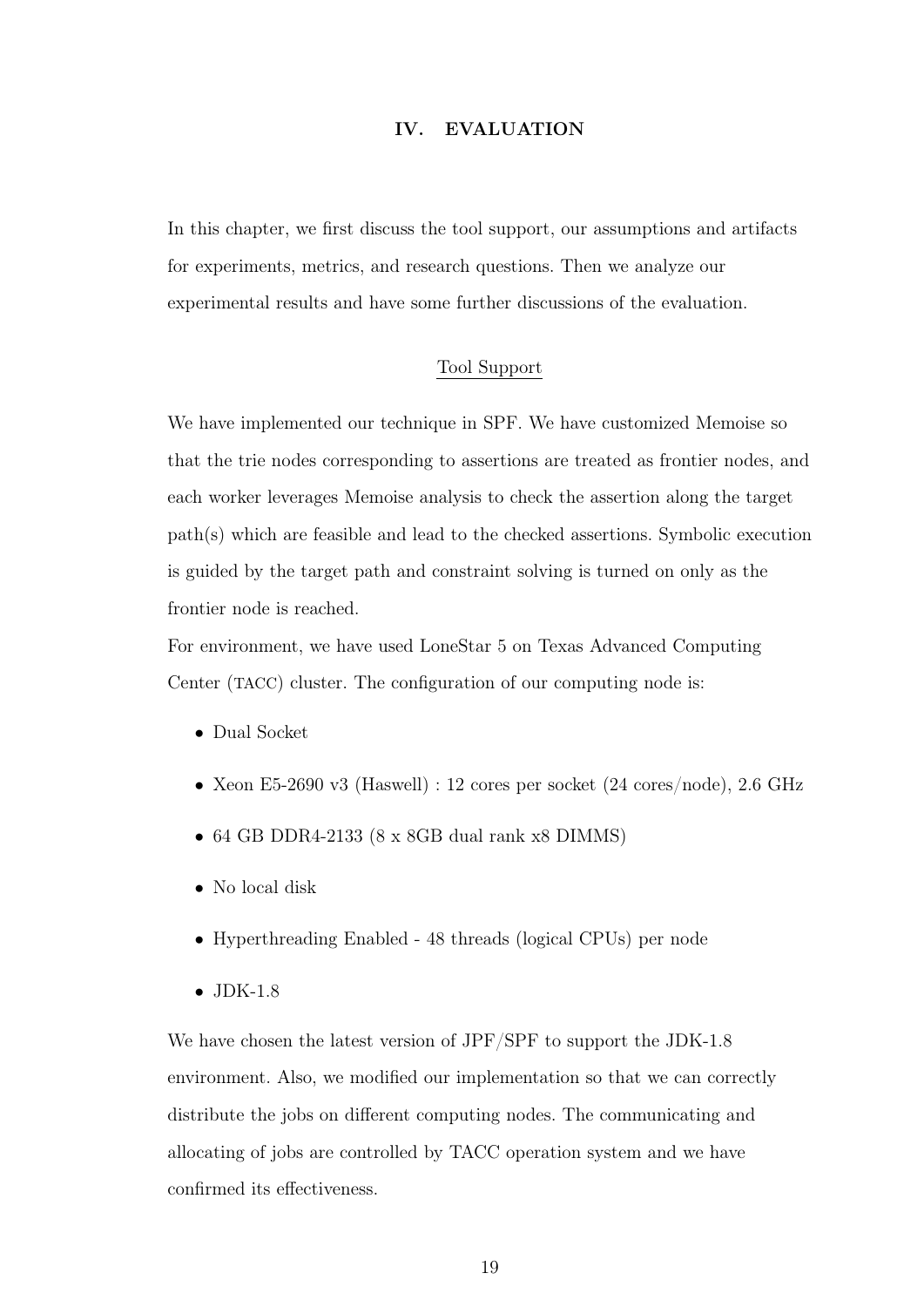#### Assumptions

We made some assumptions when evaluating our approach. The following data to evaluate are collected based on these assumptions. We are aware of the risk that some potential threats to validity existed, and we discuss them in detail in later sections.

- A basic problem of symbolic execution is path explosion, which means if there are too many states and paths, traversing the whole state space trie could be very expensive. To solve this problem, SPF has implemented an optimization not to register a choice generator if there is only one or none choice is feasible. By doing this, infeasible states are ignored. Further more, if a state only had one child-state (when there is only one feasible choice for a choice generator), these two nodes are merged into one in state space trie. To fairly compare our technique with conventional symbolic execution and to avoid the possible confusion caused by this optimization, we have edited the code in SPF and disabled this optimization. Our artifacts are relatively small, and thus the introduced cost of traversing states is small. In addition, this change impacts on both conventional symbolic execution and our technique. Therefore, we consider this change acceptable. However, we also point out that this change is only to facilitate a good comparison between conventional symbolic execution and our technique, and does not impact the core algorithm of our approach.
- Another assumption we made is that we have enough resources to allocate for all workers to run at the earliest time possible. In this thesis, we do not discuss work-stealing between workers. In practice, we have noticed that such a strategy may have a negative impact on the performance of our approach. Such impact will be discussed later in this chapter.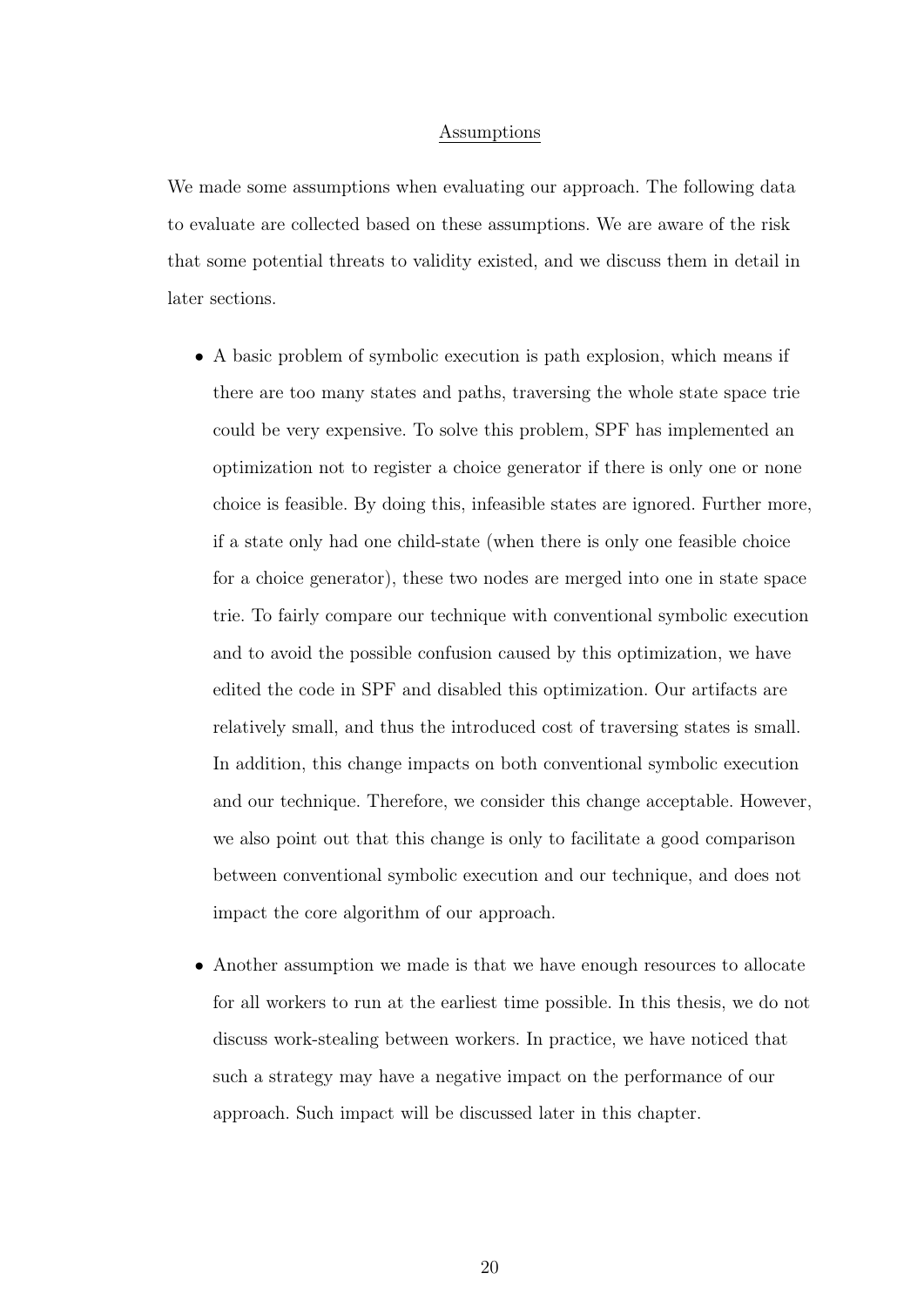```
public class AssertionTest {
    // The method you need tests for
    public static int myMethod(int x, int y) {
        int result = 0;
        if (x < 0) {
            x = -xif (y < 0) {
            y = -y;assert (x > 0); //assertion 1
        assert (y > 0); //assertion 2
        result = x + y;
        assert (x \ge 0 \land x \ne 0 \land x \ne 0); //assertion 3
        return result;
    \left\{ \right\}
```
Figure IV.1: Source Code of AssertionTest

#### Artifacts

In our evaluation, we use one artifact with one manually created assertions and three other artifacts with assertions transformed from dynamically inferred invariants. These artifacts we chose are used in multiple research projects related to symbolic execution techniques.

The first artifact is a simple Java method named AssertionTest, which is shown in Figure IV.1. This method takes as input two integer values, and returns the sum of their absolute values. We manually created three assertions in different locations.

The second artifact is Wheel Brake System (WBS), which comes with official jpf-symbc package, and has been used in the literature for evaluating symbolic execution techniques. It is a synchronous reactive component from the automotive domain. This method determines how much braking pressure to apply based on the environment. It consists of one class and 231 lines of code. Since the original WBS code does not have assertions, we use Daikon (Ernst et al., 2007) to dynamically infer invariants for the program, and transform them into Java assert statements. As the eight invariants generated by Daikon, representing post-conditions, are all for the exit points of a method, we move the assertions synthesized from these invariants to different locations of the code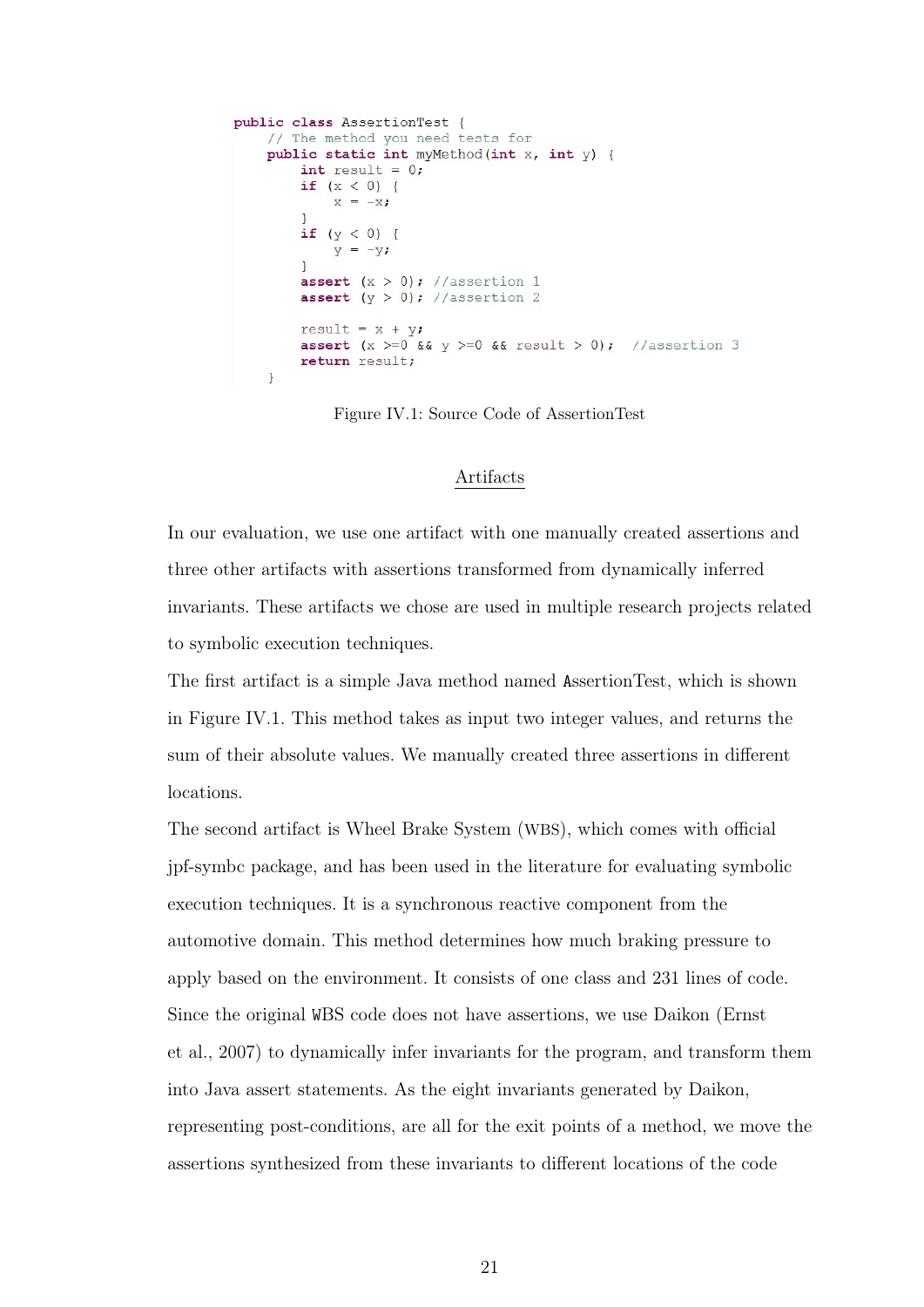which are randomly selected. For this artifact, we do not care if the assertions are valid or not as long as the subject can be successfully compiled. The third artifact is an open-source Java subject named trityp. This method takes three integer inputs which stand for the length of three edges of a triangle, and return an integer indicating the type of the triangle (scalene, isosceles, equilateral, or not a triangle). For this subject, ten assertions are manually inserted by the creator and put at the end of the source code. Unlike what we did to artifact WBS, we paid attention and made sure these assertions are not violated when me were moving the assertions to different branches of the method. The last artifact is Apollo (RJC), which is also a Java subject used for evaluation in multiple former papers (Person et al., 2011). The Apollo Lunar Autopilot is a Simulink model that was automatically translated to Java. The translated Java code has 2.6 thousand lines of code in 54 classes. The Simulink model was created by an engineer working on the Apollo Lunar Module digital autopilot design team. The goal was to study how the model could have been designed in Simulink, if it had been available in 1961. The model is available from MathWorks6. It contains both Simulink blocks and Stateflow diagrams and makes use of complex Math functions (e.g. Math.sqrt). For this artifact, solving constraints is more expensive as they involve nonlinear calculation. We randomly pick up 7 assertions generated by Daikon, which are valid, invalid or irrelevant to the subject, and move them to different locations of the code.

#### Metrics and Research Questions

Our evaluation focuses on answering following research questions:

- RQ1: Correctness Can our technique capture all violations detected by conventional symbolic execution?
- RQ2: Efficiency Can our technique reduce the time cost comparing to normal symbolic execution?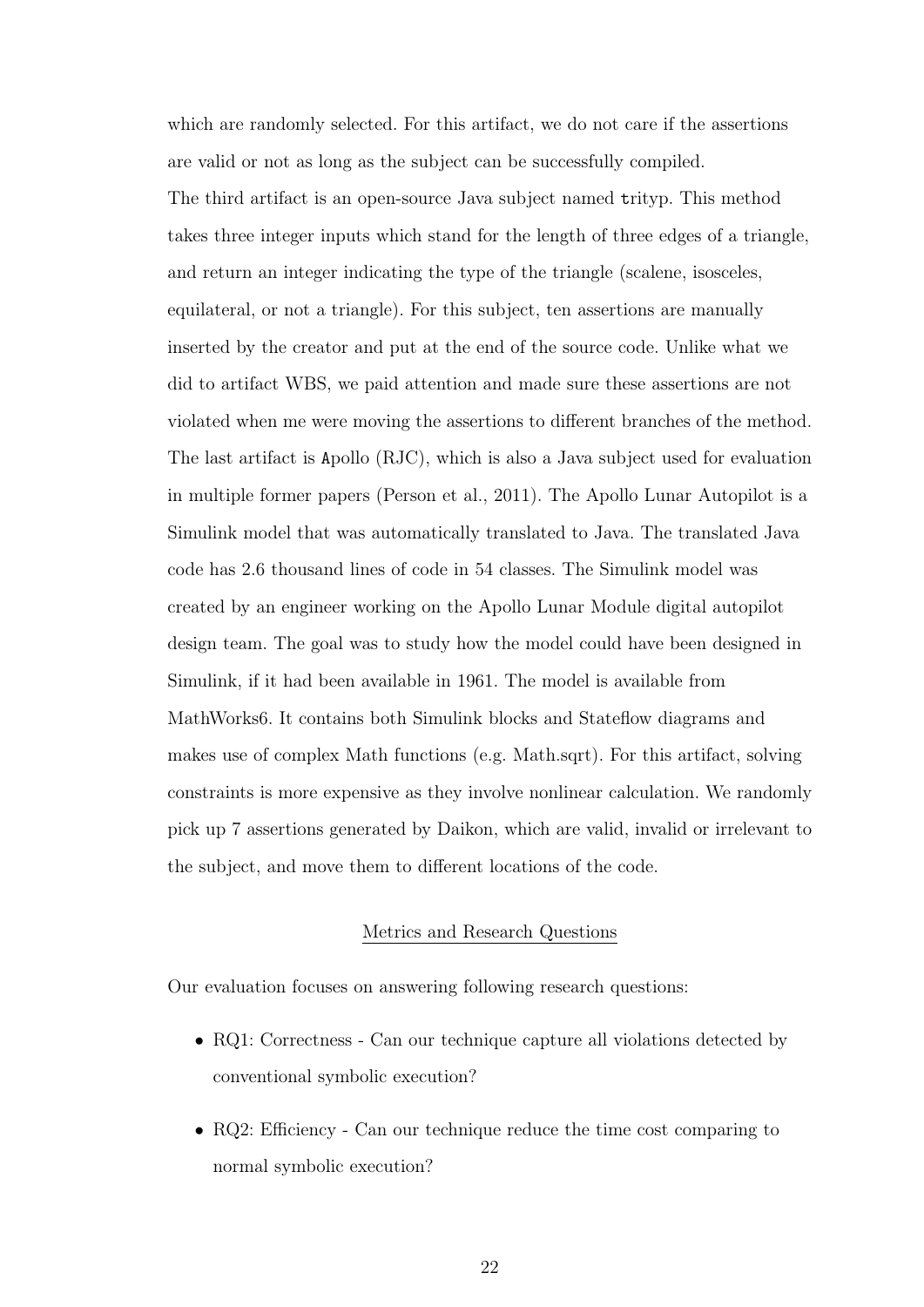In order to answer these research questions, we run conventional symbolic execution on our subjects and collect data for comparison. We measure our technique and conventional symbolic execution in following metrics:

- 1. Time cost: Total time used from start of exploration to exploration finished. We have insert instructions in listeners to output the system time when they are triggered, and calculate the result in milliseconds.
- 2. Memory cost: Total memory used by symbolic execution. We collected this metric from report of JPF engine. Calculated in Mega Bytes. Noted that since there is no efficient way to monitor the actual number of memory used by multiple workers, we just collect the cost of each worker.
- 3. Number of states explored: The number of states explored by each worker. We would like to assure each worker prunes irrelevant states before it reaches the assigned frontier state.
- 4. Number of solver calls: We implemented a counter to collect the number of times constraint solver is called by SPF.
- 5. Number of assertion violations detected: To ensure the correctness of our technique, we need to monitor the actual number of assertion violations detected. We must make sure that every violation reported by default symbolic execution is also detected by our approach.

#### Results and Analysis

The results shown in Table IV.1, Table IV.2, Table IV.3 and Table IV.4 are to evaluate the performance of each worker and the overall performance of our approach. For comparison, we have run conventional symbolic execution on the same artifacts, which explores the whole state space within given boundary. For the results, we first show the results of running conventional symbolic execution (SPF). Then, we show the data we gathered from each worker, starting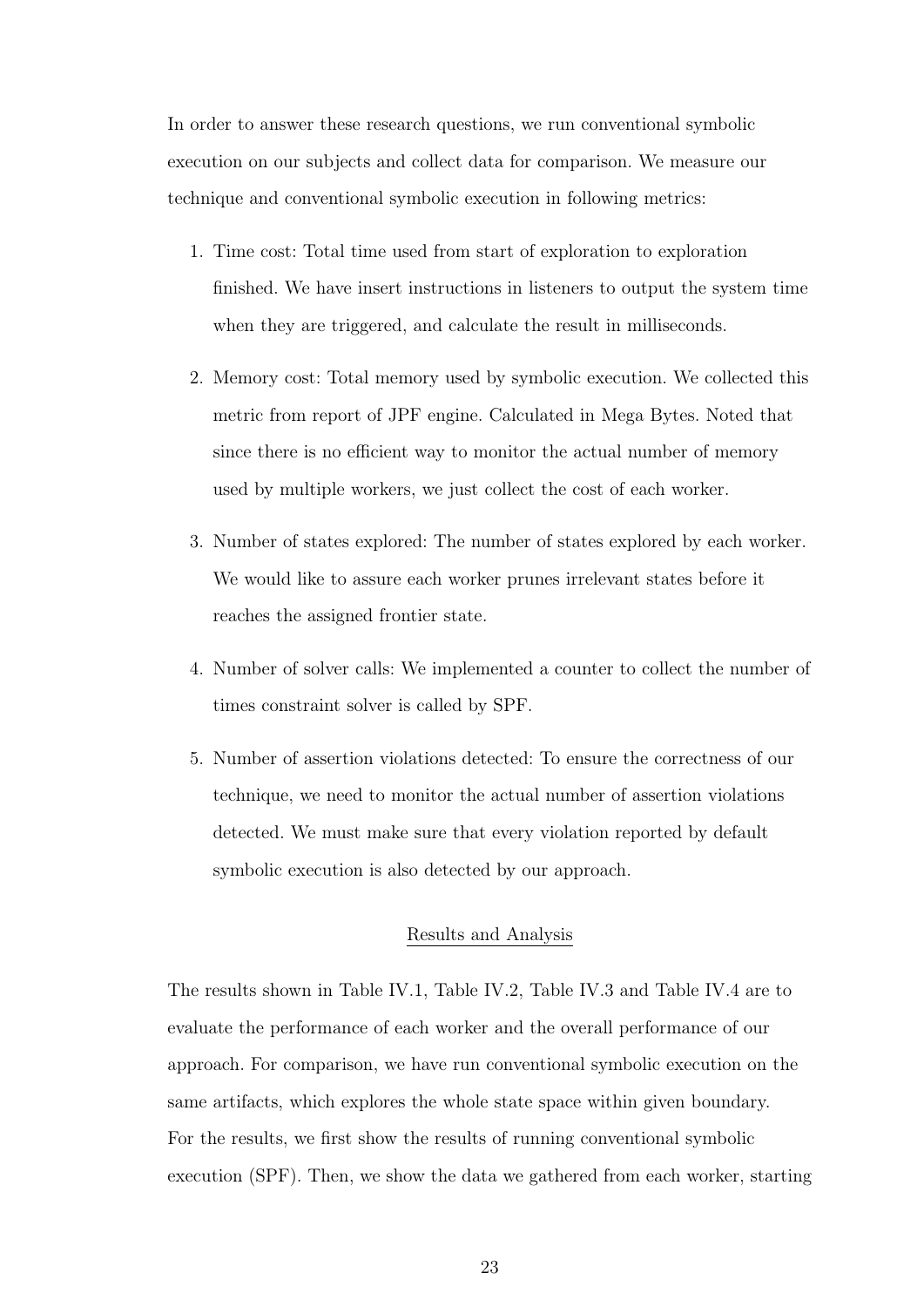from the first worker we marked as Worker 0. This is the worker we launched in the first stage. Then, the results of each of worker in the second stage are shown in different lines. Finally, we calculate the overall performance of our approach at the end of the table. We gather and calculate the overall performance as following:

- 1. Time cost: The overall time cost of our approach is calculated by computing the time used from starting the first worker to all launched workers finished exploration.
- 2. Memory cost: Currently, we do not care about the overall memory cost of our approach, nor are we aiming to reduce or limit this cost. Besides the fact that parallel processing algorithms are commonly expensive in memory cost in order to speed up the computation, the memory usage reported by SPF may vary due to the underlying garbage collection.
- 3. Number of states explored: We checked the report of each worker, and added up the number of different states explored among them.
- 4. Number of solver calls: For this metric, we simply added up the numbers of constraint solver calls by each worker.
- 5. Number of assertion violations detected: We added up the numbers of violations detected by each worker.

The results of experiment on our first object, AssertionTest, are shown in Table IV.1. For this artifact, our technique detects 4 states corresponding to assertions by the first worker we dispatched. Thus, 4 more workers are launched one by one when such states are found.

As we can see from the table, each of our worker has explored only part of the state space trie as we designed. Also, with Memoise technique, newly launched workers did not call the constraint solver before reaching the frontier state it is assigned to. As a result, the time cost of each worker has decreased, and finally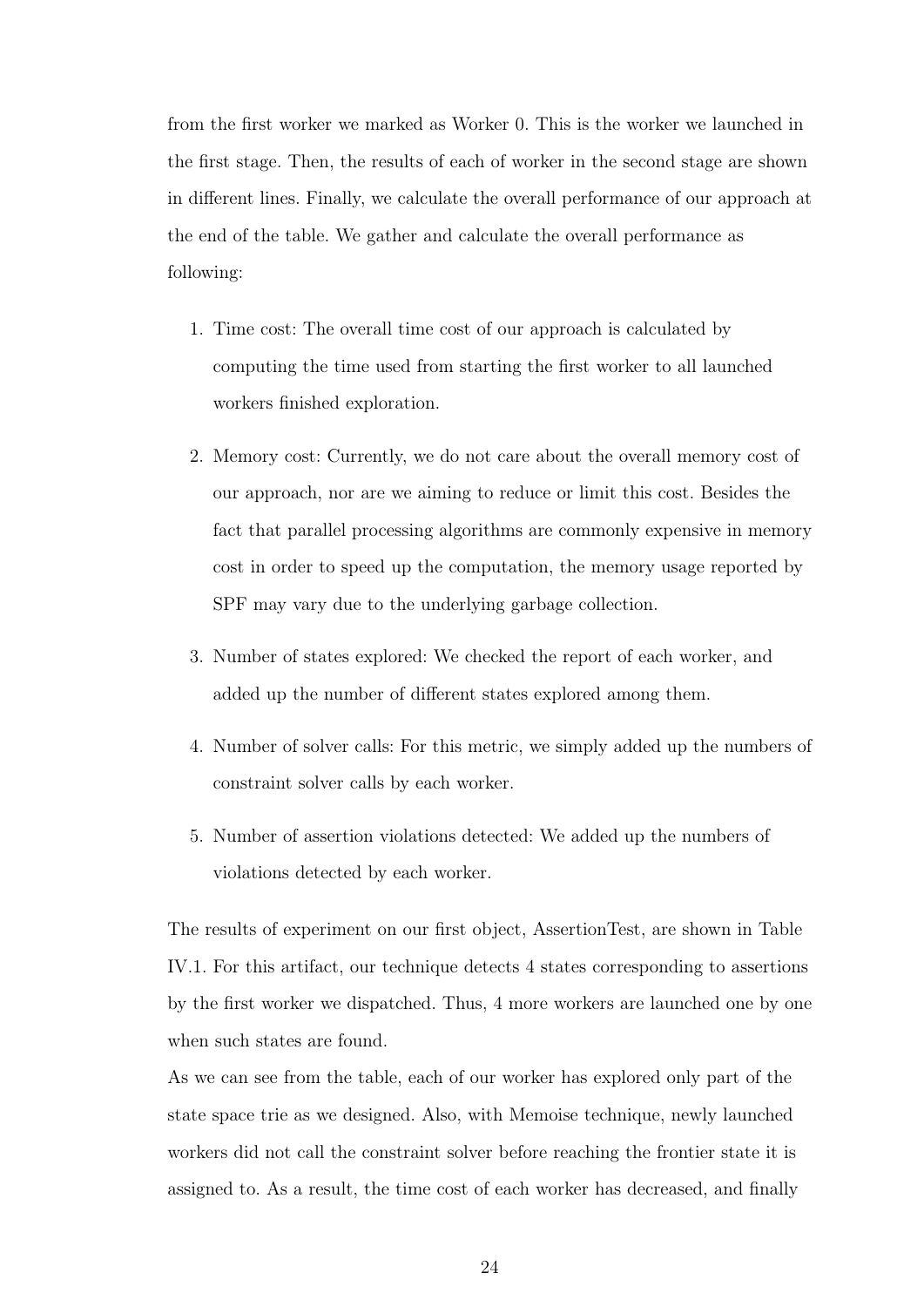|            | TC   | МC   | <b>States</b>   | Solver | <b>Violations</b> |
|------------|------|------|-----------------|--------|-------------------|
|            | (ms) | (MB) | <b>Explored</b> | Calls  | Detected          |
| <b>SPF</b> | 420  | 123  | 47              | 46     | 4                 |
| Worker 0   | 119  | 123  | 7               | 6      |                   |
| Worker 1   | 242  | 123  | 13              | 10     |                   |
| Worker 2   | 289  | 123  | 13              | 10     |                   |
| Worker 3   | 229  | 123  | 13              | 10     |                   |
| Worker 4   | 223  | 123  | 13              | 10     |                   |
| Overall    | 340  | N/A  | 47              | 46     |                   |

Table IV.1: Results of AssertionTest

contributed to a reduction in time cost for the overall performance comparing to normal symbolic execution.

Each of these workers only explored part of the state space trie and called the PC solver only once (when the state standing for violation is reached). By reducing the number of state explored and solver called, the time cost has also been significantly reduced. Meantime, the memory cost of each worker remains the same, which is the minimum number we can get in our environment. Also, all 4 violations reported by conventional SPF listener are captured among workers. For subject WBS, as shown in Table IV.2, 8 new workers are dispatched. For this subject, the differencing in time reduction is large between workers. The amount of reduction is affected by number of states explored, the complexity of each state and the complexity of constraint solving in each worker, but the total time cost of our approach is still less than conventional symbolic execution. Different with artifact AssertionTest, some of the workers detected more than one assertion violation, but the total number of violation detected is still 12, which is the same number reported by conventional symbolic execution. For this subject, we also noticed that some of the workers have used more memory than conventional symbolic execution regardless the fact they just explored part of the whole state space trie. We should mention that memory cost reported by JPF highly depends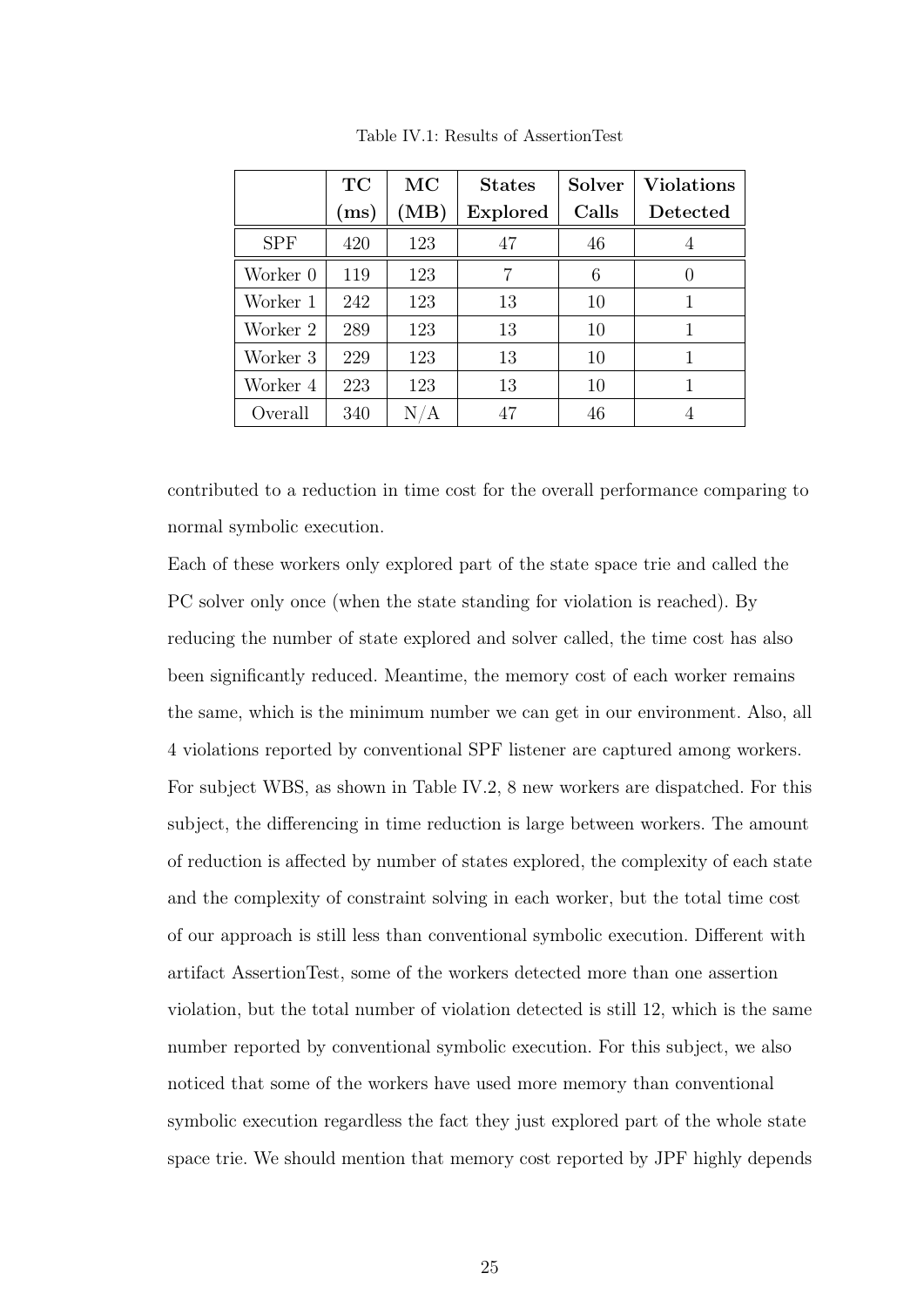|            | TC   | МC   | <b>States</b> | Solver         | Violations |
|------------|------|------|---------------|----------------|------------|
|            | (ms) | (MB) | Explored      | Calls          | Detected   |
| <b>SPF</b> | 612  | 966  | 127           | 126            | 12         |
| Worker 0   | 303  | 966  | 53            | 52             | $\theta$   |
| Worker 1   | 86   | 966  | 4             | $\overline{2}$ | 1          |
| Worker 2   | 198  | 966  | 16            | 8              | 1          |
| Worker 3   | 217  | 1218 | 21            | 14             | 3          |
| Worker 4   | 143  | 966  | 23            | 10             | $\theta$   |
| Worker 5   | 231  | 1218 | 33            | 22             | 1          |
| Worker 6   | 261  | 966  | 46            | $\overline{4}$ | 1          |
| Worker 7   | 172  | 966  | 27            | 12             | 4          |
| Worker 8   | 243  | 966  | 15            | 2              | 1          |
| Overall    | 477  | N/A  | 127           | 126            | 12         |

Table IV.2: Results of WBS

Table IV.3: Results of trityp

|            | TC     | МC   | <b>States</b>   | <b>Solver</b> | <b>Violations</b> |
|------------|--------|------|-----------------|---------------|-------------------|
|            | (ms)   | (MB) | <b>Explored</b> | Calls         | Detected          |
| <b>SPF</b> | 158033 | 334  | 1085            | 1084          |                   |
|            | 3182   | 332  | 13              | 2             |                   |
| Workers    | to     | to   | to              | to            |                   |
|            | 128214 | 334  | 786             | 188           |                   |
| Overall    | 134852 | N/A  | 1085            | 1084          |                   |

on the timing of garbage collection of Java, and may vary among different runs. Table IV.3 shows the result of running our technique on subject trityp. Since the number of assertion states is very large, which results in 97 frontier is found by the first worker, we cannot show the detailed performance of each worker. Instead, we show the range of each metrics among all workers. We have found that although we still achieved a reduction in time cost, the reduction rate is much smaller than former artifacts.

The result of testing is shown in IV.4. For this experiment, totally 88 new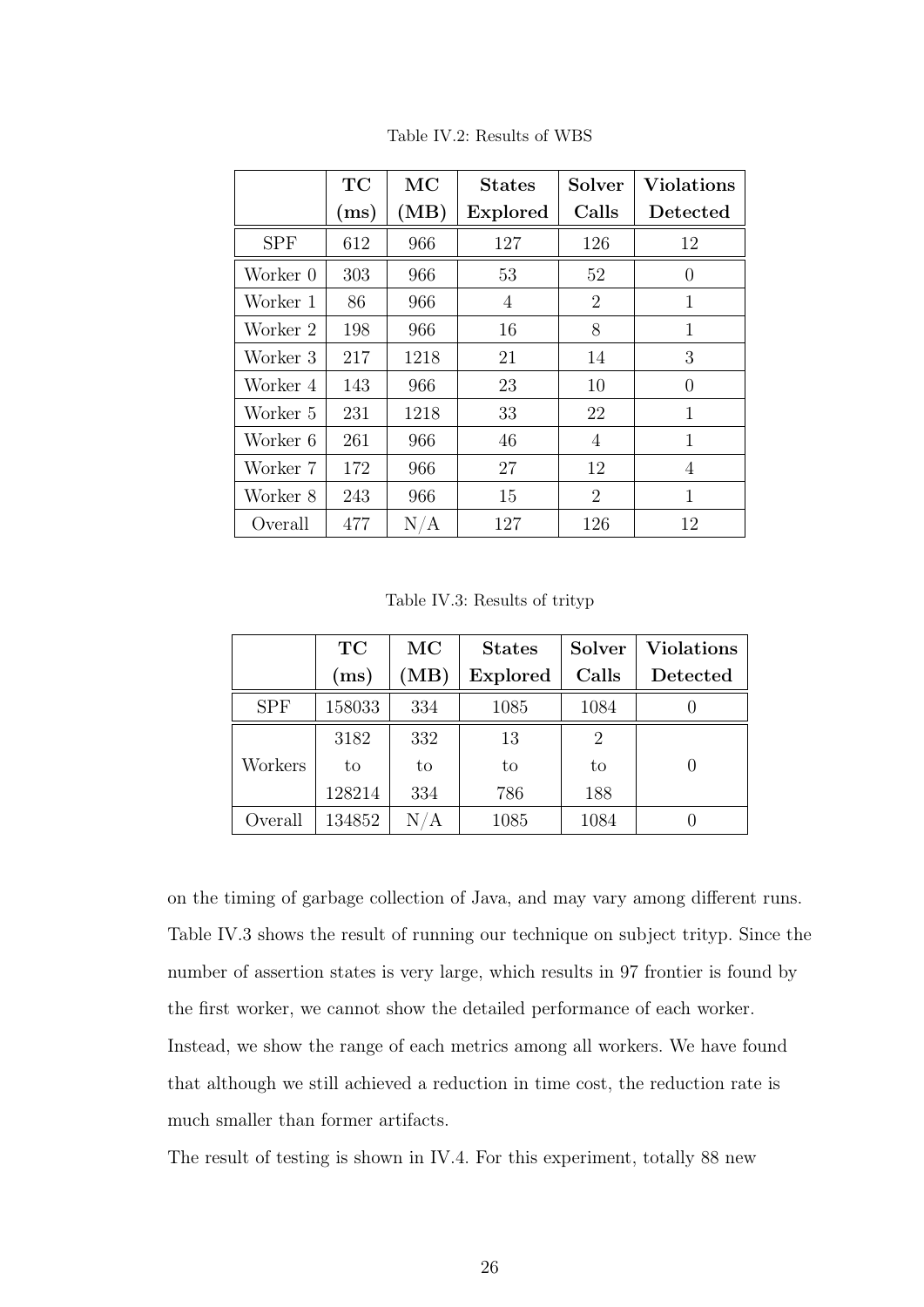|            | TC    | МC                      | <b>States</b>   | <b>Solver</b> | <b>Violations</b> |
|------------|-------|-------------------------|-----------------|---------------|-------------------|
|            | (ms)  | (MB)                    | <b>Explored</b> | Calls         | Detected          |
| <b>SPF</b> | 82825 | 123                     | 867             | 866           | 21                |
|            | 86    |                         | 54              | 16            |                   |
| Workers    | to    | 123                     | to              | to            | to                |
|            | 27412 |                         | 332             | 94            | 8                 |
| Overall    | 27859 | $\mathrm{N}/\mathrm{A}$ | 867             | 866           | 21                |

Table IV.4: Results of Apollo

workers has been launched and detected 21 violations. Considering the number of workers, we are still just showing the range of each evaluation metrics, as the same of artifact trityp. The reduction rate of time cost on this artifact is significantly larger than all other three artifacts. Among all the possible reason leading to this result, we found that constraint solving in this artifact is much more expensive than exploring the state space trie, for it needs conducting several nonlinear calculation.

From the result of these evaluations, we have proved that our technique achieved a full coverage of state space trie, while the number of violations detected being the same with when using conventional symbolic execution. Each of the worker only explored a part of state space trie, and Memoise helped to avoid redundant work of solving constraints of explored part of the trie. So, up to this point, we can answer the first research questions:

- RQ1: Correctness Can our technique capture all violations detected by conventional symbolic execution? Yes. Our approach ensured the full coverage of state space trie and detected all violations found using conventional SPF listener.
- RQ2: Efficiency Can our technique reduce the cost of symbolic execution in terms of time? Yes. Each worker in our technique used less time and reduced the number of states explored and PC solver called, and the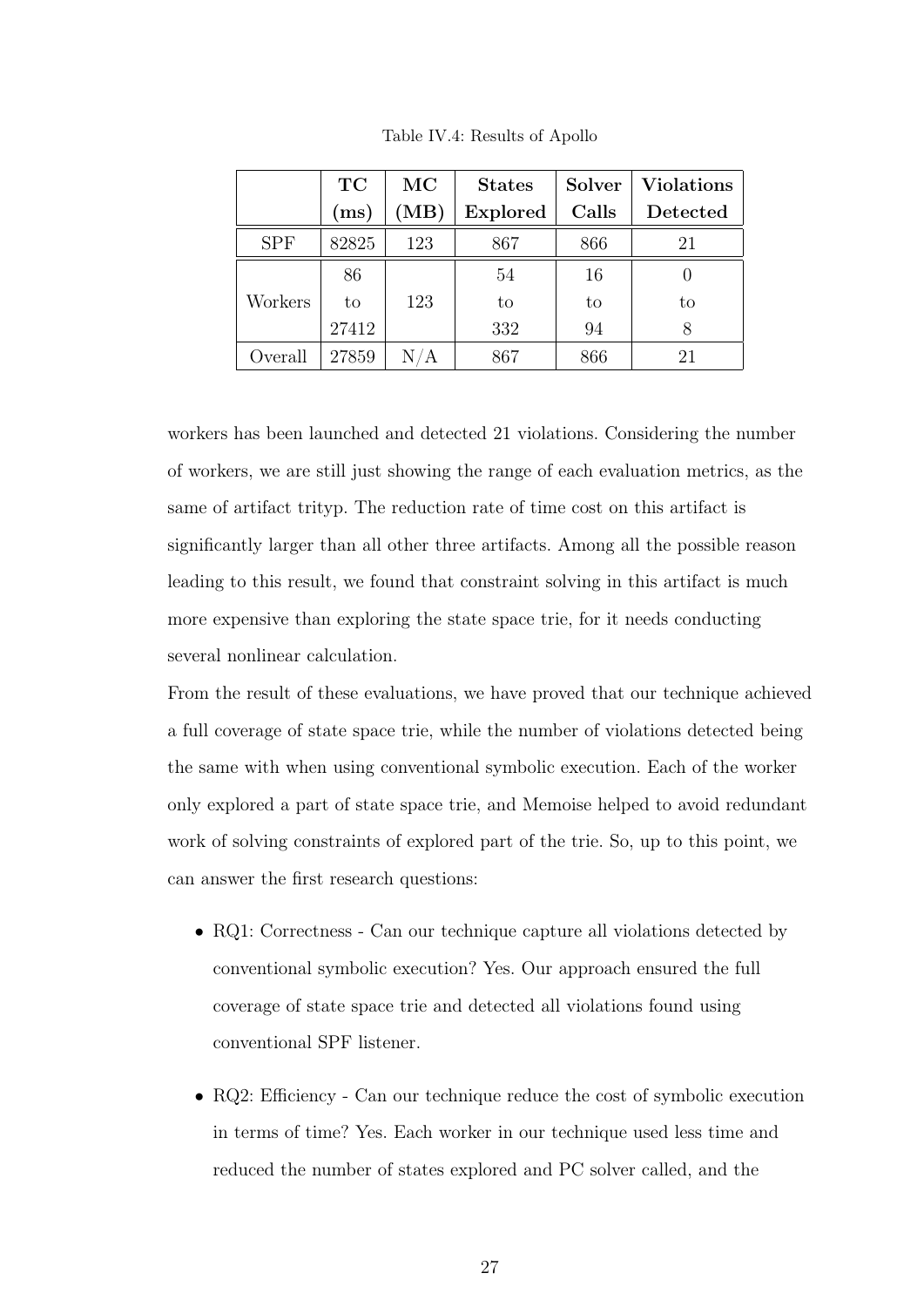

Figure IV.2: Example trie leading to worse performance

overall time cost has reduced.

#### Discussions

In addition to our evaluation, we would like to have a deeper discussion of some problems we noticed while implementing and evaluating our technique.

- Visibility of Byte Code. Since JPF is running on byte code, it is essential to conduct the analysis of SUT's byte code and mark out the instructions corresponding to assertions. In our experiments, we simply used javap -c to generate the byte code of subject. However, this method is not always feasible, for encapsulation mechanism of Java may hide the byte code of private methods, even if when users have full access to the source code. To get byte code with private methods, users need to change it to public and change it back later, which is very inconvenient.
- Possible worse performance. In our evaluation, we have seen that the performance may vary when using our approach on different artifacts. Upon researching the possible characteristics that may impact on efficiency, we found that in some cases our technique to get a worse performance than conventional symbolic execution.

Figure IV.2 shows an example trie. State 5, the gray node, is a state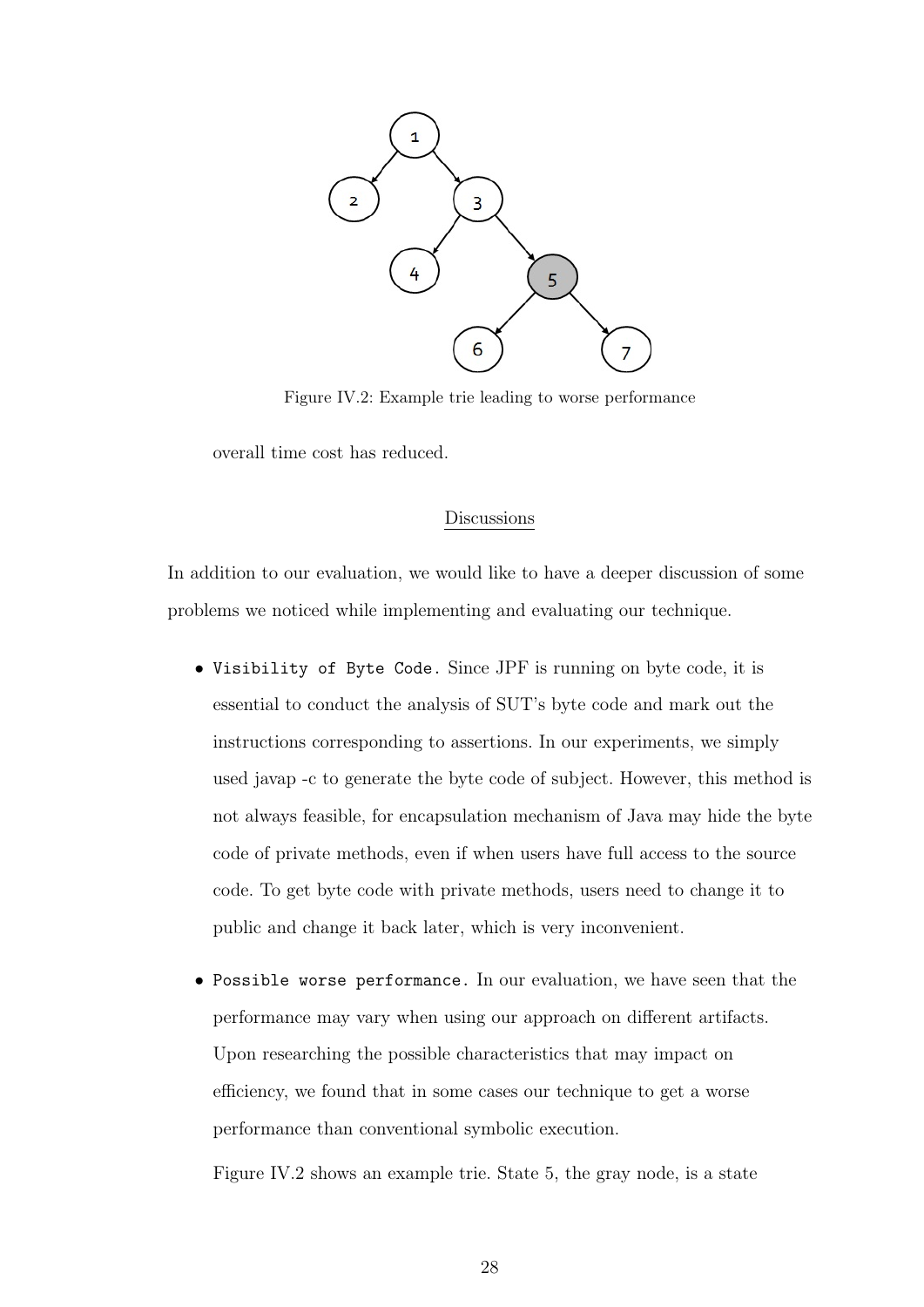standing for assertion checking. When using conventional symbolic execution, it conducts depth first search of the trie, exploring state one by one in order of 1-2-3-4-5-6-7, and then respond to user with the result. With our approach, the first worker also conduct depth first search through 1-2-3-4-5. Then since state 5 is a frontier state, it starts a new worker and go through 1-3-5, and then state 6-7 to get the same report. In other words, if we run both conventional symbolic execution and our approach at the same time, we will find that while conventional symbolic execution is busy solving the path constraints leading to state 6, our technique started again from the root state and re-explored state 1-3-5 again. As a result, it is very possible that our new worker just start solving the path constraint while conventional symbolic execution has already reported to users. There are several possible characteristics that may impact the efficiency, i.e. complexity of state, cost of constraint solving, the structure of trie, and the location of assertion state. However, we still need to conduct more evaluation to see what is a suitable artifact to use our technique, and what is the decisive characteristic of it that may lead to a better or worse performance comparing to conventional symbolic execution.

• Resources allocation. We run our experiments in evaluation based on an assumption that we have enough resources to run all workers simultaneously. Which means, we assigned each of the worker a particular processor to explore the state space trie. It is feasible for our experiments, because the artifacts are relatively small for TACC to assign enough computing units as we requested. However, as the artifacts become bigger, it will be impossible to assign a different core to each worker. If multiple workers are forced to share a same set of computing resources, the efficiency of our technique will significantly reduce.

Table IV.5 is an example experiment we run on subject WBS. Left column in the table is the time cost when all of them shared one processor, and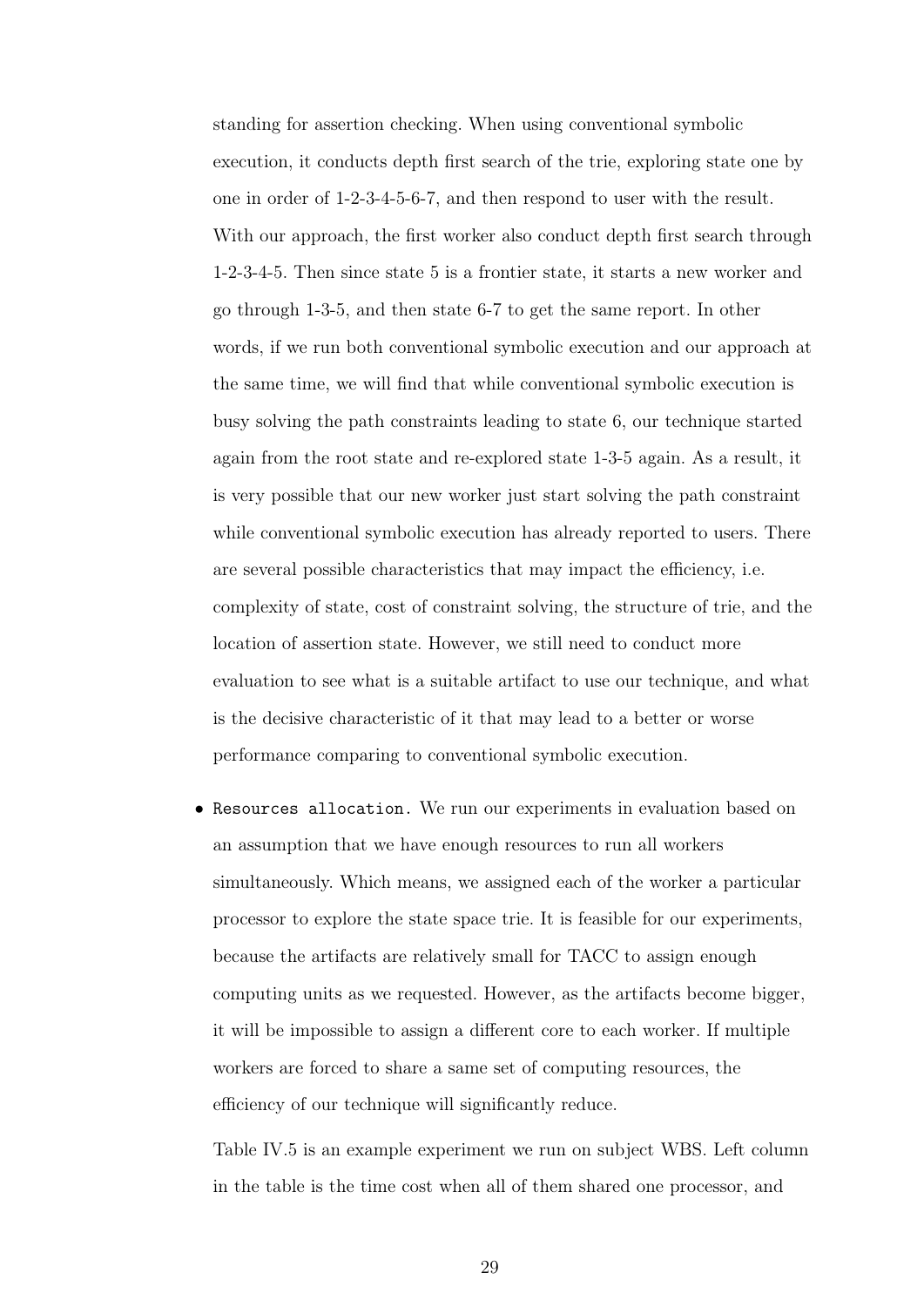|           | Sharing        | Not Sharing    |
|-----------|----------------|----------------|
|           | Time Cost (ms) | Time Cost (ms) |
| Worker 0  | 270            | 198            |
| Worker 1  | 2209           | 181            |
| Worker 2  | 1919           | 186            |
| Worker 3  | 1974           | 178            |
| Worker 4  | 1505           | 183            |
| Worker 5  | 1602           | 217            |
| Worker 6  | 2023           | 186            |
| Worker 7  | 1769           | 206            |
| Worker 8  | 781            | 179            |
| Worker 9  | 1780           | 207            |
| Worker 10 | 1913           | 193            |
| Worker 11 | 1329           | 250            |
| Worker 12 | 1400           | 188            |

Table IV.5: Time cost when workers running on same/different cores.

right column is the time cost as they occupied their own processor. As we can see, when sharing the same processor, the same worker could use as more than 10 times of time as when it is using its own computing resources. The reason is that by not allocating new resources to each worker manually, all the scheduling of memory, processor and other resources are totally handled by operation system, and switching between workers are expensive and unpredictable. The more workers we launched at the same time, the higher the risk of a poor performance would happen. On the other hand, scheduling workers will increase the amount of communication between computing units, which could also be expensive. We have planned to implement a better algorithm to solve this problem and find the point of balance to reach the best performance possible.

• Path Explosion. As we mentioned in earlier part of this paper, we have disabled the optimization introduced by JPF in order to get a more plain result of conventional symbolic execution to compare with the performance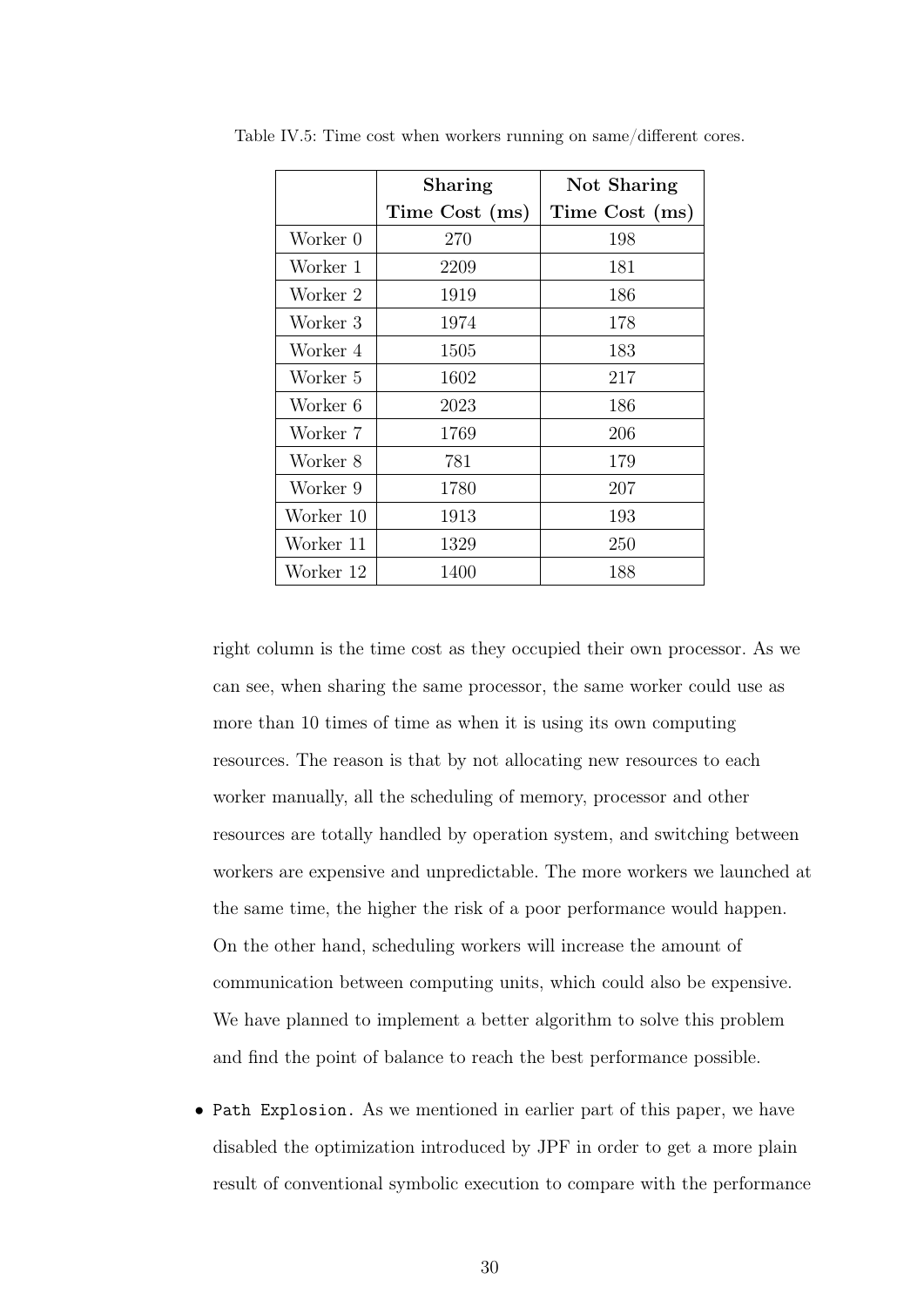of our approach. However, we cannot deny that we also introduced a possible path explosion problem by doing this. The direct result is that the time cost in our evaluation could be more than using default symbolic execution implemented in SPF repository.

- Limitation of symbolic execution. Since our approach is based on symbolic execution technique, we cannot avoid the weakness and shortcomings of it. Our technique is aiming to improve the performance, trying to reduce impact of path explosion and expensive constraint solving by distributing exploration to different workers. Meanwhile, there are some problems we cannot solve by this technique. One of the shortcoming is symbolic execution cannot be used upon methods when the parameter cannot be "symbolized" i.e. strings, files, network communications, or data structures. Although research on this problem has been conducted and reached some progress (Fromherz et al., 2017), it is still far from reaching usability to be widely applied. This shortcoming limited the number of subjects which we can conduct symbolic execution on, and thus reduced the number of suitable target artifacts of our approach.
- Alternative solutions. In our current implementation, the newly launched processes are assigned with exploring all states beneath the frontier state. There is actually another solution, that after a process reached a frontier state, it also backtracks at the next frontier state it detected and dispatch another process. In other words, instead of conduction conventional symbolic execution from the frontier state, this process behaviors in the same way of the first process in our current approach. Due to the time limit, we did not implemented an executable version of this solution, nor did we conduct any evaluation comparing the performance. But in theory, this new solution could further reduce time cost when the state space beneath frontier state is deep, complicated, and more balanced in term of position of assertion checking states in the trie.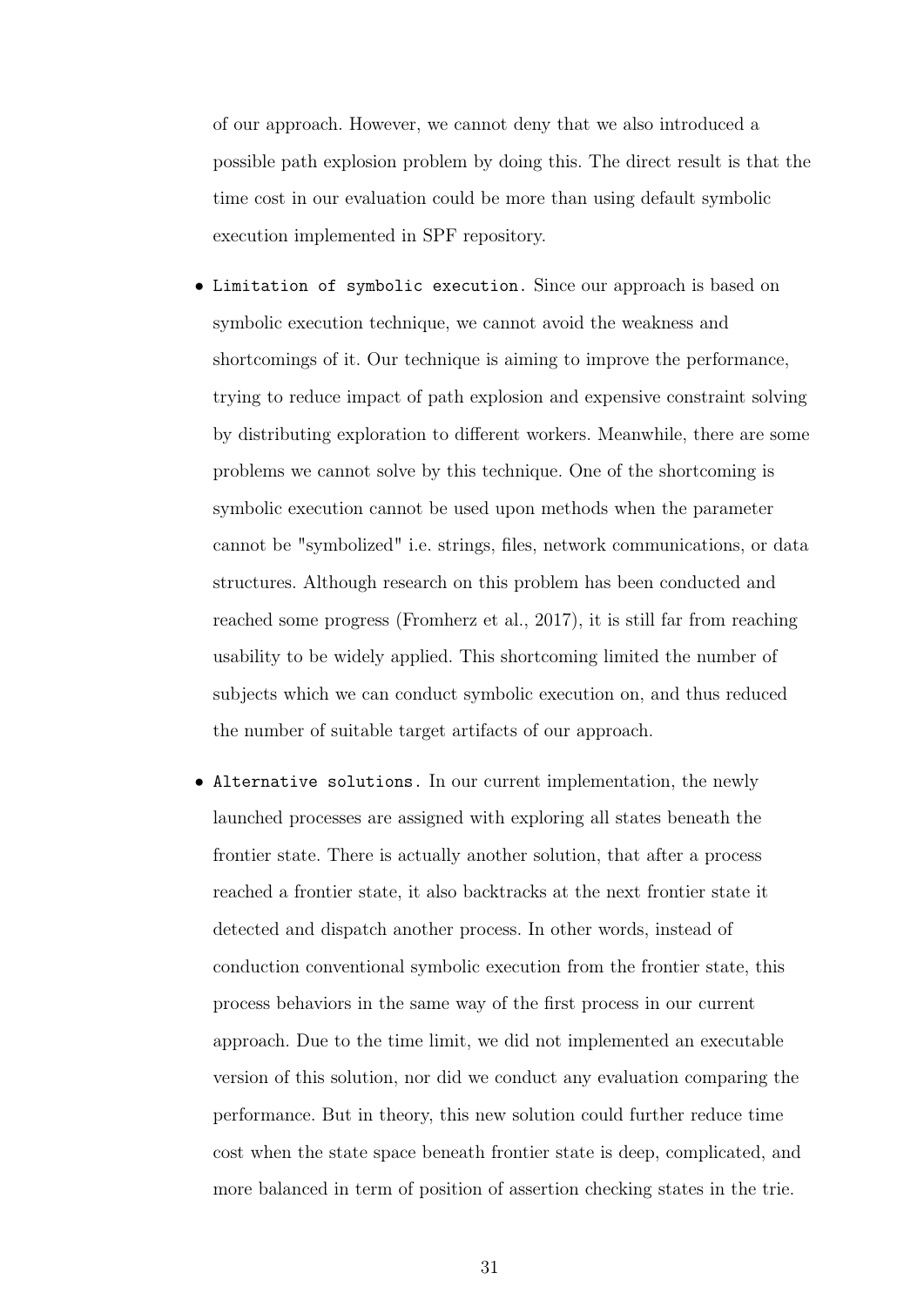On the other hand, if the part of trie assigned with new process is shallow, or if the frontier states are too close to each other (i.e. when several assertions are put together in source code), our current solution might have a better performance than the alternate solution for the sacrifice of re-exploring unavoidable states would become too big as the work load between processes would become poorly using new solution. Another possible solution is the first worker does not stop exploring current path when a frontier state is detected. Instead, it sends the path choices towards the exact assertion violation state, which should be one of the children of frontier state, and choose to explore all other choices which may lead to other frontier states. The new launched workers just checks the feasibility towards the violation state and stop any further exploration of the state space. Comparing to our current solution, the workload of the first worker is bigger for now it is supposed to explore much more states. However, once an assertion checking is detected, each new worker needs less time before coming back to users, as the result of assertion checking can be reported to user as soon as it was checked. One possible problem of this alternate solution is that the first worker must figure out which choice of the choice generator is leading to assertion violation without exploring the state. Although in most cases it is the first choice (true branch of the if-instruction), we have already found some exceptions, especially when the assertion condition is complex.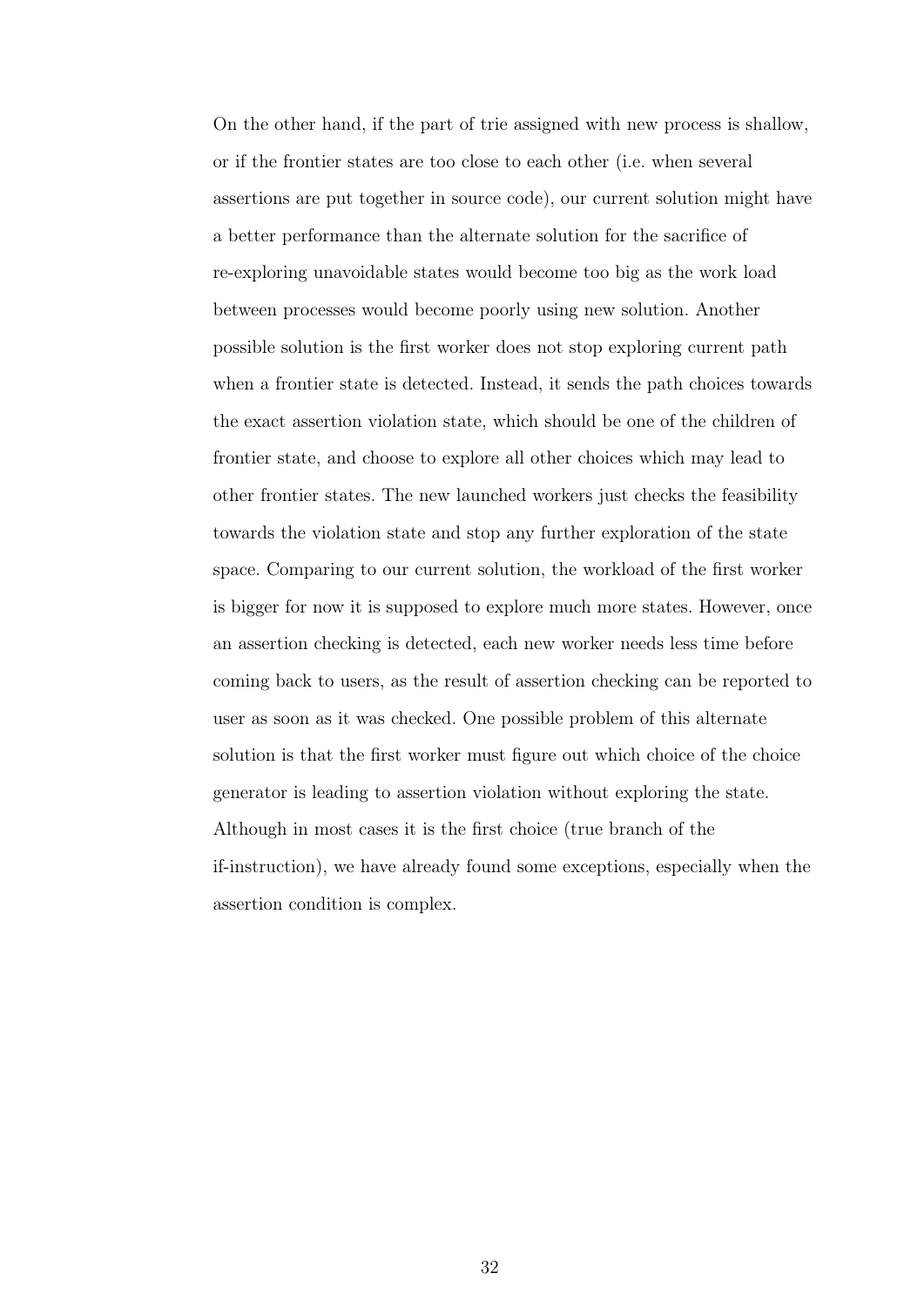#### V. RELATED WORK

Symbolic execution (King, 1976b; Clarke, 1976) performs systematic exploration of program behaviors for bug finding, and can be used to check the conformance of properties to program behaviors. Some recent projects (Yang et al., 2014; Zhang et al., 2014) have explored more efficient checking of assertions. Our work is complementary since it checks assertions in parallel and can potentially combine with these existing approaches to further improve the checking efficiency.

One of the task being wildly studied in this area is parallel symbolic execution. Several tools such as Cloud 9 (Bucur et al., 2011; Ciortea et al., 2010), Swarm (Holzmann et al., 2008; Groce et al., 2012) based on SPIN mode (Holzmann and Bosnacki, 2007), Simple Static Partitioning (SSP) (Staats and Pǎsǎreanu, 2010) or ParSym (Siddiqui and Khurshid, 2010) are developed based on dynamic, static or hybrid algorithms. Although some of these techniques could archive a very considerable reduction compared with default non-parallel symbolic execution, they are not typically designed for checking properties. Different from these techniques, our technique is typically focusing on property checking, or assertion checking, using symbolic execution. While other frameworks balancing workload by simply using general boundaries, our technique use the location of assertion as "cut point" to distribute the trie in order to get earlier report about assertion violations.

On the other hand, assertions are very useful and are used to design several tools and used in checking system from different angles such as data structure (Berdine et al., 2006). Several tools aiming to generate likely assertions automatically have been developed such as Daikon (Ernst et al., 2007) as is used in our evaluation. Assertion checking is a suitable problem to be solved using parallel algorithms, since assertions are written to be side effect free which guarantees the checking result would remain the same. Thus, we are aiming to develop a distributed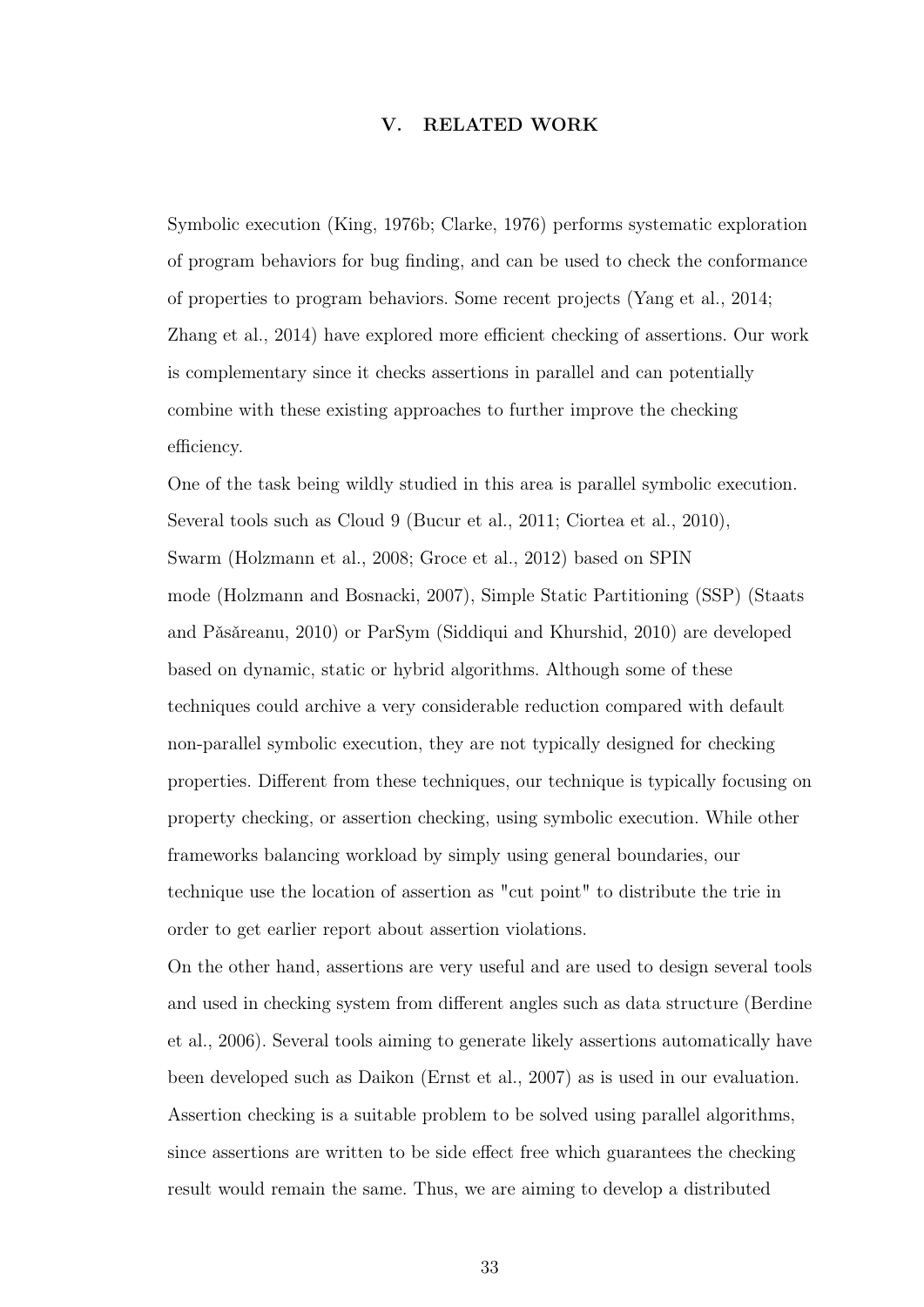symbolic execution technique to check assertions. While in our previous work, we introduced an approach to distributing the checking of assertions using static methods (Yang et al., 2015), this work is complementary and uses dynamic analysis to precisely locate the target paths reaching the checked assertions.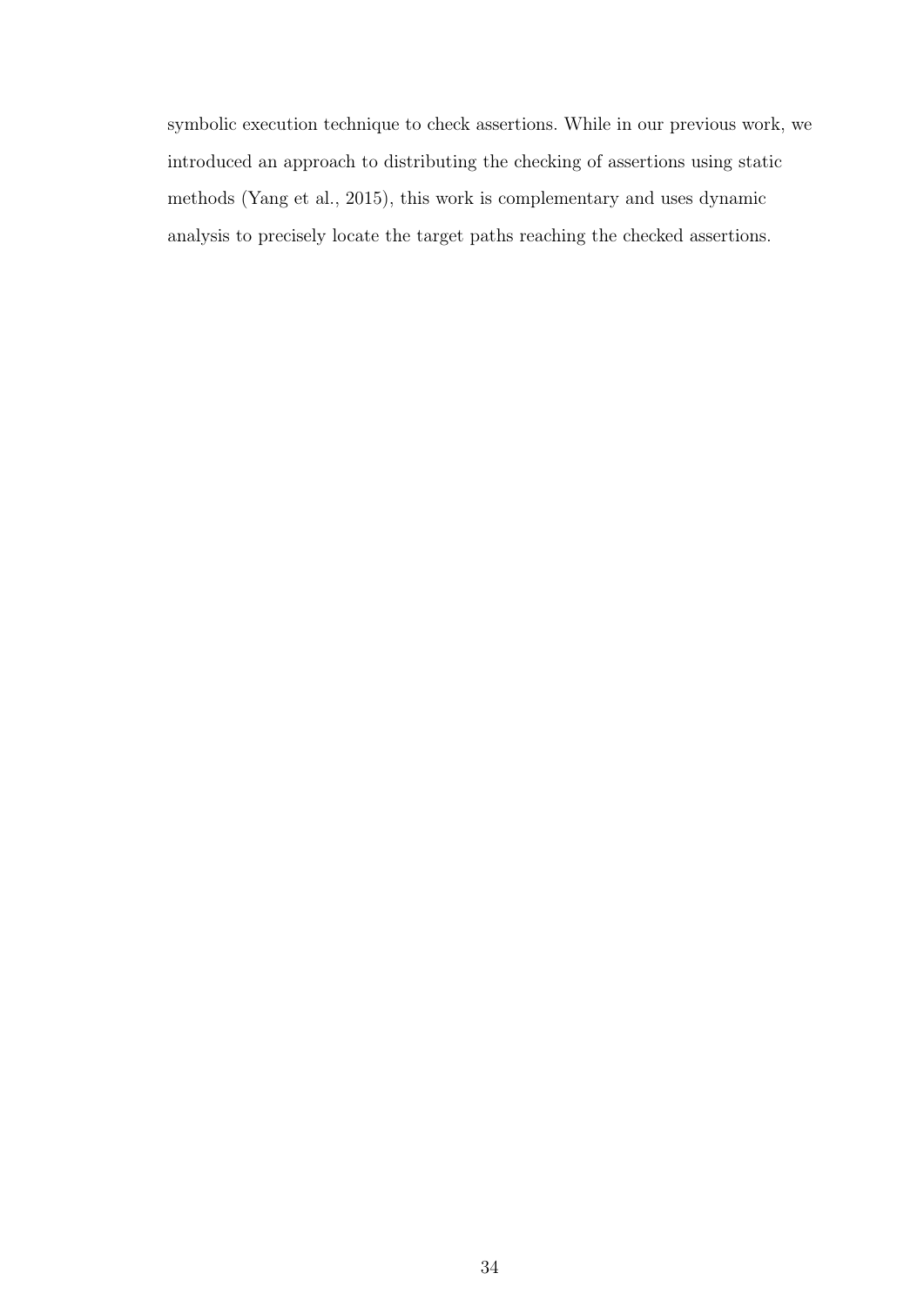#### VI. FUTURE WORK

We plan to explore the following lines of work in the near future.

- Static analysis. Currently, overall our approach explores all states regardless of whether they are corresponding to property checking or not. Since our technique is aiming on checking properties only, exploring irrelevant states is unnecessary. Static analysis can be used to avoid the exploration of any paths or states that is not relevant to checking properties to further cut down the cost.
- Reusing explored states. By using symbolic execution, each worker could avoid exploring some of the states and go directly to its assigned frontier state. However, despite having been explored before, we could not avoid exploring all states on the path. This is decided by SPF, that we cannot start searching from the middle of the trie - every symbolic execution run in SPF has to start from the root state. In fact, since we did not change the code of SUT, re-exploring such states are redundant and not necessary. If we could find a way to avoid it i.e. implementing our technique on other frameworks, we can further reduce the cost and archive a even better efficiency.
- Distributing with less resources. Currently we assume the availability of enough computing resources that can run all processes at earliest time simultaneously. However, as the complexity of subject under analysis increases, a large number of target paths may need to be explored, which leaves us with the problem of finding an efficient way to distribute and schedule property checking when we do not have enough resources to run all the workers at the same time. Key algorithms from related researches (i.e. Cloud9) could be adapted to our technique and help solving this problem.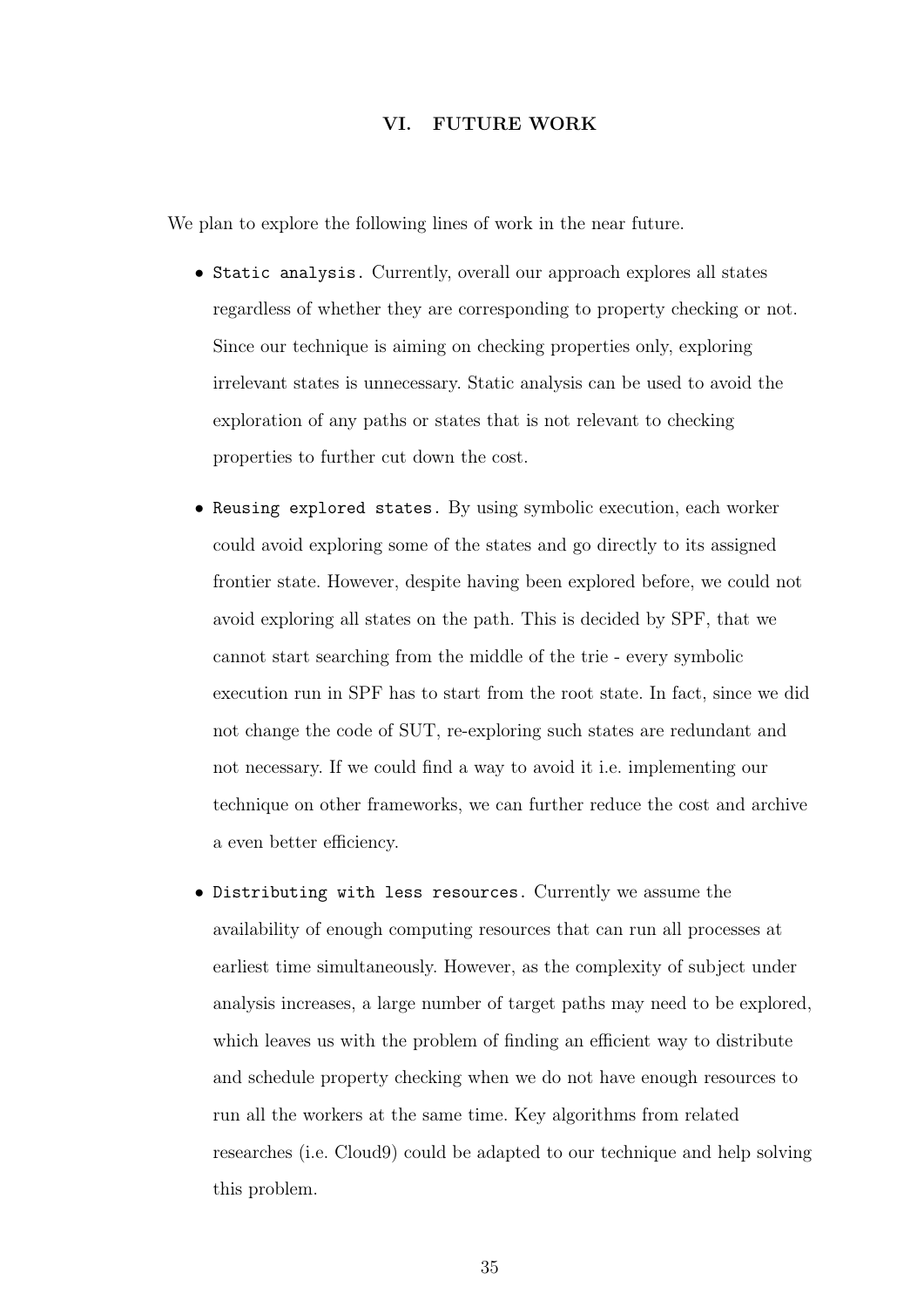- Analyzing bytecode automatically.In our current implementation, the analysis of bytecode is done manually. As described in former parts of this paper, assertions are turned into a form of normal if-branch with exception after compiled. Althogh manually checking bytecodes can assure that we find all assertions without mistake, the efficiency is very low and not capable to be used in reality. To improve the usability of our approach, especially when the SUT is a complex project with multiple Java files, improvement on bytecode analysis is necessary. One way is to use third-party tools i.e. Apache-BCEL to help analyzing the source code and bytecode automatically at the same time, so that it will greatly reduce the manually effort needed before we start symbolic execution run.
- Further evaluation. Although we have used artifacts with different characteristics and proved the correctness and efficiency of our approach, we also noticed that the reduction of time cost differs dramatically between each of them. We would like to use more real world open-source Java programs to observe the performance of our technique, and try to find if there is a key characteristic of the artifact that could impact the effectiveness of our technique. Also, we can compare our current implementation with potential alternate solutions above, to further improve our technique to deal with different subjects.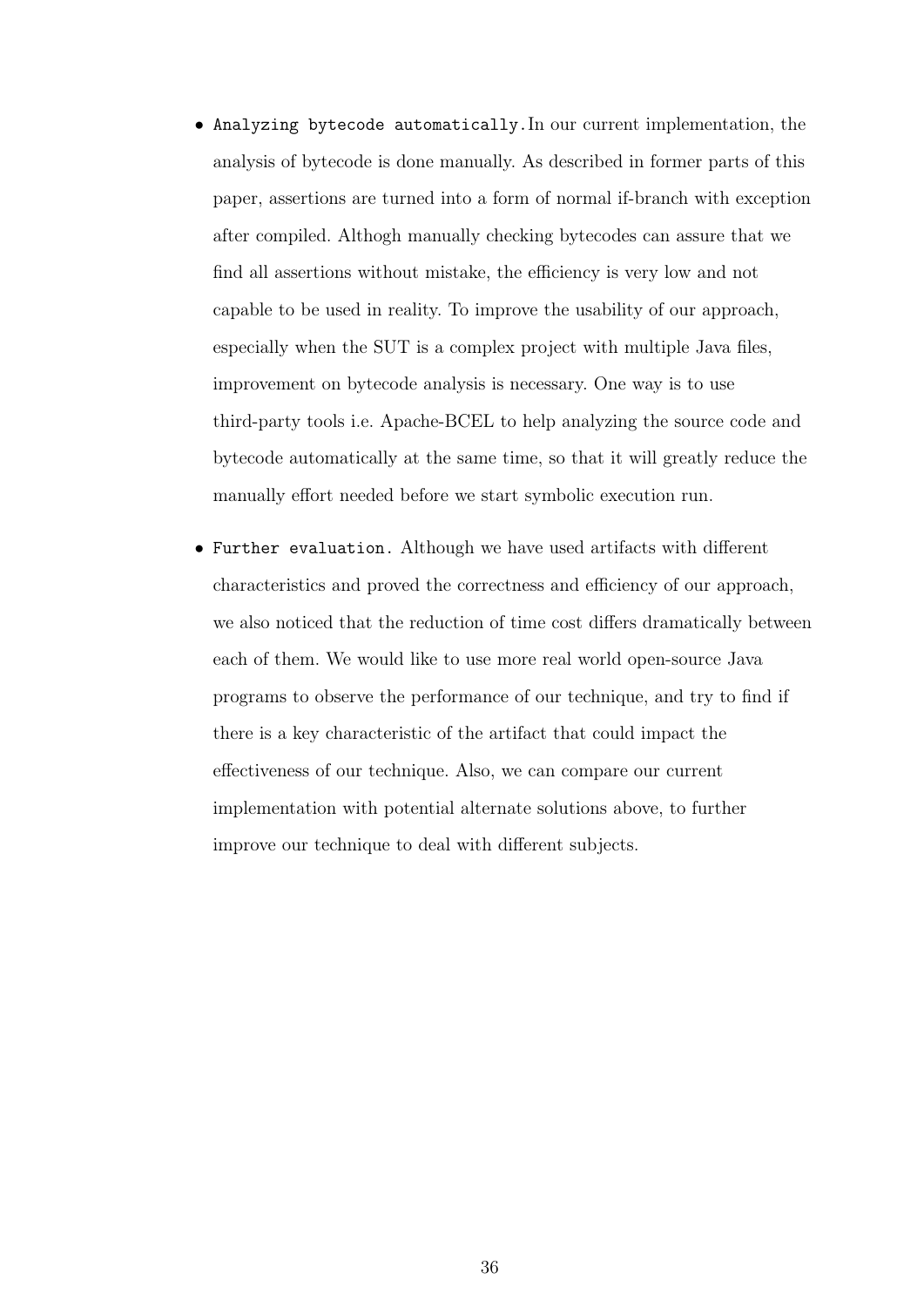#### VII. CONCLUSION

Symbolic execution is a powerful technique for checking properties. However, it could be very expensive due to problems like path explosion and time-consuming constraint solving. We focus on checking properties in the form of assertions in this work. To check all assertions in a program, users are usually forced to run symbolic execution sequentially for multiple times, or to wait for a long time before results of assertion checking are reported.

In this thesis, we used parallel analysis to reduce the time cost of checking assertions using symbolic execution. We implemented an approach on top of Symbolic Pathfinder to distribute the property checking workload among multiple workers and run them simultaneously. We conducted an evaluation with checking assertions in four different Java programs, and demonstrated the effectiveness and efficiency of our approach. In particular, our technique can achieve a better performance compared to conventional symbolic execution on assertion checking.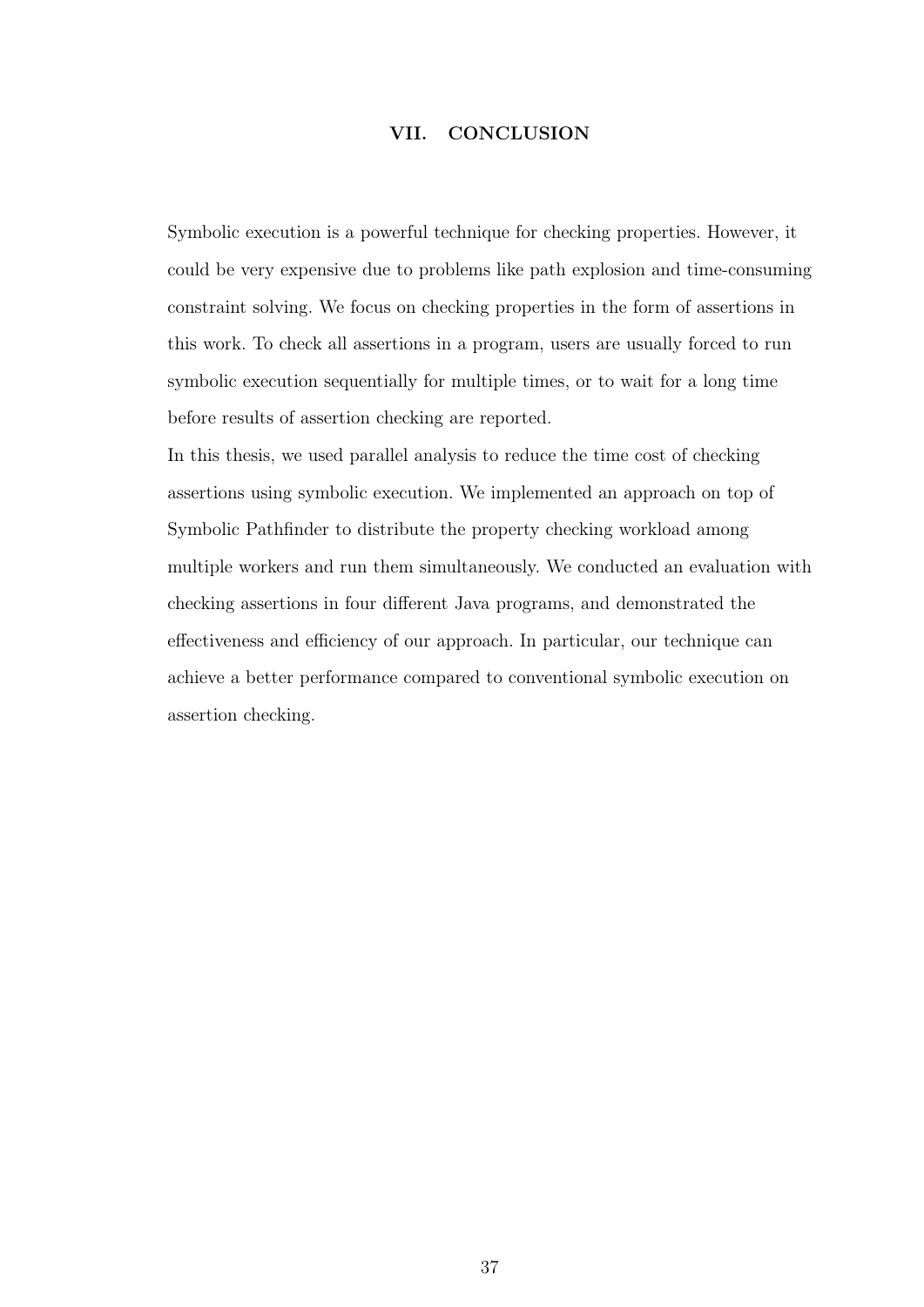#### APPENDIX SECTION

#### APPENDIX A

#### Static Analysis of Properties

In our previous work (Yang et al., 2015), we have also developed an approach which uses static analysis to distribute properties to be checked using symbolic execution. Our key insight is that assertions should be side effect free as a rule, thereby deleting an assertion should not change the result of other assertions. Thus, we could go through the source code of SUT which has multiple assertions, and divide it into multiple sub-versions. Each of the sub-version keeps only one assertion activated.

After generating all sub-versions, we launch symbolic execution runs in parallel on each of them. The symbolic execution search is prioritized to explore shortest paths towards assertions so that earlier feedback on the checked assertions can be provided to users. A case study using two subject programs with manually annotated assertions shows that our approach for distributed assertion checking reduces the overall analysis time compared with regular non-distributed assertion checking using symbolic execution as implemented in SPF; and in sub-problem analysis which focuses on checking one single assertion, the guided and prioritized search can reduce explored states and constraint solving as well as can provide earlier assertion checking feedback.

One bottleneck of this technique is that going through all files of SUT could be very expensive. For example, we have to check every file in the repository regardless there are assertions in them or not. Another risk is that we have keep a large number of sub-versions, and the efficiency of copying a large file could be unavoidably bad.

Regardless the potential problems, this static analysis is still promising and could be further improved.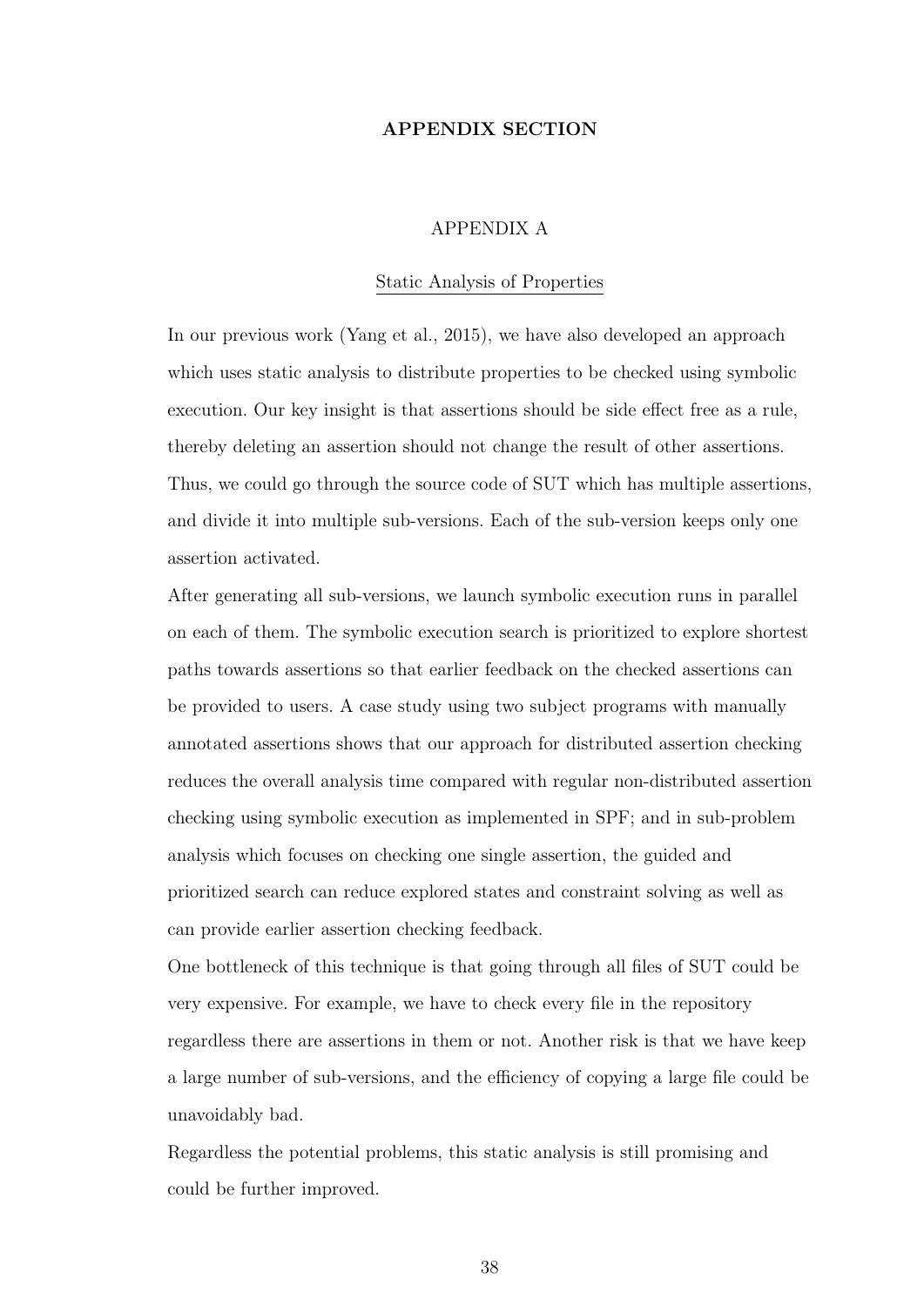#### APPENDIX B

#### Listeners in JPF

Listeners are perhaps the most important extension mechanism of JPF. They provide a way to observe, interact with and extend JPF execution with our own classes. Since listeners are dynamically configured at run-time, they do not require any modification to the JPF core. Listeners are executed at the same level like JPF.

There are two basic listener interfaces, depending on corresponding event sources: SearchListeners and VMListeners. Since these interfaces are quite large, and listeners often need to implement both, JPF also provide "adapter" classes, i.e. implementors that contain all required method definitions with empty method bodies. Concrete listeners that extend these adapters therefore only have to override the notification methods they are interested in.

The adapter classes are used for the majority of listener implementations, especially since they also support two other interfaces/extension mechanisms that are often used in conjunction with Search/VMListeners: Property (to define program properties) and PublisherExtension (to produce output within the [[user:output JPF reporting system]]).

In our technique, we basically used VMListeners to control the order of exploration to skip, prune or backtrack from certain states. Meanwhile, we have noticed that the PublisherExtension cannot be triggered in our implementation. PublisherExtension is used to given a more detailed report about the method under test when the search is terminated. However, since our approach can also give the report of critical information (we can still get the counter-example when violation is triggered, even though not as easy to read as in PublisherExtension), we did not take effort to research on this small problem.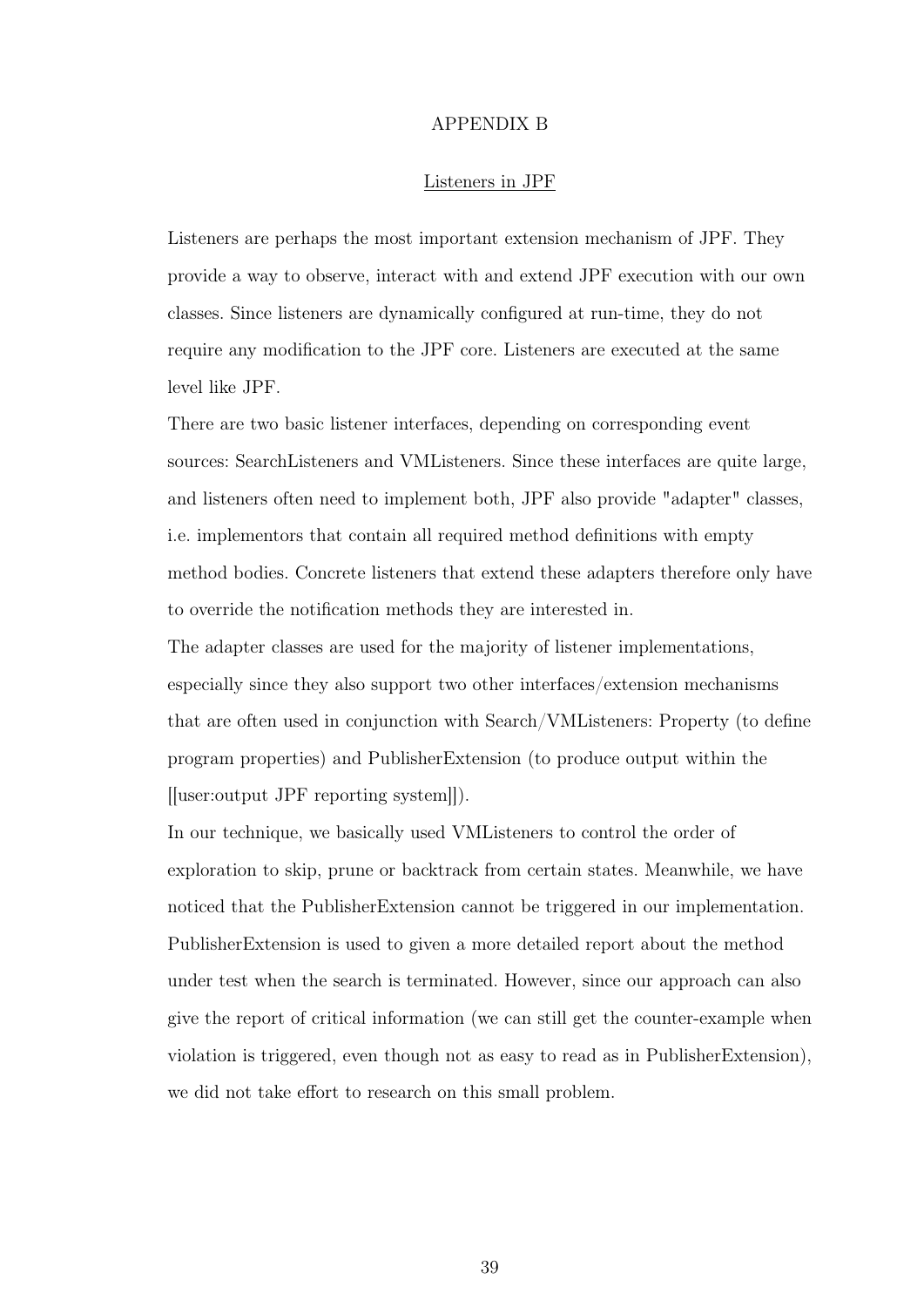#### APPENDIX C

#### Daikon Invariant Detector

After searching real-world open source Java projects on several code-sharing repositories, we noticed except in shape of JUnit test suits, few open-source Java projects are using assertion features for some many reasons (e.g. extra effort it would be used to coding and difficulties in making assertions sound and side-effect free). Thus, we turned to use third-party software to generate assertions directly and move them around. We have chosen Daikon (Languages and Group) as the tool, which is used in several other papers on similar topics. Daikon is an implementation of dynamic detection of likely invariants; that is, the Daikon invariant detector reports likely program invariants. An invariant is a property that holds at a certain point or points in a program; these are often seen in assert statements, documentation, and formal specifications. Daikon is freely available for download from the website. The distribution includes both source code and documentation, and its license permits unrestricted use. Many researchers and practitioners have used Daikon; those uses, and Daikon itself, are described in various publications. After Daikon inserted the invariables into source code, they are usually put in a form of post-condition or pro-condition of certain methods. Thus, we need to move these assertions to the positions we want. In this paper, except some certain experiments, all assertions are put randomly in source code, and as long as the code can be correctly compiled, we do not pay attention to the correctness of them.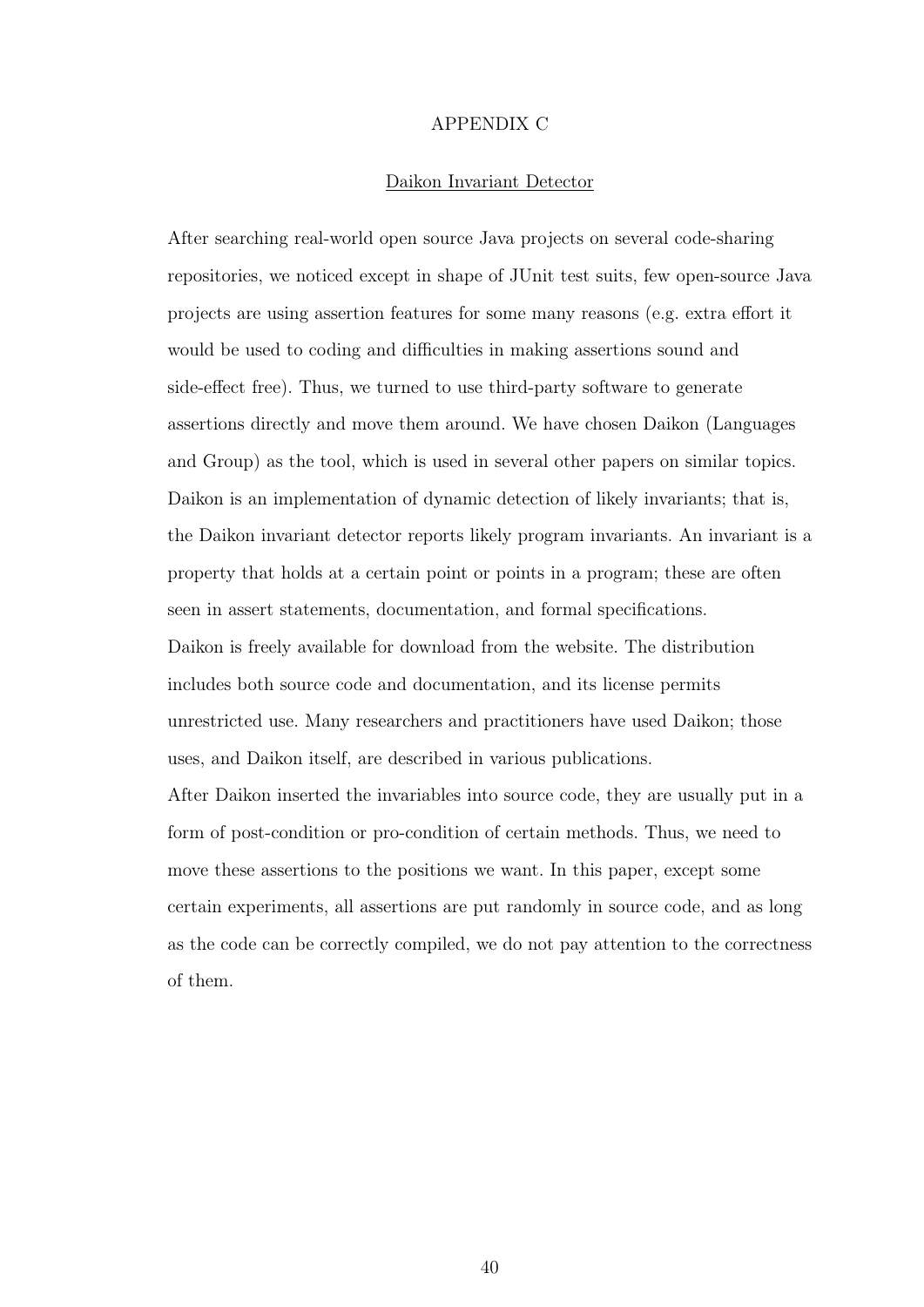#### REFERENCES

- Anand, S., Burke, E. K., Chen, T. Y., Clark, J., Cohen, M. B., Grieskamp, W., Harman, M., Harrold, M. J., and Mcminn, P. (2013). An orchestrated survey of methodologies for automated software test case generation. J. Syst. Softw., 86(8):1978–2001.
- Berdine, J., Calcagno, C., and O'Hearn, P. W. (2006). Smallfoot: Modular Automatic Assertion Checking with Separation Logic, pages 115–137. Springer Berlin Heidelberg, Berlin, Heidelberg.
- Bucur, S., Ureche, V., Zamfir, C., and Candea, G. (2011). Parallel symbolic execution for automated real-world software testing. In *Proceedings of the* Sixth Conference on Computer Systems, EuroSys '11, pages 183–198, New York, NY, USA. ACM.
- Ciortea, L., Zamfir, C., Bucur, S., Chipounov, V., and Candea, G. (2010). Cloud9: A software testing service. SIGOPS Oper. Syst. Rev., 43(4):5–10.
- Clarke, L. A. (1976). A program testing system. In Proceedings of the 1976 annual conference, ACM '76, pages 488–491. ACM.
- Clarke, L. A. and Rosenblum, D. S. (2006). A historical perspective on runtime assertion checking in software development. SIGSOFT Software Engineering Notes, 31(3).
- Corbett, J. C., Dwyer, M. B., Hatcliff, J., and Robby (2000). Bandera: a source-level interface for model checking java programs. In Proceedings of the 22th International Conference on Software Engineering, pages 762–765.
- Deng, X., Lee, J., and Robby (2006). Bogor/kiasan: A k-bounded symbolic execution for checking strong heap properties of open systems. In 21st IEEE/ACM International Conference on Automated Software Engineering  $(ASE'06)$ , pages 157–166.
- Ernst, M. D., Perkins, J. H., Guo, P. J., McCamant, S., Pacheco, C., Tschantz, M. S., and Xiao, C. (2007). The Daikon system for dynamic detection of likely invariants. Sci. Comput. Program., 69(1-3):35–45.
- Fredkin, E. (1960). Trie memory. Communications of the ACM, 3:490–499.
- Fromherz, A., Luckow, K. S., and Păsăreanu, C. S. (2017). Symbolic arrays in symbolic pathfinder. SIGSOFT Softw. Eng. Notes, 41(6):1–5.
- Godefroid, P. (1997). Model checking for programming languages using VeriSoft. In Proceedings of the 24th ACM SIGPLAN-SIGACT Symposium on Principles of Programming Languages (POPL), pages 174–186.
- Groce, A., Zhang, C., Eide, E., Chen, Y., and Regehr, J. (2012). Swarm testing. In Proceedings of the 2012 International Symposium on Software Testing and Analysis, ISSTA 2012, pages 78–88, New York, NY, USA. ACM.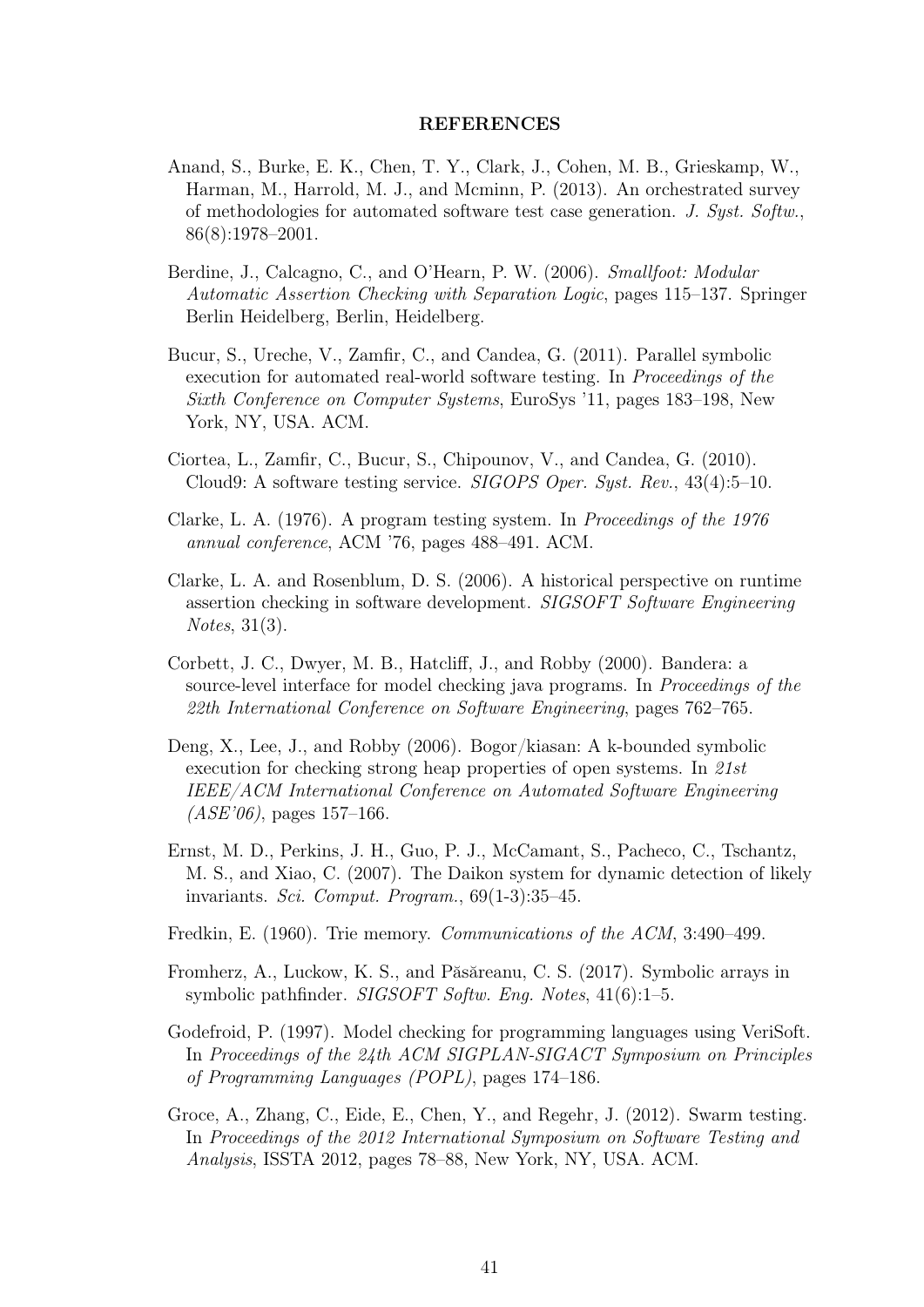- Havelund, K. and Pressburger, T. (2000). Model checking java programs using java pathfinder. International Journal on Software Tools for Technology Transfer, 2(4):366–381.
- Holzmann, G. J. and Bosnacki, D. (2007). Multi-core model checking with spin. In 2007 IEEE International Parallel and Distributed Processing Symposium, pages 1–8.
- Holzmann, G. J., Joshi, R., and Groce, A. (2008). Tackling Large Verification Problems with the Swarm Tool, pages 134–143. Springer Berlin Heidelberg, Berlin, Heidelberg.
- Khurshid, S., PĂsĂreanu, C. S., and Visser, W. (2003). Generalized Symbolic Execution for Model Checking and Testing, pages 553–568. Springer Berlin Heidelberg, Berlin, Heidelberg.
- King, J. C. (1976a). Symbolic execution and program testing. Commun. ACM, 19(7):385–394.
- King, J. C. (1976b). Symbolic execution and program testing. Communications of the ACM, 19(7):385–394.
- Languages, U. P. and Group, S. E. The daikon invariant detector. https://plse.cs.washington.edu/daikon/.
- Leavens, G. T., Cheon, Y., Clifton, C., Ruby, C., and Cok, D. R. (2005). How the design of jml accommodates both runtime assertion checking and formal verification. Sci. Comput. Program., 55(1-3):185–208.
- Meyer, B., Nerson, J.-M., and Matsuo, M. (1987). Eiffel: object-oriented design for software engineering. In European Software Engineering Conference, pages 221–229. Springer.
- Ngo, M. N. and Tan, H. B. K. (2007). Detecting large number of infeasible paths through recognizing their patterns. In Proceedings of the the 6th Joint Meeting of the European Software Engineering Conference and the ACM SIGSOFT Symposium on The Foundations of Software Engineering, ESEC-FSE '07, pages 215–224, New York, NY, USA. ACM.
- Person, S., Yang, G., Rungta, N., and Khurshid, S. (2011). Directed incremental symbolic execution. *SIGPLAN Not.*, 46(6):504–515.
- Păsăreanu, C. S. and Rungta, N. (2010). Symbolic pathfinder: Symbolic execution of java bytecode. In Proceedings of the IEEE/ACM International Conference on Automated Software Engineering, ASE '10, pages 179–180, New York, NY, USA. ACM.
- Siddiqui, J. H. and Khurshid, S. (2010). ParSym: Parallel symbolic execution. In Proceedings of the 2nd International Conference on Software Technology and Engineering, pages  $V1-405 - V1-409$ .